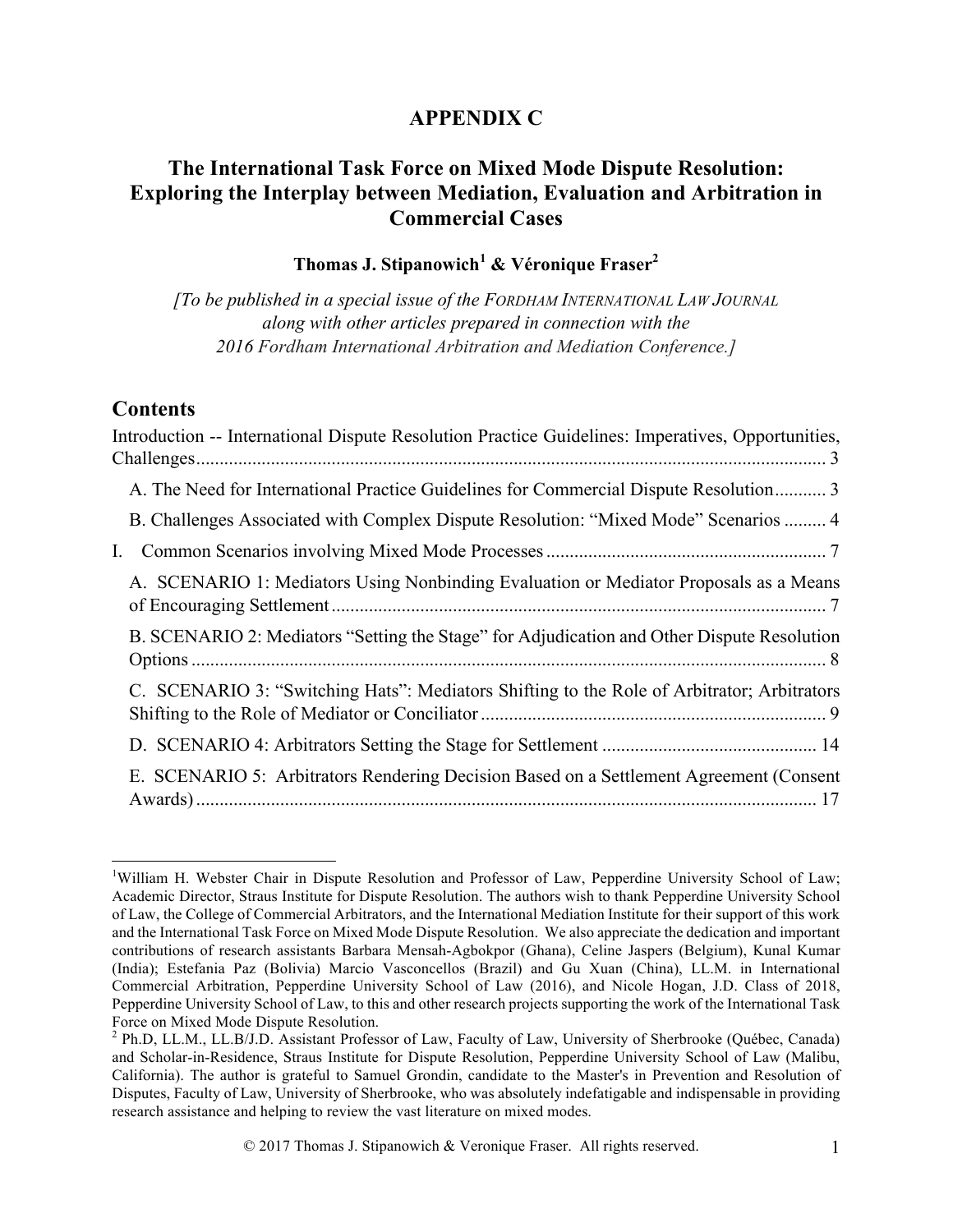| F. SCENARIO 6: Other Kinds of Interaction between Evaluation, Mediation, Arbitration or      |
|----------------------------------------------------------------------------------------------|
|                                                                                              |
| II. PHASE ONE: Developing a Template for Identifying and Understanding Variations in Mixed   |
| Developing "Basic Building Blocks" to Promote Mutual Understanding and Facilitate<br>A.      |
| B. Exploring the Landscape: Developing Profiles of International Practice and Representative |
|                                                                                              |
| III. PHASE TWO: Developing International Guidance for More Effective Mixed Mode Practice     |
|                                                                                              |
|                                                                                              |
|                                                                                              |
|                                                                                              |
| $E_{\perp}$                                                                                  |
|                                                                                              |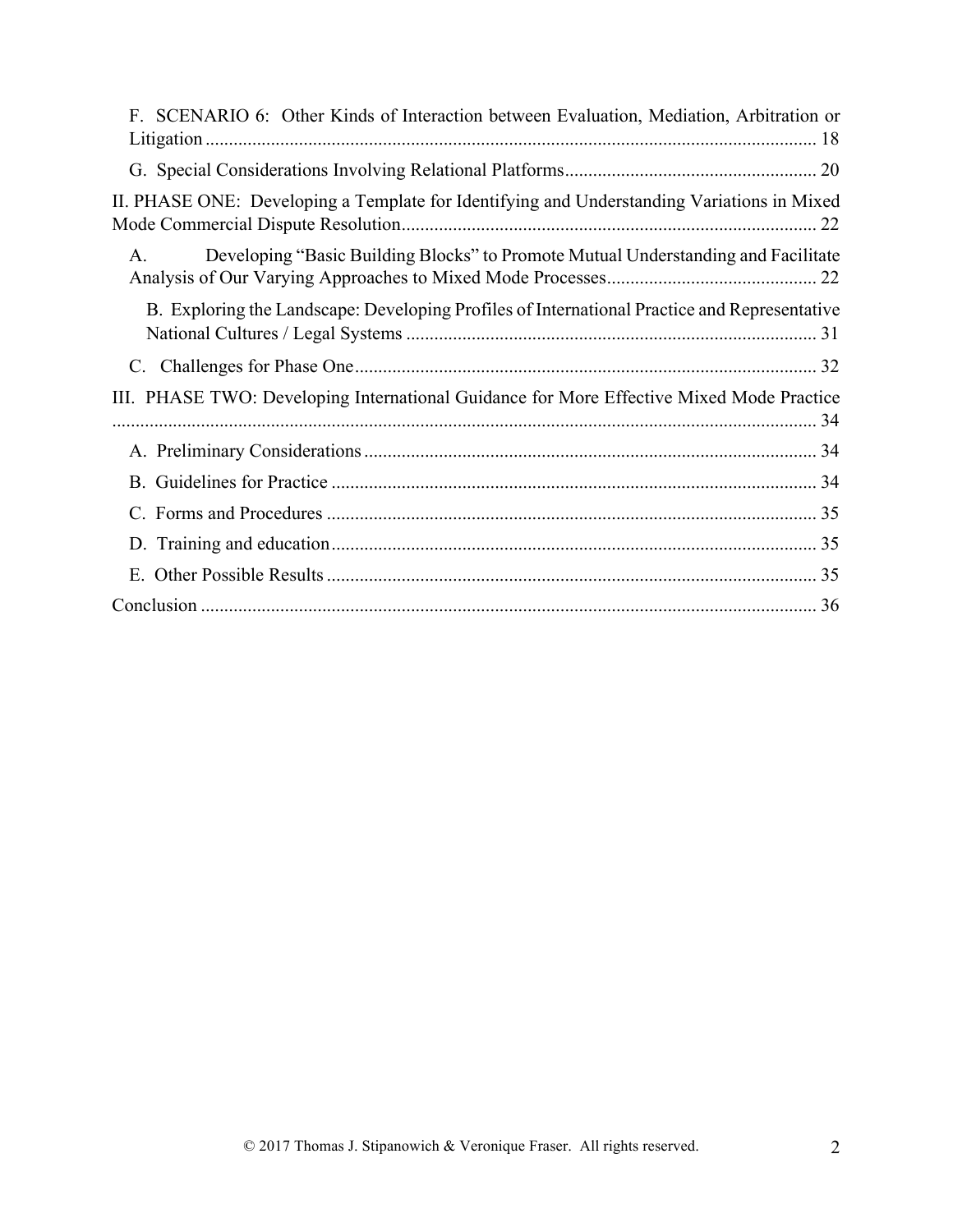INTRODUCTION -- INTERNATIONAL DISPUTE RESOLUTION PRACTICE GUIDELINES: IMPERATIVES, OPPORTUNITIES, CHALLENGES

### A. The Need for International Practice Guidelines for Commercial Dispute Resolution

Today as never before, opportunities and challenges are presented to business planners by trends toward globalization and the expansion of international commerce as well as our growing experience with varied, often multifaceted processes for the management and resolution of conflict. These complexities are reinforced by differences in culture and legal systems. Given present trends, there is a critical and growing need for dialogue and deliberation among practitioners and thinkers from different cultures and legal systems regarding the management and resolution of conflict in both public and private spheres and the roles of third party interveners (which for the sake of convenience we will refer to throughout this paper as "neutrals"<sup>3</sup>).

As mediation and other settlement-oriented intervention strategies have come into broader use in commercial dispute resolution, different views have emerged regarding the nature and purpose of some of these processes as a result of both individual choice and apparent cultural or systemic factors.<sup>4</sup> For example, a recent study of commercial mediators from different parts of the world suggests that while mediators frequently have different perspectives and employ different "default practices," some different trends or tendencies are observable from region to region.<sup>5</sup> These

<sup>&</sup>lt;sup>2</sup><br>3 <sup>3</sup> The term "neutral" is often used as a term of convenience to describe mediators, arbitrators and other third parties in the resolution of disputes, *see, e.g. Neutral,* DICTIONARY OF CONFLICT RESOLUTION (Douglas H. Yarn ed., 1999). Its wide use may be attributed primarily to prevailing norms and standards that establish requirements or aspirations of even-handedness, impartiality and independence for mediators and arbitrators, *see, e.g.* IMI CODE OF PROCEDURAL CONDUCT § 2.2 (IMI); IBA GUIDELINES ON CONFLICTS OF INTEREST IN INT'L ARB. Part 1 (2014); MODEL STANDARDS OF CONDUCT FOR MEDIATORS, Standard II (ABA & AAA 2005); CODE OF ETHICS FOR ARB. IN COMM. DISP., Canon I (AAA 2004). However, particularly in U.S. tradition, there are situations in which the agreement of the parties or surrounding circumstances make it permissible for third party interveners to be predisposed toward a party or perhaps even take an advocacy role as arbitrator. *See* Thomas J. Stipanowich, *Reflections on the State and Future of Commercial Arbitration*: *Challenges, Opportunities, Proposals,* 25 AM. REV. INT'L ARB. 297, 368-74 (2014), available at SSRN: http://ssrn.com/abstract=2519084 (discussing perceptions and practices regarding roles of partyappointed arbitrators on tripartite panels in U.S. domestic arbitration and in international arbitration). Moreover, our growing understanding of neurophysiology reinforces the view that human beings bring a variety of cognitive biases<br>to the resolution of disputes, and cannot ever be perceived as completely "neutral." [Cites]

<sup>&</sup>lt;sup>4</sup> Thomas J. Stipanowich, The International Evolution of Mediation: A Call for Deliberation and Dialogue, 46 VUWLR 1191, 1202-1226 (2015), available at SSRN: http://ssrn.com/abstract=2712457; Tai-Heng Cheng, *Reflections on Culture in Med-Arb,* in CONTEMPORARY ISSUES IN INTERNATIONAL ARBITRATION AND MEDIATION: THE FORDHAM PAPERS 421, 424-26 (2009); Gabrielle Kaufmann-Kohler & Fan Kun, *Integrating Mediation into* 

<sup>&</sup>lt;sup>5</sup> Stipanowich, *The International Evolution of Mediation, supra* note 4, at 1202-26 (2015) (discussing data from International Academy of Mediators / Straus Institute Survey of Mediator Practices and Perceptions).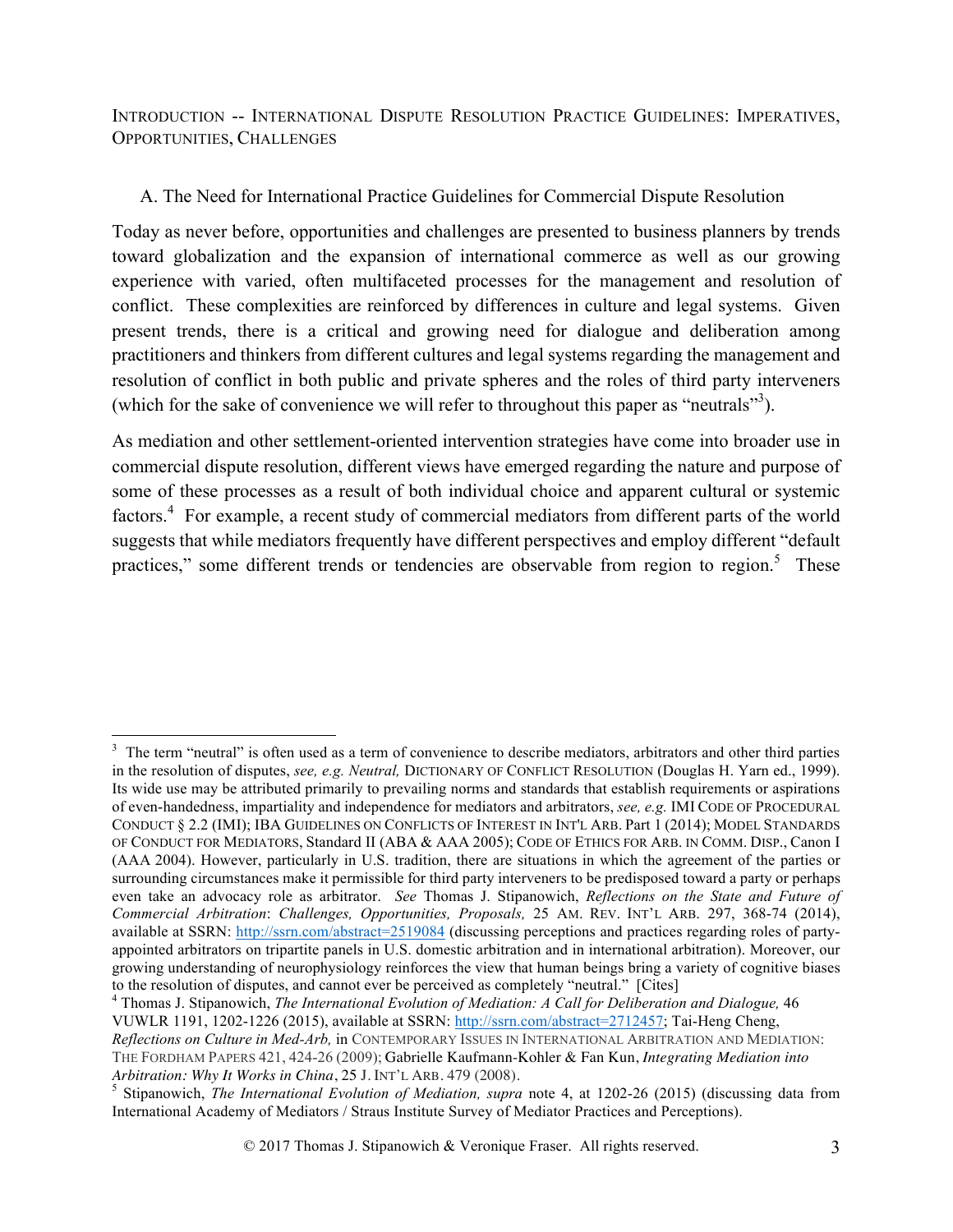realities, underpinned by cultural and legal traditions<sup>6</sup>, contribute to difficulties in mutual understanding, at the most basic level, of concepts such as "mediation" and "conciliation."<sup>7</sup>

B. Challenges Associated with Complex Dispute Resolution: "Mixed Mode" Scenarios

The potential for divergent perspectives or practices is enhanced when dispute resolution processes are mixed or matched. A varied spectrum of complex situations, which may be described collectively as "mixed mode scenarios," includes several kinds of interplay between arbitration (or public adjudication), evaluation and mediation or other processes aimed at facilitating an agreement of some kind. $8$  Mixed mode approaches are an increasingly important feature of the landscape of commercial dispute resolution both internationally and domestically,<sup>9</sup> but they are sometimes viewed from dramatically different perspectives by those of different cultures and legal systems.<sup>10</sup> Thus, a lawyer, arbitrator or mediator from the United States and counterparts from China, Germany or Brazil may respond in very different ways to questions that are of growing import in our increasingly global society, including the following:

- *In what circumstances, if ever, should mediators engage in forms of non-binding evaluation, or make proposals for the resolution of disputes in the course of promoting settlement?*
- *In what ways might neutrals appropriately help parties tailor better dispute resolution processes, as, for example, where mediators help "set the stage" for arbitration?*
- *Since, according to some recent data, settlement appears is becoming increasingly likely during the course of commercial arbitration,<sup>11</sup> should arbitrators be more deliberate about helping to set the stage for potential settlement? If so, what are appropriate methods of accomplishing this goal?*

 <sup>6</sup> *See, e.g.* Kaufmann-Kohler & Kun, *Integrating Mediation into Arbitration, supra* note 4, at 479-82; Michael McIlwrath & Henri Alvarez, *Common and Civil Law Approaches to Procedure: Party and Arbitrator Perspectives, in International Commercial Arbitration Practice: 21st Century Perspectives* 2-1, 2-4 (Horacio A. Grigera Naon & Paul E. Mason eds., 2015); Thomas J. Stipanowich, *Arbitration: The "New Litigation,"* U. OF ILL. L. REV. 1, 1-20 (2010); CRAIG STORTI, FIGURING OUT FOREIGNERS-A PRACTICAL GUIDE 5 (1999); Nabil N. Antaki, "*Muslims' and Arabs' Practice of ADR*," 2 N.Y. DISP. RESOL. LAW. 113 (2009).<br><sup>7</sup> *See, e.g. Conciliation*, DICTIONARY OF CONFLICT RESOLUTION (Douglas H. Yarn ed., 1999); Adeline Audrerie,

*Médiation et conciliation: quelle distinction en matière juridique? Contribution à l'étude des modes alternatifs de règlement des conflits en droit social* [*Mediation and Conciliation: What Distinction in the Legal Sphere?*] (2015) (unpublished Master 2 thesis in law, Université Toulouse 1 Capitole), at 124-27, online: http://docplayer.fr/19572879- Mediation-et-conciliation-quelle-distinction-en-matiere-juridique.html (last visited Oct. 11, 2016) (advancing the legal distinction of the concepts of mediation and conciliation in France are blurred by confusion created by positive law codification and literature).

<sup>&</sup>lt;sup>8</sup> See *infra* Section I.<br><sup>9</sup> Renate Dendorfer & Jeremy Lack, *The Interaction Between Arbitration and Mediation: Vision vs. Reality*, DISP.<br>RESOL. INT'L 73 (June 2007).

<sup>&</sup>lt;sup>10</sup> See supra note 6.<br><sup>11</sup> Thomas J. Stipanowich & Zachary P. Ulrich, *Commercial Arbitration and Settlement: Empirical Insights into the Roles Arbitrators Play*, 6 YEARBOOK ON ARBITRATION AND MEDIATION 1, 16-19 (2014) (discussing results of 2013 survey of experienced U.S. arbitrators), available at SSRN: http://ssrn.com/abstract=2461839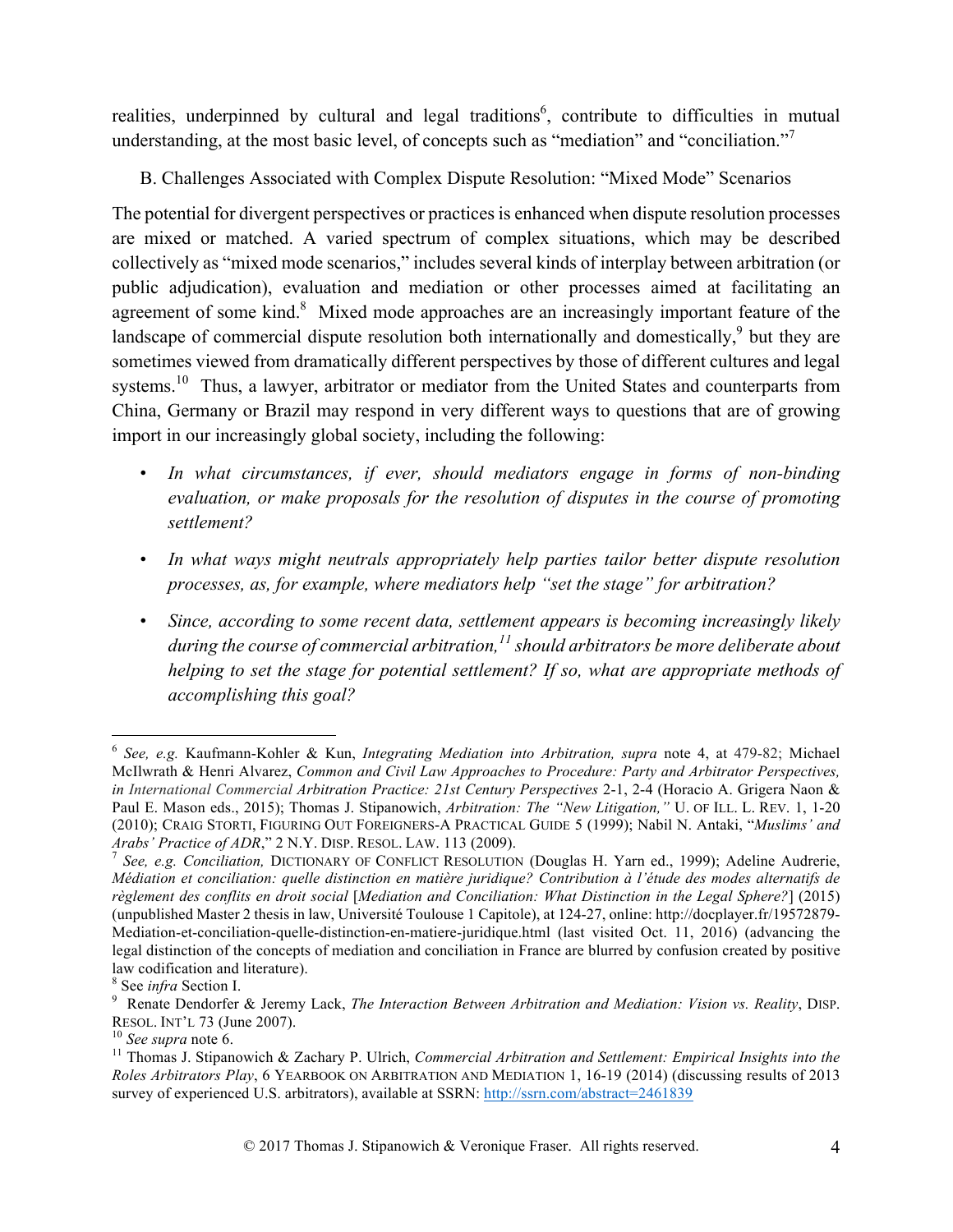- *Under what circumstances, if any, might it be appropriate for a mediator to "switch hats" and become an arbitrator or judge, or an arbitrator or judge to become a mediator, during the course of resolving a dispute?*
- *What is the proper protocol for arbitrators or institutions to follow when parties ask them to convert a settlement agreement into an arbitration award?*
- *In what ways, if any, might mediators and other "non-adjudicative neutrals"*<sup>12</sup> *and adjudicative neutrals appropriately communicate in the course of resolving disputes, whether sequential, parallel or integrated?*

With such questions in mind, the International Task Force on Mixed Mode Dispute Resolution (Task Force) was established as a joint initiative of the International Mediation Institute (IMI) the College of Commercial Arbitrators (CCA), and the Straus Institute for Dispute Resolution, Pepperdine Law School (Straus Institute).<sup>13</sup> The Task Force brings together more than sixty scholars, lawyers and dispute resolution professionals from countries around the world to engage in dialogue and mutual exploration to promote understanding and appreciation of our varied practices and perspectives regarding many different kinds of complex commercial dispute resolution scenarios, including:

- Situations in which non-adjudicative neutrals who are charged with helping to facilitate settlement (for example, mediators) "mix modes" by:
	- § not only facilitating interest-based bargaining, but also using some form of nonbinding evaluation as a means of encouraging settlement;
	- helping parties to design a dispute resolution process, or "setting the stage" for a tailored dispute resolution process that may ultimately be adjudicative or nonadjudicative or a combination of the two; or even
	- § "switching hats" by shifting from the role of mediator to that of adjudicator (as in "med-arb").

<sup>&</sup>lt;sup>12</sup> *See infra* text accompanying notes 94-115.<br><sup>13</sup> Joint International Task Force on Mixed Mode Dispute Resolution, IMI INTERNATIONAL MEDIATION INSTITUTE, available at https://imimediation.org/imi-mixed-mode-mediation-task-force (last visited Jan. 13, 2017) (Note, the correct name of the Task Force is as stated in this article). The Executive Committee of the Task Force has primary responsibility for coordinating and overseeing this effort. The members of the Executive Committee, comprised of designees of the sponsoring organizations, include: Jeremy Lack, a member of IMI's Independent Standards Commission, Switzerland and UK; Deborah Masucci, Chair, Board of Directors, International Mediation Institute; Prof. Moti Mironi, Haifa University, Law Faculty, Israel; Kathleen Paisley, Ambos NBGO, Belgium and UK; Thomas J. Stipanowich, Academic Director, Straus Institute for Dispute Resolution, William H. Webster Chair in Dispute Resolution, and Professor of Law, Pepperdine University, USA; and Edna Sussman, President, College of Commercial Arbitrators (2015-16). In support of the work of the Task Force, the Straus Institute is developing white papers on some related subjects under the supervision of Prof. Stipanowich and Prof. Veronique Fraser, Sherbrooke University Faculty of Law, Quebec, Canada with valuable contributions by Straus Research Fellow Karinya Verghese, an experienced attorney from Australia who completed her LL.M in 2015 and a team of graduate students, most of whom are obtaining LLMs in international commercial arbitration. The first meeting of the Task Force was conducted at Pepperdine University in September, 2016. *See generally* Summary of Proceedings, International Task Force on Mixed Mode Dispute Resolution Inaugural Summit (Pepperdine University, September 23-24, 2016).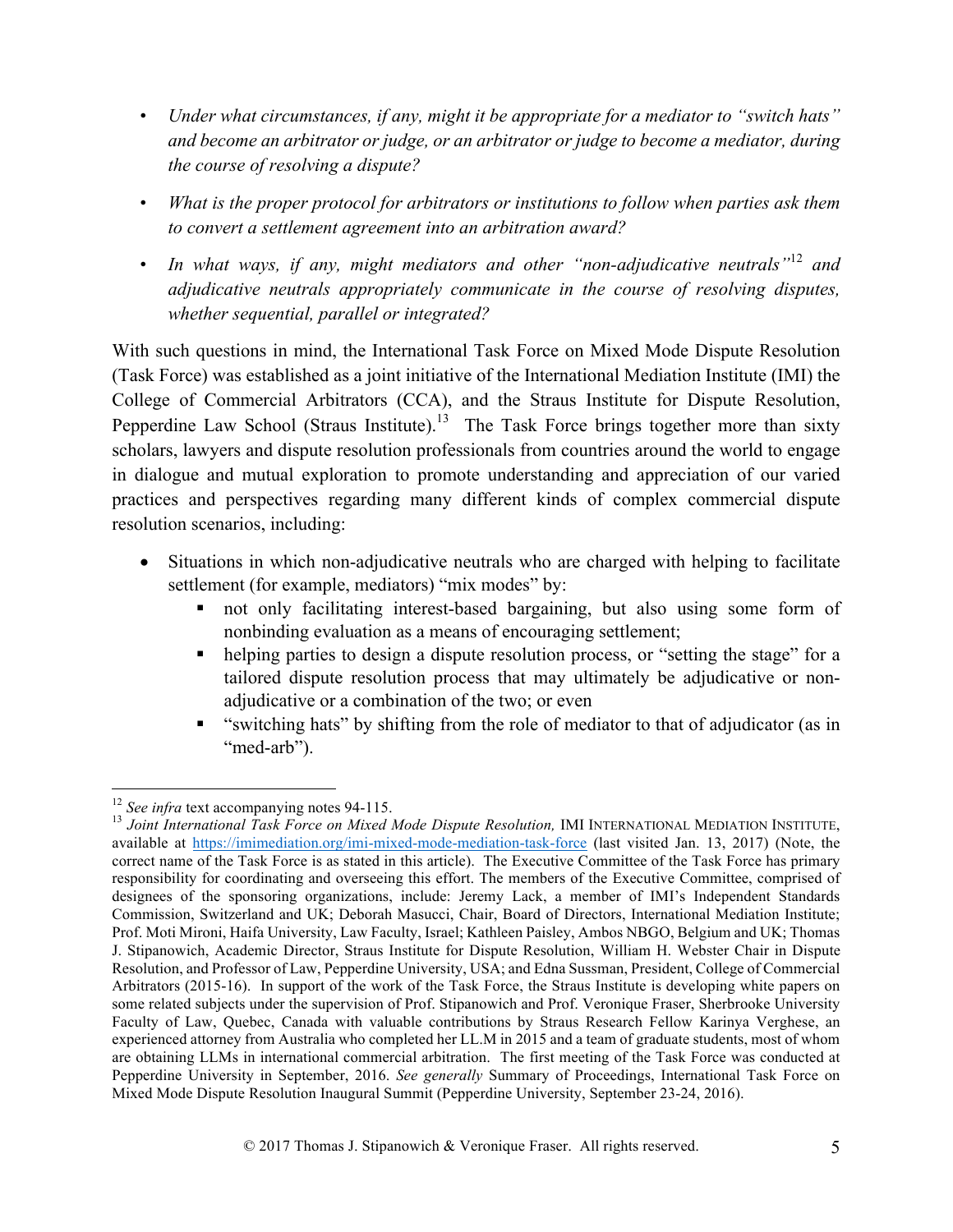- Situations in which adjudicators (arbitrators or judges) "mix modes" by:
	- facilitating discussions and possible agreements on scheduling, discovery and other procedural matters;
	- helping "set the stage" for settlement through management of the prehearing process, making decisions on information exchange, ruling on dispositive motions, and the like; promoting use of mediation; and offering preliminary views on a case or presenting proposals for settlement;
	- rendering consent awards based on settlement agreements; or
	- "switching hats" by shifting from the role of adjudicator to that of mediator on substantive issues (sometimes referred to under the heading "arb-med").
- Scenarios involving the interplay between non-adjudicative neutrals (e.g., mediators/conciliators/facilitators) and adjudicators (arbitrators and judges) including, for example, sequential use of mediation and arbitration, simultaneous(parallel) mediation and arbitration, and integrated "team" approaches, as well as the use of independent experts.
- Relational platforms such as "project partnering" (used in government, construction, technology and other significant long-term contracts) in which third parties facilitate better communication and mutual trust at the beginning of (and perhaps during) the contractual relationship, thereby helping to manage conflict and promote more effective use of adjudicative and non-adjudicative processes.

The Task Force's efforts to facilitate research, investigations and discussions regarding the management and resolution of business disputes in different settings and cultures may contribute to the development of useful practice guidelines, form agreements and educational tools to advance mutual understanding and improve the management and resolution of commercial disputes around the world.

In Part I of this paper, we will provide a novel overview of the spectrum of scenarios that might be advantageously examined collectively for the first time under the rubric of "mixed modes." In Part II we will offer a blueprint for more systematically examining and comparing our varied practices and perspectives to these scenarios in light of disputes resolution process goals; culture, legal tradition and other factors. Part III will explore the development of guidelines and other materials to facilitate more informed and effective international practice.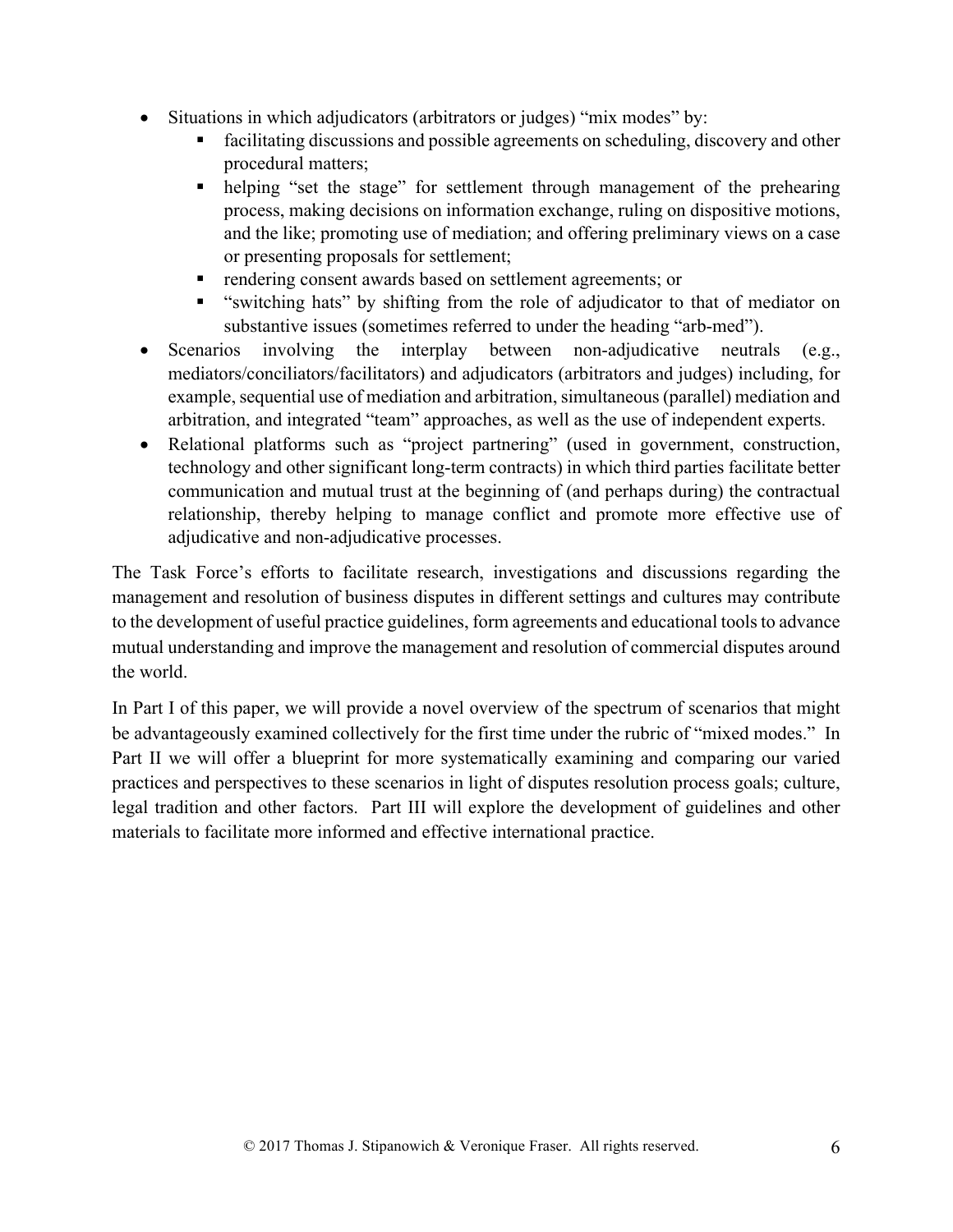#### I. COMMON SCENARIOS INVOLVING MIXED MODE PROCESSES

A variety of processes might be characterized as involving a "mixing of modes."<sup>14</sup> However, the notion of attempting to systematically group together and analyze such processes is a new one.<sup>15</sup> Our discussion will focus on scenarios falling into six general categories. (We also allude to a possible seventh category comprising "relational platforms.") These six Mixed Mode Scenarios are discussed in the following pages.

Throughout this discussion, considerable emphasis is placed on arbitration; it should be understood, however, that (at least in some jurisdictions) many of our observations and reflections regarding arbitration and arbitrators may apply in some degree (and perhaps with equal force) to other forms of adjudication, including court litigation and administrative procedures.

A. SCENARIO 1: Mediators Using Nonbinding Evaluation or Mediator Proposals as a Means of Encouraging Settlement

One of the most common forms of mixed mode practice occurs when mediators or conciliators engage in forms of evaluation *in addition to* using non-evaluative techniques and approaches.<sup>16</sup> In the United States and some other jurisdictions, for example, mediators not only facilitate discussions of parties' interests and concerns in order to promote settlement, but also feel free to offer predictions of likely results if the matter goes to trial or arbitration, or provide assessments of the strengths or merits of parties' factual or legal arguments.<sup>17</sup> Some mediators may also offer their own proposals for the resolution of the dispute. In other cultures and legal systems, however, case evaluations and neutral proposals are viewed as beyond the province of mediators; they are instead often viewed as the domain of "conciliation" processes.<sup>18</sup>

 <sup>14</sup> Jeremy Lack, *Appropriate Dispute Resolution (ADR): The Spectrum of Hybrid Techniques Available to the Parties, in* ADR IN BUSINESS: PRACTICE AND ISSUES ACROSS COUNTRIES AND CULTURES, VOL. II, 339 (Arnold Ingen-Housz ed., 2010) ("It can thus be seen that ADR, if seen as a collection of Appropriate Dispute Resolution tools, can be used sequentially, in parallel or in combination, to create a broad range of hybrid processes. The type of process used should depend on the parties' circumstances and needs." at 371).

<sup>15</sup> The present grouping was foreshadowed by Stipanowich & Ulrich, *Commercial Arbitration and Settlement*, *supra*  note 11, at 1. The term "mixed mode" and the spectrum of scenarios was first offered in Professor Stipanowich's presentation entitled "Arbitration and Settlement: Can We Develop Principled Approaches to Mixed Mode Processes?," College of Commercial Arbitrators Annual Meeting, New York, NY, Oct. 24, 2015 (categorizing groups of scenarios similar to those now used by the Task Force). 16 *See* Leonard L. Riskin, *Mediator Orientations, Strategies and Techniques*, 12 ALTERNATIVES TO THE HIGH COST

OF LITIGATION 111, 112 (1994); Leonard L. Riskin, *Understanding Mediators' Orientations, Strategies, and* 

*Techniques: A Grid for the Perplexed*, 1 HARV. NEGOT. L. REV. 7 (1996).<br><sup>17</sup> Riskin, *Mediator Orientations, Strategies and Techniques, <i>supra* note 16, at 111-12; Thomas J. Stipanowich, *Insights on Mediator Practices and Perceptions,* DISP. RES. MAG. 4 (Winter 2016) (summarizing some data from survey of members of the International Academy of Mediators regarding practices in mediation), available at SSRN: https://ssrn.com/abstract=2759982.<br><sup>18</sup> This reflects a broadly shared view among several jurisdictions (such as Italy, Switzerland and Thailand) and

corresponds to the concept of conciliation embraced at the international level, *see,* e.g. Alessandra Sgubini, Mara Prieditis & Andrea Marighetto, *Arbitration, Mediation and Conciliation: differences and similarities from an International and Italian business perspective,* MEDIATE.COM*,* (Aug. 2004), online: http://www.mediate.com/ articles/sgubinia2.cfm (last visited Jan. 7, 2017); Lack, *Appropriate Dispute Resolution, supra* note 14, at 352-53; Robert Virasin, *Arbitration, Mediation, and Conciliation in Thailand* (Apr. 10, 2015), online http://www.siam-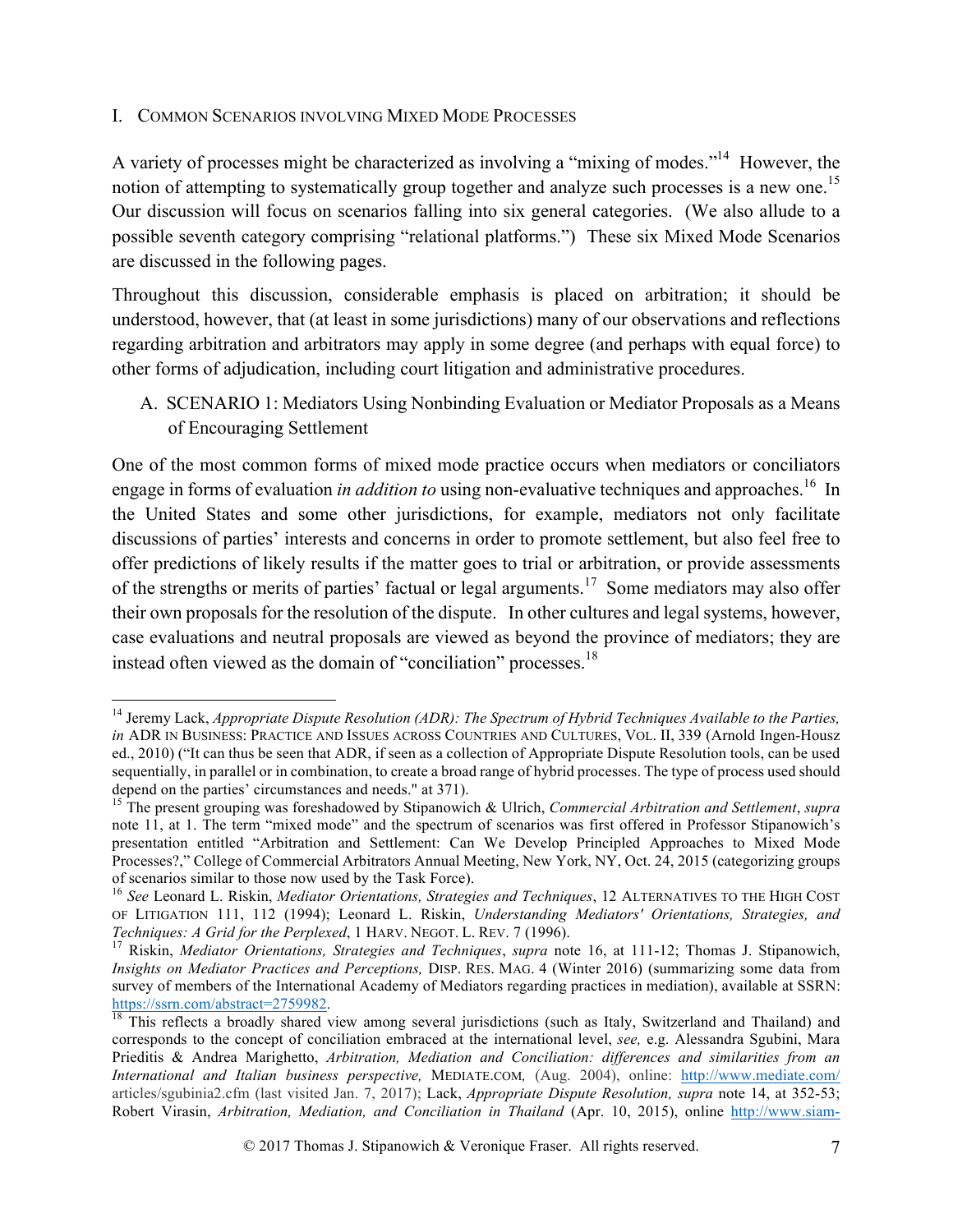Because perspectives on mediation and mediator practices vary greatly, there has been considerable discussion and debate regarding employment of evaluative methods, whether any process involving evaluation should fall within the definition of mediation, <sup>19</sup> and even what constitutes "evaluation."20 As mediation practice develops around the globe, these issues become ever more compelling subjects for deliberation and debate.

B. SCENARIO 2: Mediators "Setting the Stage" for Adjudication and Other Dispute Resolution Options

Although discussions of the roles of mediators often focus on the resolution of substantive disputes, many experienced mediators bring their skills to bear on process management—not just in regards to the mediation process, but also with respect to alternative process options that may be necessary or appropriate steps in the final resolution of disputes.<sup>21</sup> In this way, mediators sometimes help "set the stage" for adjudication of a dispute by working with parties to tailor procedures for arbitration or litigation.<sup>22</sup>

This may take a variety of forms. Where mediation fails to resolve some or all of the issues in dispute, for example, a mediator is sometimes able to facilitate agreement on appropriate arbitration procedures or assist parties in selection of the arbitrator/s.23 In other situations, parties

legal.com/thailand-law/arbitration-mediation-and-conciliation-in-thailand/ (last visited Jan. 7, 2017); *Guidance Notes for Customers: Conciliation,* CEDR (2015) at 1*,* online: https://www.cedr.com/idrs/documents/151029172414 conciliation-guidance-notes-for-consumers.pdf (last visited Jan. 7, 2017); JEAN-PIERRE COT, INTERNATIONAL

CONCILIATION 9 (R. Myers trans., Europa Publications, 1972).<br><sup>19</sup> For some early and differing perspectives from the U.S., see Kimberlee K. Kovach & Lela P. Love, "*Evaluative*" *Mediation Is An Oxymoron,"* 14 ALTERNATIVES TO THE HIGH COST OF LITIGATION 31 (1996); L. Randolph. Lowry, *To Evaluate or Not. That is Not the Question!,* (2000) 38 FAMILY AND CONCILIATION COURTS REVIEW 48, 48-61 (2000); Ellen A. Waldman, *The Evaluative-Facilitative Debate in Mediation: Applying the Lens of Therapeutic Jurisprudence*, 82 MARQ. L. REV. 155, 155-70 (1998). For an example of this debate through a comparison of the processes of early neutral evaluation and mediation, *see* Wayne Brazil, *Early Neutral Evaluation or Mediation - When Might ENE Delivery More Value*, 14 DISP. RESOL. MAG. 10 (2007). For general considerations regarding the use of different approaches in mediation–whether directive or facilitative, non-evaluative or evaluative–and the consequence of moving from one approach to another on the mediation process, *see* Jeremy Lack, *A Mindful Approach to Evaluative Mediation*, 3 TIJDSCHRIFT CONFLICTHANTERING 18, 21 and figure 1 (2014); Lack, *Appropriate Dispute Resolution, supra* note 14, at 353-57.<br><sup>20</sup> At the inaugural summit of the Task Force on Mixed Modes Dispute Resolution, a group discussion highlighted a

spectrum of kinds of activity by a mediator that could be considered to fall with in rubric of "evaluation", from (1) forms of questioning (including non-leading questions, leading questions, "devil's advocacy" questions, and pointed questions) to (2) comments on substantive aspects of a dispute to (3) evaluations (to an individual party in caucus) of the strength of their case or its chances in adjudication). Summary of Proceedings, International Task Force on

Mixed Mode Dispute Resolution, Inaugural Summit, September 23-24, 2016, Pepperdine University, p. 9.<br><sup>21</sup> Paul M. Lurie & Jeremy Lack, *Guided Choice Dispute Resolution Processes: Reducing the Time and Expense to* Settlement, 8(2) DISPUTE RESOLUTION INTERNATIONAL (2014); COMMERCIAL ARBITRATION AT ITS BEST. SUCCESSFUL STRATEGIES FOR BUSINESS USERS Section 1.8 (Thomas J. Stipanowich & Peter H. Kaskell, eds. 2001)<br><sup>22</sup> See COMMERCIAL ARBITRATION AT ITS BEST, *supra* note 21 (discussing possible roles for mediators in facilitati arbitration procedures).

<sup>&</sup>lt;sup>23</sup> Author Tom Stipanowich recounted a pertinent personal experience at the inaugural Mixed Mode Task Force Summit:

Tom acted as standing mediator on a construction project, facilitating weekly or bi-weekly discussions about emerging issues from a date mid-way through construction to the end of the project. He was able to help the parties prevent issues turn into legal disputes and keep the project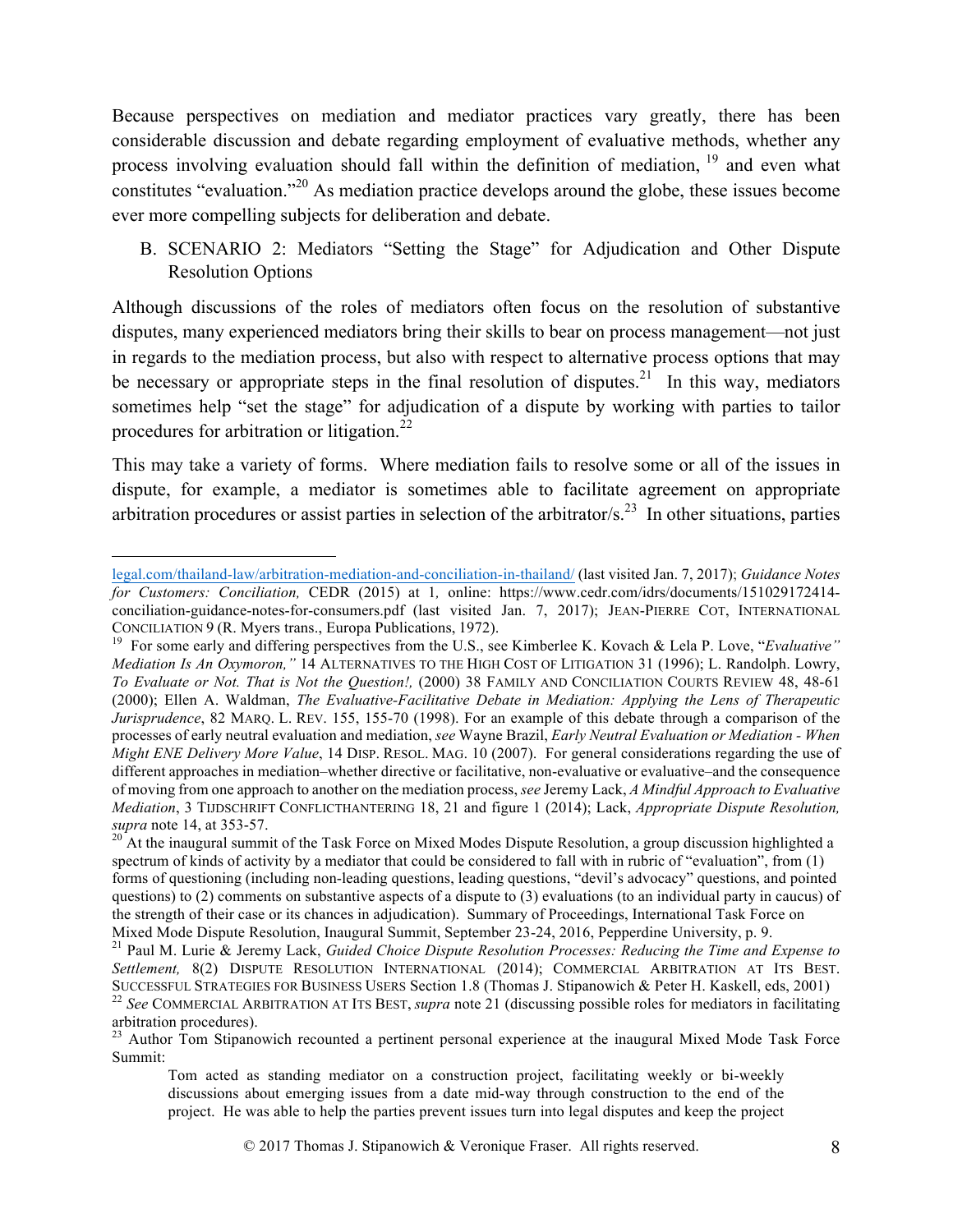retain mediators for the sole purpose of facilitating the tailoring of an appropriate dispute resolution process. An example of the latter approach is "Guided Choice."<sup>24</sup> These scenarios are most likely to occur where mediators facilitate arbitration procedures.<sup>25</sup> However, there may also be instances in which an individual may be empowered to facilitate and promote the exploration of settlement in the course of managing a case headed for trial in court.<sup>26</sup>

C. SCENARIO 3: "Switching Hats": Mediators Shifting to the Role of Arbitrator; Arbitrators Shifting to the Role of Mediator or Conciliator

Of all of the forms of mixed mode processes, none have stirred more debate than those in which

Lurie & Lack, *Guided Choice Dispute Resolution Processes, supra* note 21, at 168.

 $\overline{a}$ 

Summary of Proceedings, International Task Force on Mixed Mode Dispute Resolution Inaugural Summit (Pepperdine University, September 23-24, 2016).<br><sup>26</sup> In some U.S. court systems, for example, magistrates or special masters have played these roles as a part of their

responsibilities for case management. Thomas J. Stipanowich, *The Multi- Door Contract and Other Possibilities*, 13 OHIO STATE J. ON DISP. RES. 303, 324-28 (1998), available at SSRN: https://ssrn.com/abstract=2015805.

on track. However, the foundation for a major delay claim had been established before Tom's appointment. Tom approached counsel and asked if he might be able to help resolve the claim. The parties were far apart, but agreed to have Tom help them create an arbitration procedure to resolve the matter. (There was no arbitration provision in the contract and neither party was enthusiastic about an institutionally-administered arbitration.) Each side had very different preferences for arbitrators, and they ended up with a three-member panel in which each party picked a wing arbitrator. But the approach was novel because Tom helped them find arbitrators based on what they wanted, but, after discussing the matter with the parties, Tom made the approaches to the potential arbitrators so the latter did not know who picked them. This "screened" approach has been incorporated as an option in the CPR Non-administrated Arbitration Rules.

Summary of Proceedings, International Task Force on Mixed Mode Dispute Resolution Inaugural Summit (Pepperdine University, September 23-24, 2016). *See* CPR NON-ADMINISTERED ARBITRATION RULES § 5.4 (CPR  $\frac{2007}{24}$ 

<sup>24</sup> Guided Choice is a mediation process in which a mediator is appointed to initially focus on process issues to help the parties identify and address proactively potential impediments to settlement. Mediation confidentiality is a powerful tool to help the parties safely explore ways of setting up a cheaper, faster and better process to explore and address those impediments. Although this person works essentially as a mediator, in Guided Choice the mediator does not focus initially on settling the case. Instead, the mediator works with the parties to first facilitate a discussion on procedural and potential impasse issues, and help them analyse the causes of the dispute and determine their information needs for settlement.

The Guided Choice system recognizes that not all disputes can be settled without some formal or informal information exchange process. […] Under Guided Choice, when it is apparent that information is necessary for position change, but not voluntarily available to break impasse, the Guided choice mediator facilitates the customization of arbitration, litigation or dispute review board processes focused on the impasse issues, which require more information – or even decisions.

Paul M. Lurie, *Using the Guided Choice Process to Reduce the Cost of Resolving Construction Disputes,* 9 CONSTR.

 $^{25}$  U.S. neutral Laura Kaster offered the following example at the inaugural Mixed Mode Task Force Summit: Laura applied a Guided Choice process in a court-mandated mediation involving the sale of an orthodontic practice. The parties were a professor at dental school and a student. There were allegations that the business had been fraudulently evaluated, and the purchaser was misled in the belief that she was buying a valuable practice but instead ended up facing significant claims from patients. Using the Guided Choice process, Laura was able to help the parties establish a novel process arrangement to deal with patient claims: it was agreed that a knowledgeable practitioner would both parties trusted would evaluate claims and determine what amount should be paid [by the seller to the buyer] for its satisfaction up to a ceiling amount.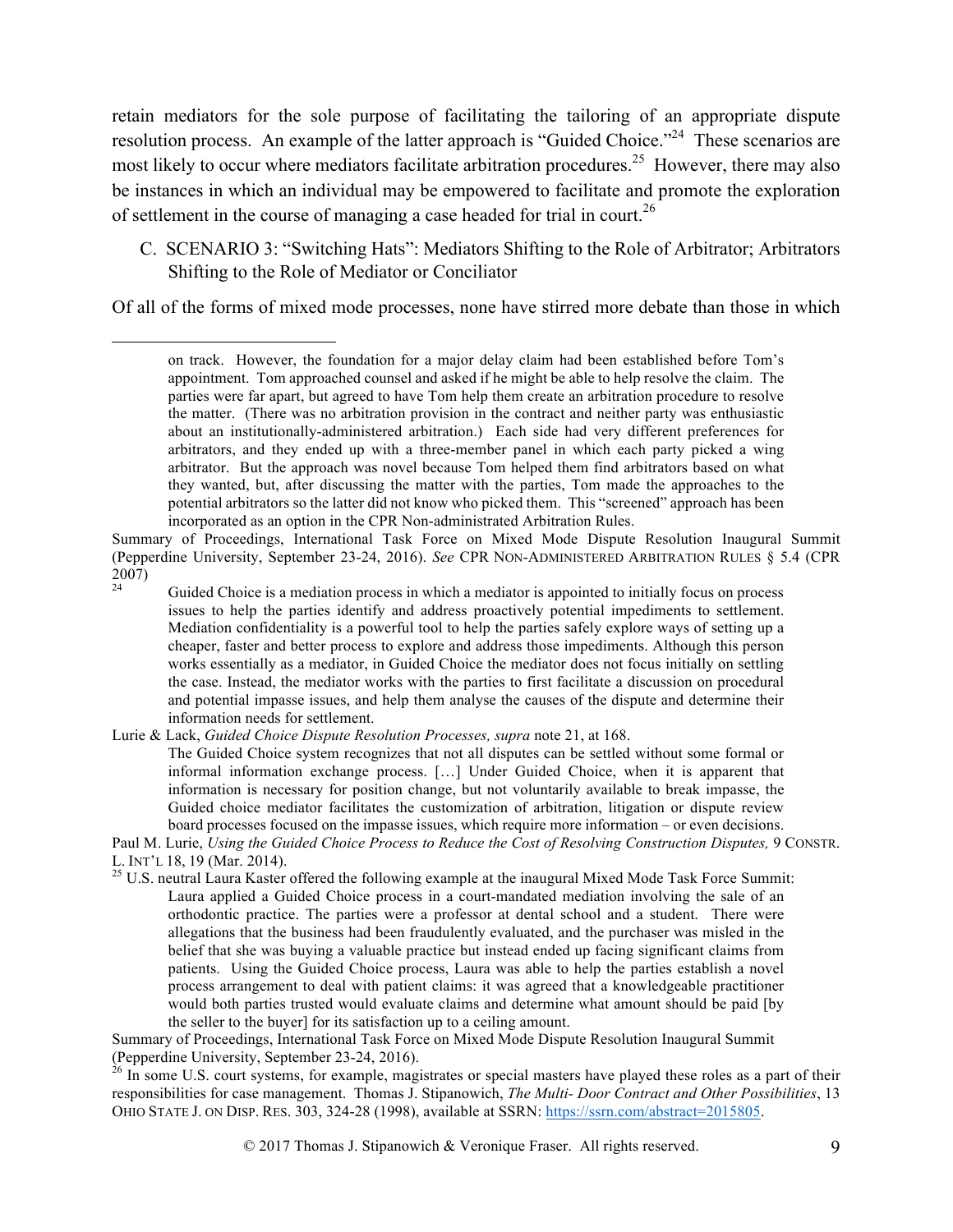neutrals who are assisting parties in a settlement-oriented process shift roles and become adjudicators, or vice-versa.<sup>27</sup> Perceptions of these approaches (which are closely related to, and overlap to some extent with, situations in which arbitrators "conciliate" (Scenario 4.3 below), are heavily influenced by culture and legal tradition.<sup>28</sup> However, the subject has attained enhanced

<sup>28</sup> Shahla F. Ali, *The Arbitrator's Perspective: Cultural Issues in International Arbitration*, *in* INTERNATIONAL COMMERCIAL ARBITRATION PRACTICE: 21<sup>ST</sup> CENTURY Perspectives § 6.01-6.08 (Horacio A. Grigera Naon & Paul E. Mason eds., 2010); Bernd Ehle, *The Arbitrator as a Settlement Facilitator in Walking A Thin Line – What an Arbitrator Can Do, Must Do or Must Not Do, in* RECENT DEVELOPMENTS AND TRENDS 79, 79 (Olivier Caprasse et al. eds., 2010), the author explains:

Based on varying practices and traditions in diverse legal cultures, the perceived role of the arbitrator ranges from absolute approval to unconditional rejection of the arbitrator's encouragement of settlement negotiations. In general, while most civil law legal systems have traditionally considered it a primary duty of judges and arbitrators to promote settlement, their common law counterparts have not been allowed to be actively involved in settlement facilitation, or at least have not dared to actively contribute to the amicable settlement of the dispute out of fear of being perceived as impartial if the settlement efforts fail.

Kaufmann-Kohler & Kun, *Integrating Mediation into Arbitration, supra* note 4, at 491, stating:

For the Chinese, the problem of caucusing is much less serious in practice than it is in theory, as they believe that the parties are not likely to reveal to the mediator damaging facts during the mediation phase that the mediation/arbitrator could not have found out from the record. . . . The Chinese believe that if the judge are trusted to be capable of disregarding inadmissible evidence when they make the adjudication, there should be no reason to doubt those well-trained arbitrators in their ability to remain impartial despite the information obtained during mediation.

Kaufmann-Kohler, *When Arbitrators Facilitate Settlement, supra* note 27, at 190; Michael E. Schneider, *Combining Arbitration with Conciliation*, ICCA Congress Series 8, International Arbitration Conference, 58 (Seoul, Oct.10-12, 1996), http://www. lalive.ch/data/publications/mes\_combining\_arbitration\_with\_conciliation.pdf (last visited Jan. 13, 2017). For a review of the psychological factors inherent to the international arbitration process, *see* Sophie Nappert & Dieter Flader, *A Psychological Perspective on the Facilitation of Settlement in International Arbitration – Examining the CEDR Rules*, 2 J. INT'L DISP. SETTLEMENT 459, 460-62 (2011), stating:

 <sup>27</sup> See Stipanowich & Ulrich, *Commercial Arbitration and Settlement*, *supra* note 11, at 14-15, 25-28. On the differences that exist between conciliation in Asia and in the West, *see* Steven J. Burton, *Combining Conciliation with Arbitration of International Commercial Disputes*, 18 HASTINGS INT'L & COMP. L. REV. 637, 641-42 (1995); Gabrielle Kaufmann-Kohler, *When Arbitrators Facilitate Settlement: Towards a Transnational Standard*, 25 J. LONDON COURT INT'L ARB. 187, 190 (2009). *See also* Ellen E. Deason, *Combinations of Mediation and Arbitration with the Same Neutral: A Framework for Judicial Review*, 5 YEARBOOK ON ARBITRATION AND MEDIATION 219, 224-30 (2013) (for a summary of the practical difficulties of the med-arb process); COMMERCIAL ARBITRATION AT ITS BEST, *supra* note 21, Sections 20-22 and 29-30 (discussing concerns associated with a mediator playing the role of an arbitrator in the same dispute and vice-versa); Edna Sussman, *Combinations and Permutations of Arbitration and Mediation: Issues and Solutions, in* ADR in BUSINESS. PRACTICE AND ISSUES ACROSS COUNTRIES AND CULTURES, VOL. II 381,384-87 (Arnold Ingen-Housz ed., 2011) (discussing issues and solution when the same neutral act as both mediator and arbitrator); Brian A. Pappas, *Med-Arb and the Legalization of Alternative Dispute Resolution,* 20 HARV. NEGOT. L. REV. 157 (2015) (arguing that the process of med-arb has the effect of compromising key principles of both mediation and arbitration, including mediator neutrality, party self-determination, arbitrator impartiality, due process right to equal treatment and confrontation, as well as enforceability of the arbitral award); Dendorfer & Lack, *The Interaction Between Arbitration and Mediation, supra* note 9, at 81; Richard Fullerton, *Med-Arb and Its Variants: Ethical Issues for Parties and Neutral,* 65 DISPUTE RESOLUTION JOURNAL 52 (2010) (for a detailed figure comparing the characteristics of arbitration and mediation, including remarks regarding their compatibility according to several different criteria); Paul E. Mason, *The Arbitrator as Mediator, and Mediator as Arbitrator,* 28 J. INT'L ARB. 541, 545- 47 (2011) (raising the question as to whether the same very person *should* act as both mediator and arbitrator); Lack, *Appropriate Dispute Resolution, supra* note 14, at 373 (discussing main concerns related to the same neutral switching hat from mediator to arbitrator); Kristen M. Blankley, *Keeping a Secret From Yourself? Confidentiality When the Same Neutral Serves Both as Mediator and as Arbitrator in the Same Case,* 63 BAYLOR LAW REV. 317, 332-37 (2011) (for a general discussion on the risk that the neutral may impermissibly based the arbitral decision on confidential or privileged learned during mediation).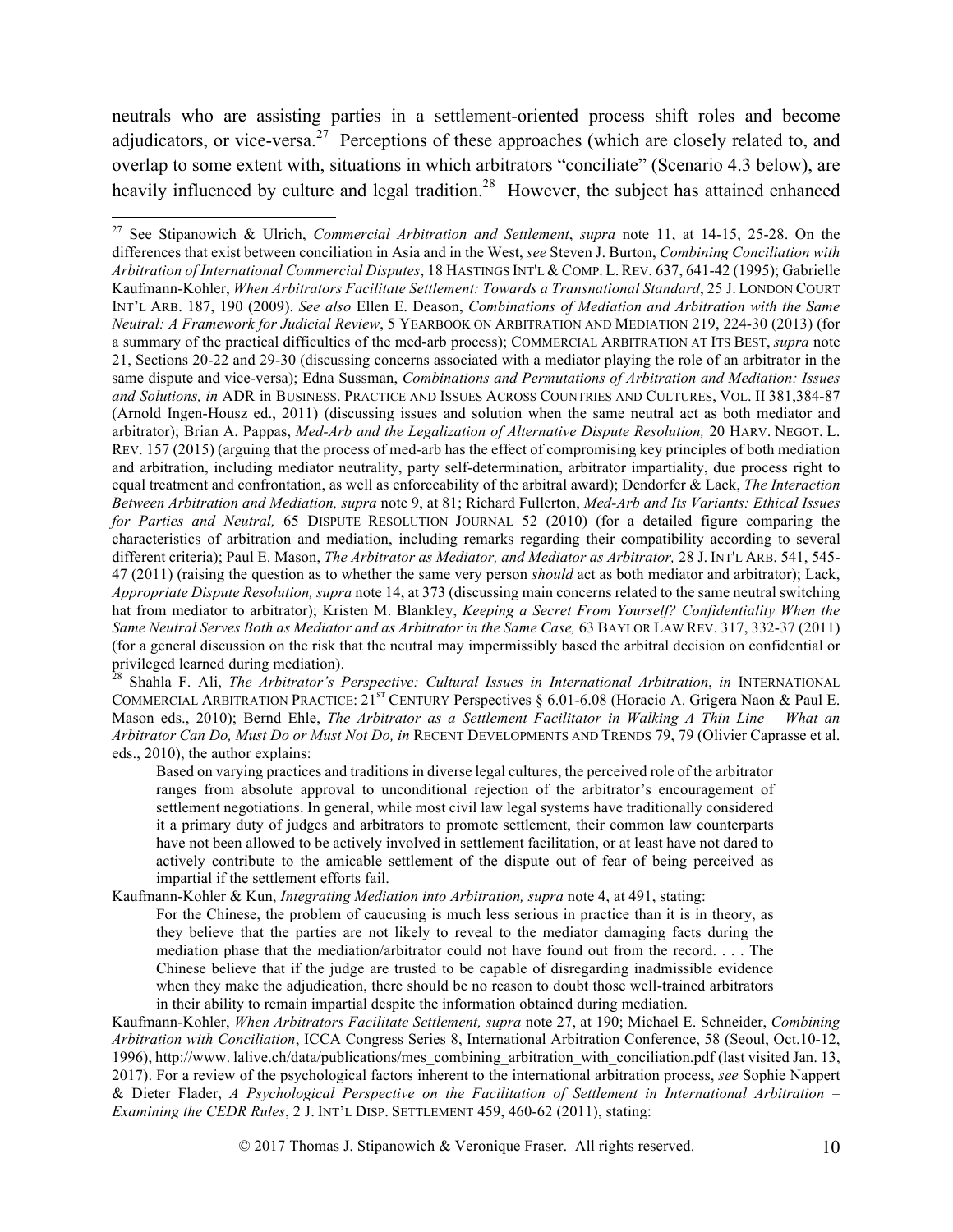importance in recent years, as reflected in recent changes to *UNCITRAL Notes on Organizing Arbitral Proceedings*. 29

Sometimes, a mediator charged with facilitating the settlement of disputes shifts to the role of adjudicator. For example, where mediation is unsuccessful in resolving some or all disputes, mediators sometimes "switch hats" and take on the role of arbitrator in order to render a binding decision—a process often referred to as "med-arb."<sup>30</sup> Such procedures include variants such as mediation followed by last-offer arbitration (sometimes referred to by the initialism "MEDALOA"), in which the discretion of the mediator-turned-arbitrator is limited to adopting one or the other of the parties' final offers in his/her award.<sup>31</sup>

In other cases, an adjudicator shifts to the role of mediator (a scenario sometimes designated by the acronym "arb-med") or the role of conciliator. <sup>32</sup>For example, in some arbitration proceedings

. . . Where the applicable arbitration law permits the arbitral tribunal to facilitate a settlement, it may,

if so requested by the parties, guide or assist the parties in their negotiations.

Earlier, the London based mediation institution CEDR developed procedures for the facilitation of settlement in the context of arbitration. CEDR RULES FOR THE FACILITATION OF SETTLEMENT IN INT'L ARB. PROC. art. 5, paras. 1.3 and 1.4 (CEDR 2009), the procedures state:

- 1. Unless otherwise agreed by the Parties in writing, the Arbitral Tribunal may, if it considers it helpful to do so, take one or more of the following steps to facilitate a settlement of part or all of the Parties' dispute:
- 1.3. where requested by the parties in writing, offer suggested terms of settlement as a basis for further negotiation.
- 1.4. where requested by the Parties' in writing, chair one or more settlement meetings attended by

. . .

The final report of the 2009 Rules of the Centre for Effective Dispute Resolution (CEDR) for the Facilitation of Settlement in International Arbitration notes that the "sharp difference in attitude between those arbitrators willing to act as settlement facilitators, and those reluctant to take on such a role [is linked] to cultural factors and background, namely according to whether the arbitrator hails from a common law or a civil law background." . . . [The Commission] starts from the premise that differences in views regarding the role of settlement facilitator by arbitrators appear rooted in cultural factors and (in psychological parlance) related to the different social values and value-based

attitudes held by arbitrators from different backgrounds." (footnote omitted).<br><sup>29</sup> On 7 July 2016, the UNCITRAL Commission adopted a revised and updated version of the UNCITRAL Notes on Organizing Arbitral Proceedings. The Notes are non-binding but aim to flag procedural issues typically associated with arbitral proceedings. 2016 UNCITRAL NOTES ON ORGANIZING ARB. PROC. para. 72 (UNCITRAL 2016, prerelease publication), provides:

Facilitating the settlement of the dispute is a case management technique recognized by the ICC that can be used by the arbitral tribunal (and the parties) for controlling time and cost, see ICC RULES OF ARB. App. IV para. h(ii) (ICC 2012), stating:

h(ii) where agreed between the parties and the arbitral tribunal, the arbitral tribunal may take steps to facilitate settlement of the dispute, provided that every effort is made to ensure that any subsequent award is enforceable at law.

representatives of the Parties at which possible terms of settlement may be negotiated.<br><sup>30</sup> Stipanowich & Ulrich, *Commercial Arbitration and Settlement*, *supra* note 11, at 8-10.<br><sup>31</sup> COMMERCIAL ARBITRATION AT ITS BEST, and explaining its potential advantages and concerns); Dendorfer & Lack, *The Interaction Between Arbitration and Mediation, supra* note 9, at 76, 82, 92-94 (for an analysis of the implications, advantages, and disadvantages of "MEDALOA"). 32 Lack, *Appropriate Dispute Resolution, supra* note 14, at 358. For an analysis of the implications, advantages, and

disadvantages of "arb-med", see COMMERCIAL ARBITRATION AT ITS BEST,*supra* note 21, at Section 29-30; Dendorfer & Lack, *The Interaction Between Arbitration and Mediation, supra* note 9, at 87-88.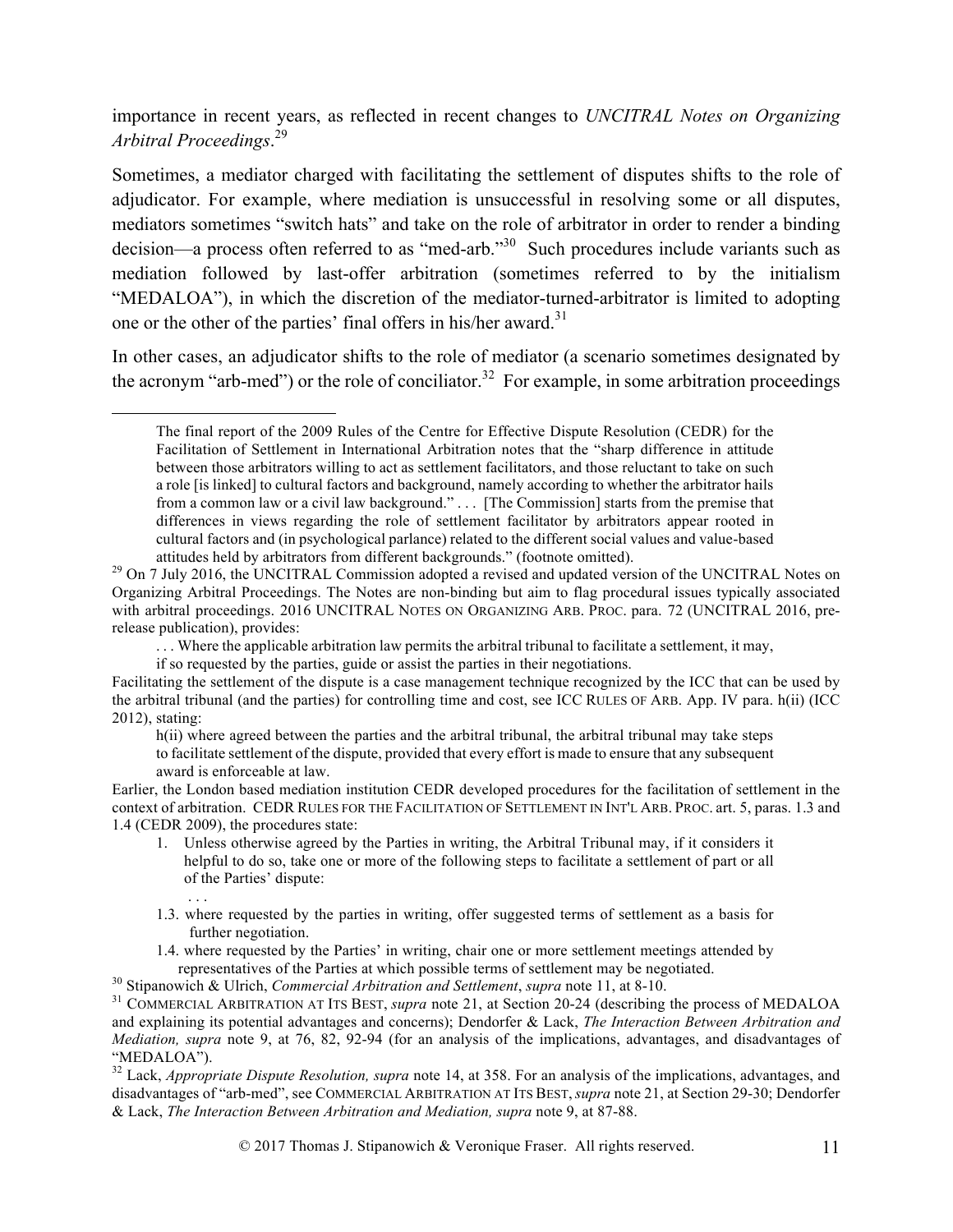arrangements may be made for the arbitrator to switch hats and act as a mediator or conciliator in order to try to help the parties attain an amicable settlement of disputes.<sup>33</sup> If settlement is not thereby achieved, the neutral may in some cases be authorized to resume the arbitral role (essentially, "arb-med-arb").<sup>34</sup> In one form of arb-med, however, the arbitrator does not shift to the role of mediator until after hearings are concluded and an award is written but not yet published or disclosed to the parties.<sup>35</sup>

In some situations, the possibility of the neutral shifting roles is agreed to by participants, or understood as a matter of practice or procedure, before the neutral is engaged.<sup>36</sup> Sometimes the approach is enshrined in well-established procedural rules, such as the Chinese practice of "conciliation within arbitration" as defined by the rules of official arbitration commissions such as the China International Economic and Trade Arbitration Commission (CIETAC)<sup>37</sup> and the Beijing Arbitration Commission (BAC)<sup>38</sup>—a process sometimes referred to as "arb-med."<sup>39</sup> Moreover, German arbitrators sometimes engage in what some might describe as forms of conciliation.<sup>40</sup> In practice, however, a Chinese arbitrator-conciliator (or arbitrator-mediator) may function

settlement of the dispute or of individual issues in dispute.

<sup>&</sup>lt;sup>33</sup> MICHAEL MICILWRATH & JOHN SAVAGE, INTERNATIONAL ARBITRATION AND MEDIATION: A PRACTICAL Guide 186 (2010) (describing a practice developed by international arbitrator and mediator Mercedes Tarazón, which consists in asking the parties at the outset of arbitration to empower her to suggest mediation if she believes settlement might be possible*). See also* David W. Plant, *Draft Protocols for Arbitrators Who Participate in Settlement Discussion* (Draft of Feb. 2000) as cited in COMMERCIAL ARBITRATION AT ITS BEST, *supra* note 21, at Section 20-24 (offering a set of guidelines for parties considering having an arbitrator switch to the role of a mediator).

<sup>&</sup>lt;sup>34</sup> Singapore International Arbitration Center (SIAC) and Singapore International Mediation Center (SIMC) provide for a Arb-Med-Arb clause that parties may include in their contract, which can be found in *The Singapore Arb-Med-Arb Clause,* SIAC, http://www.siac.org.sg/model-clauses/the-singapore-arb-med-arb-clause (last visited Sept. 2, 2016). See also Lack, *Appropriate Dispute Resolution, supra* note 14, at 360 (for a description of the arb-med-arb procedure); Gracious Timothy, *The Downside of Arb-Med-Arb Procedures,* MEDIATE.COM, (Aug. 2015), http://www.mediate.com/articles/TimothyG2.cfm (for a critique of arb-med-arb).<br><sup>35</sup> Michael Leathes, formerly head of intellectual property for British-American Tobacco and a leading proponent of

mediation, employed this approach and widely touted the experience. *See* Michael Leathes et al., *Einstein's Lesson in Mediation,* MANAGING IP 24 (July-Aug. 2006). For a general description of the procedure, see also MICHAEL MICILWRATH & JOHN SAVAGE, INTERNATIONAL ARBITRATION AND MEDIATION: A PRACTICAL Guide 186 (2010); Alan L. Limbury, Hybrid Dispute Resolution Processes – Getting the Best while Avoiding the Worst of Both Worlds?, Expanded version of Paper delivered at the second Chartered Institute of Arbitrators Mediation Symposium, (London, Oct. 29, 2009) at 6, http://www.cedr.com/about\_us/arbitration\_commission/Hybrids.pdf (last visited Jan. 13, 2017).<br><sup>36</sup> Gerald F. Phillips, *Same-Neutral Med-Arb: What Does the Future Hold?*, DISP. RES. J. 25, 30 (May/July

COMM. 2014). 38 BAC ARB. RULES art. <sup>42</sup> (BEIJING ARB. COMMISSION 2014). 39 Fan Kun, *An Empirical Study of Arbitrators Acting as Mediators in China,* 15 CARDOZO J. CONFLICT RESOL. 777, 778 (2014). For an analysis of the implications, advantages, and disadvantages of "arb-med," *see* Dendorfer & Lack,

<sup>&</sup>lt;sup>40</sup> DIS ARBITRATION RULES §32.1 (GERMAN INSTITUTION OF ARB. 1998), which states:

<sup>32.1</sup> At every stage of the proceedings, the arbitral tribunal should seek to encourage an amicable

Such practice is described by Professor Hilmar Raeschke Kessler an experienced German arbitrator *in* Hilmar Raeschke Kessler, *The Arbitrator as Settlement Facilitator,* 21 ARB. INT'L 523, 534-36 (2005). It is also consistent with judges acting as conciliator as provided for in GERMAN ZIVILPROZESSORDNUNG §278(2) (2005). Moreover, it has been reported that there is a longstanding tradition of German judges facilitating settlement as it can be traced back in JINGER REICHSABSCHIED, § 110 (1654), which text was integrated in Section 278 of the German Code of Civil Procedure, *see* Kaufmann-Kohler, *When Arbitrators Facilitate Settlement, supra* note 27, at 190 n.6.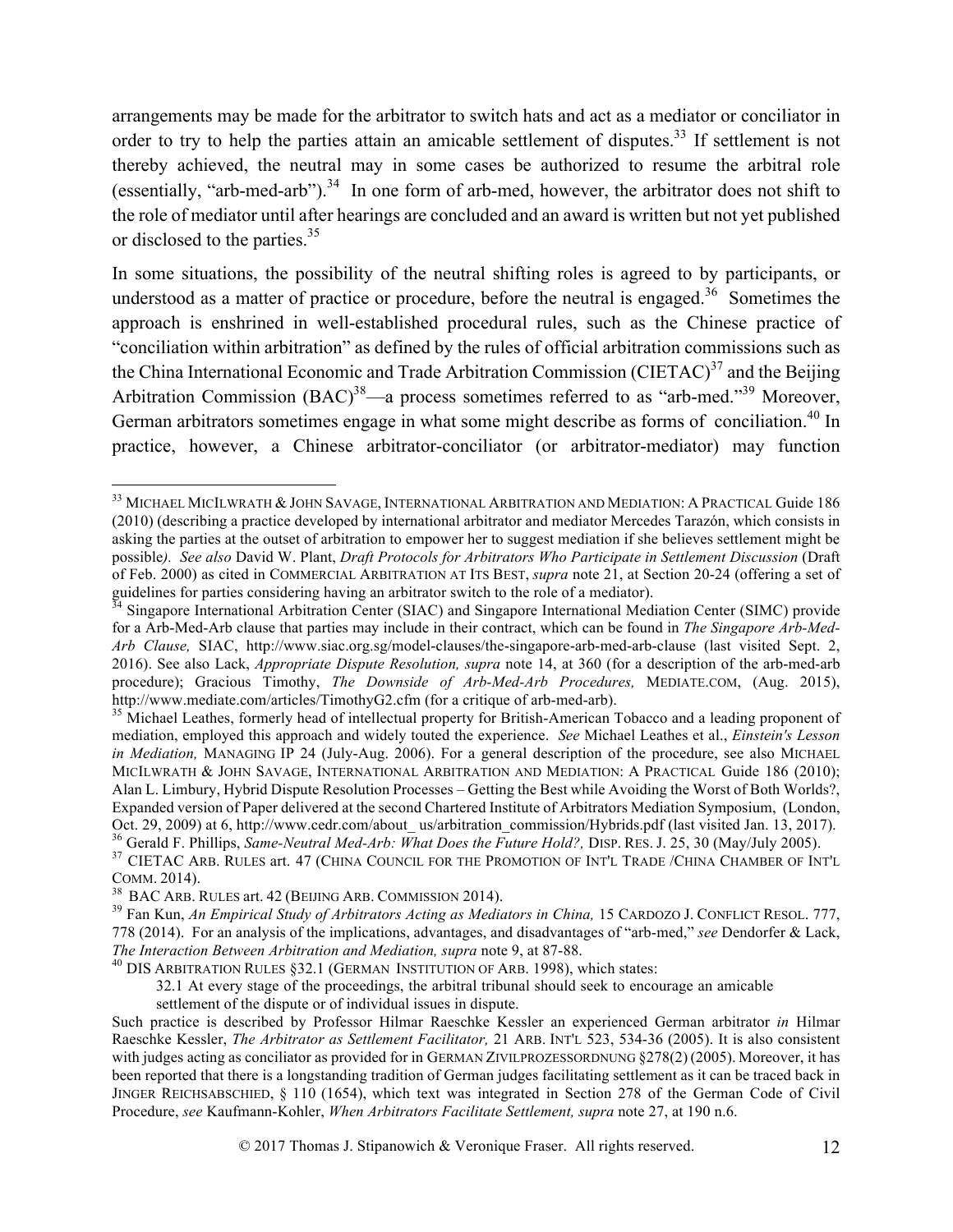somewhat differently from a German counterpart.<sup>41</sup>

In other situations, a "change of hats" is requested by one or both parties<sup>42</sup> or proposed by the third party neutral during the course of dispute resolution.<sup>43</sup>

As reflected above, attitudes toward an outright shifting of roles are heavily colored by the cultural traditions of participants. In China, for example, long-standing emphasis on the stability and harmony of the society and on deference to authority have underpinned the practice of conciliation by arbitrators or judges,<sup>44</sup> and in Germany, there is a long tradition of adjudicators engaging in settlement-oriented activities.<sup>45</sup> In the United States, however, heavy emphasis on individualism, personal autonomy and related concerns about assent, self-determination and procedural due process leads many attorneys and neutrals to avoid situations in which neutrals switch roles during the course of resolving a dispute, $46$  or in which arbitrators focus on settlement-oriented activities. $47$ 

<sup>&</sup>lt;sup>41</sup> Arbitration law and the rules of leading Chinese institutions sponsoring private arbitration provide that arbitrators may try to conciliate the dispute at some point in the arbitration process prior to rendering a decision on the merits, *see* Article 51 of Arbitration Law of the People's Republic of China (promulgated by Order No. 31 of the President of the People's Republic of China on August 31, 1994), online: The National People's Congress of the People's Republic of China http://www.npc.gov.cn/englishnpc/Law/2007-12/12/content\_1383756.htm (last visited Jan. 13, 2016); BAC ARB. RULES art. 42 (BEIJING ARB. COMMISSION 2014); CIETAC ARB. RULES art. 47 (CHINA COUNCIL FOR THE PROMOTION OF INT'L TRADE /CHINA CHAMBER OF INT'L COMM. 2014). For a description of the practice of arb-med in China, *see* Kun, *An Empirical Study of Arbitrators Acting as Mediators in China, supra* note 39; Weixia Gu, *The*  Delicate Art of Med-Arb and Its Future Institutionalisation in China, 31 UCLA PACIFIC BASIN L. J. 97 (2014).<br><sup>42</sup> See COMMERCIAL ARBITRATION AT ITS BEST, *supra* note 21, at Section 22-24 (proposing "Guidelines for situati

where parties desire a mediator to assume the role of arbitrator"). But see IBA GUIDELINES ON CONFLICTS OF INTEREST IN INT'L ARB.§ 4(d) (IBA 2014) (4(d): ". . . Informed consent by the parties to such a process prior to its beginning should be regarded as an effective waiver of a potential conflict of interest. . . . In addition, in order to avoid parties using an arbitrator as mediator as a means of disqualifying the arbitrator, the General Standard makes clear that the waiver should remain effective, if the mediation is unsuccessful. In giving their express consent, the parties should realise the consequences of the arbitrator assisting them in a settlement process, including the risk of the resignation

 $43$  Many commentators have reported a common practice of Chinese arbitrators of systematically asking the parties whether they would like assistance in settling the dispute, *see, e.g.* Kaufmann-Kohler & Kun, *Integrating Mediation into Arbitration, supra* note 4, at 487; Michael Hwang, *The Role of §1q Arbitrators as Settlement Facilitators – Commentary, in* ALBERT JAN VAN DEN BERG, ed, NEW HORIZONS IN INTERNATIONAL COMMERCIAL ARBITRATION AND BEYOND, 571 (Kluwer Law International, 2005); Johannes Trappe, *Conciliation in the Far East,* 5 ARB. INT'L

<sup>173, 176</sup> et seq. (1989); Raeschke-Kessler, The Arbitrator as Settlement Facilitator, supra note 40, at 525.<br><sup>44</sup> Wang Wenying, *The Role of Conciliation in Resolving Disputes: A PRC Perspective*, 20 OHIO ST. J. ON DISP. RESOL. 421, 441 (2005) *quoting* WANG SHENGCHANG, ZHONGCAI YU TIAOJIE XIANGJEHE DE LILUN YU SHIWU [THE THEORY AND PRACTICE OF COMBINING ARBITRATION WITH CONCILIATION] 103-11(2001); Bobby Wong, *Traditional Chinese Philosophy and Dispute Resolution,* 30 HONG KONG L.J. 304, 307-12 (2000); Kaufmann-Kohler & Kun, *Integrating Mediation into Arbitration, supra* note 4, at 480-81; Carlos de Vera, *Arbitration Harmony: 'Med-Arb' and the Confluence of Culture and Rule of Law in the Resolution of International Commercial*  Disputes in China, 18 COLUM. J. OF ASIAN L. 150, 162-68 (2004).<br><sup>45</sup> See infra note 54 and text accompanying text.<br><sup>46</sup> Deason, Combinations of Mediation and Arbitration with the Same Neutral, supra note 27 at 228-29; Blan

*Keeping a Secret From Yourself?, supra* note 27, at 332-37; Pappas, *Med-Arb and the Legalization of Alternative Dispute Resolution, supra* note 27, at 177-78; Carlos de Vera, *Arbitration Harmony, supra* note 44, at 185, 192-194; Antaki, "*Muslims' and Arabs' Practice of ADR*," *supra* note 6, at 113; M. Scott Donahey, *Seeking Harmony - Is the*  Asian Concept of the Conciliator/Arbitrator Applicable in the West? DISP. RESOL. J. 74, 76-77 (Apr. 1995).<br><sup>47</sup> Stinanowich & Ulrich, Commercial Arbitration and Settlement, supra note 11, at 16-28, (discussing perspective

and practices of experienced U.S. arbitrators regarding settlement-oriented activities).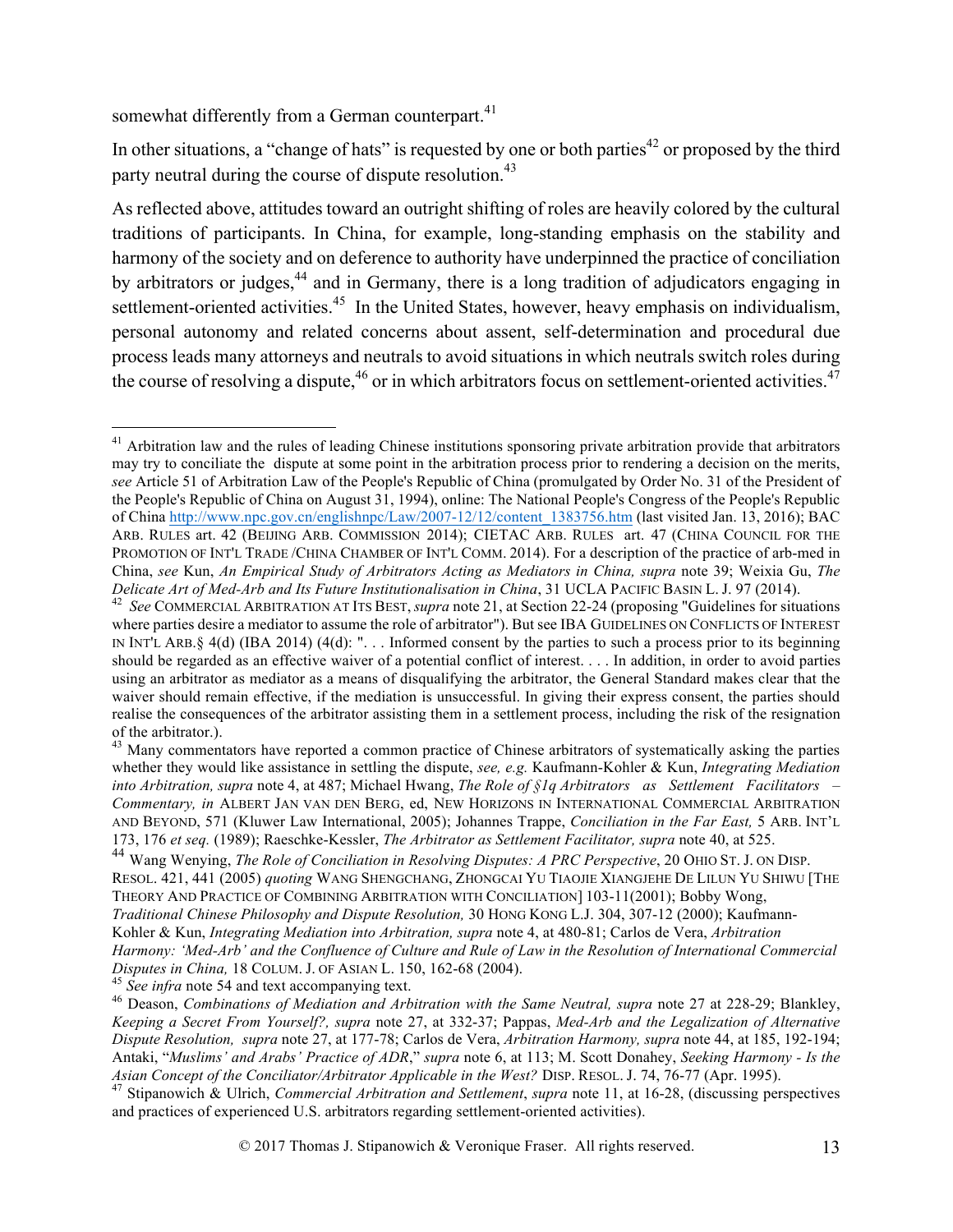Even in the U.S., however, parties may in specific circumstances still embrace the opportunity for neutrals to wear multiple hats. There is evidence that many neutrals have been given opportunities to employ such approaches, and they often have accepted the challenge.<sup>48</sup>

## D. SCENARIO 4: Arbitrators Setting the Stage for Settlement

It is generally understood that, within the bounds of the parties' agreement arbitrators have a good deal of authority respecting the handling of procedural matters in arbitration.<sup>49</sup> A recent study of experienced arbitrators surfaced a good deal of information regarding the role of arbitrators in facilitating (or, as some arbitrators indicated, "mediating") discussions between counsel in the course of helping to "flesh out" the agreement of the parties respecting arbitration procedures.<sup>50</sup> In the event no agreement can be reached on a particular issue, arbitrators typically resolve the issue by making a decision. $51$ 

The precise dynamics of arbitrators' management of procedural matters might be better understood; in particular, there are important questions surrounding the roles of arbitrators (or judges) in helping to set the stage for settlement through negotiation or mediation. Such activity may take a variety of forms. Arbitrators and other adjudicators are sometimes able to enhance the possibility of settlement by making decisions on discovery/information exchange issues, or by

<sup>51</sup> Thomas J. Stipanowich, *Reflections on the State and Future of Commercial Arbitration: Challenges, Opportunities, Proposals,* 25 AM. REV. INT'L ARB. 297, 350 (2014), available at SSRN: http://ssrn.com/abstract=2519084

 <sup>48</sup> Those 59 Survey respondents who indicated they were at least "sometimes" concerned with the informal settlement of cases before them were asked about their experiences changing roles or playing multiple roles (that is, as both an arbitrator and mediator) in a particular case. Of those 59 individuals, just under half (45.8%) indicated that they had "sometimes" mediated a dispute in which they had been appointed an arbitrator . . . " (at 464)

The respondent sub-group was also asked, "Have you served as both a mediator and arbitrator with respect to the same dispute, where during arbitration, the parties asked you to switch to the role of an arbitrator?" More than nine-tenths of the group (25 of 27, or 92.6%) answered, "Yes." In response to the further question, "Have you served as both a mediator and an arbitrator with respect to the same dispute, where the parties agreed beforehand to have you first mediate and then arbitrate, if necessary?" two-thirds of the group (18 of 27, or 66.7%) responded affirmatively. Thus, there is support for the notion that despite conventional concerns among U.S. advocates and arbitrators respecting neutrals wearing multiple hats, quite a few arbitrators have experience with forms of single neutral med-arb." (at 465)

Thomas J. Stipanowich & Zachary P. Ulrich, *Arbitration in Evolution: Current Practices of Experienced Commercial Arbitrators,* 25 AM. REV. INT'L ARB. 396, 464-65 (2014), available at SSRN: https://ssrn.com/abstract=2519196. *See also* Donahey, *Seeking Harmony, supra* note 46, at 77 ("[T]he traditional Western view is changing, largely due to the influence of Asian cultures.").<br><sup>49</sup> NIGEL BLACKABY, ET AL, REDFERN AND HUNTER ON INTERNATIONAL ARBITRATION—STUDENT VERSION Ch. 6 (6<sup>th</sup>

ed. 2015); III IAN R. MACNEIL, RICHARD E. SPEIDEL & THOMAS J. STIPANOWICH, FEDERAL ARBITRATION LAW Ch. 32 (1995). *See, e.g.* INT'L ARB. RULES art. 20 and 32 (ICDR 2014); BAC ARB. RULES art. 2(3) (BEIJING ARB. COMMISSION 2014); CIETAC ARB. RULES art. 35 (CHINA COUNCIL FOR THE PROMOTION OF INT'L TRADE /CHINA CHAMBER OF INT'L COMM. 2014); ICC RULES OF ARB. Art. 22 (ICC 2012); LCIA ARB. RULES art. 14.4-14.5 (LCIA 2014); UNCITRAL ARB. RULES art. 17.1 (UNCITRAL 2010, as revised in 2013).

<sup>&</sup>lt;sup>50</sup> Stipanowich & Ulrich, *Arbitration in Evolution, supra* note 48, at 444-52 (reporting the results of a survey indicating that experienced U.S. arbitrators frequently engaged in various pre-management activities in order to set the stage for settlement).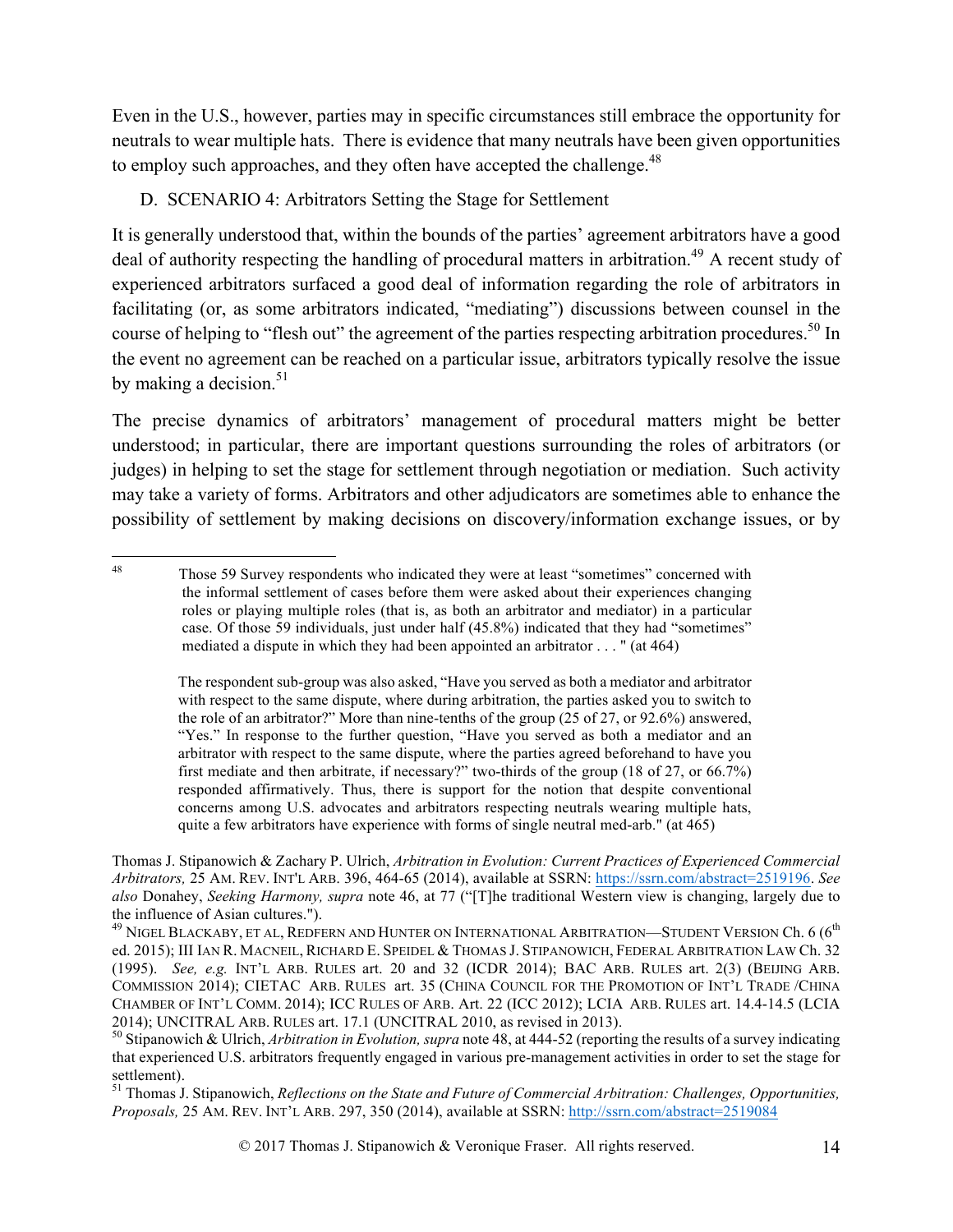ruling on motions which dispose of some aspect(s) of the dispute.<sup>52</sup> Moreover, adjudicators sometimes advance the use of mediation by working with the parties to arrange "mediation windows" in the adjudication timetable.<sup>53</sup> Others may go so far as to suggest, encourage or even order mediation or some other non-adjudicative procedure to promote settlement.<sup>54</sup> Finally, adjudicators in some jurisdictions have been known to encourage settlement by offering parties preliminary views on issues in dispute or issuing preliminary findings of fact or conclusions of law.<sup>55</sup> However, many arbitrators view their role strictly as a matter of preparing a case for adjudication, and regard settlement as a collateral prospect.<sup>56</sup> The role of arbitrators in setting the

an arbitrator to offer preliminary views about the parties' dispute is explicitly provided for in CEDR RULES FOR THE FACILITATION OF SETTLEMENT IN INT'L ARB. PROC. art. 5.1 (CEDR, 2009):

Those in favor of such practice argue that it allows the parties to be given indications about the arbitrator's view and give the parties the opportunity to adapt their argument and strategy accordingly, see Michael E. Schneider, Combining Arbitration with Conciliation, ICCA Congress Series 8, International Arbitration Conference (Seoul, Oct.10-12, 1996) 61, http://www.lalive.ch/data/publications/mes\_ combining\_arbitration\_with\_conciliation.pdf (last visited Jan. 13, 2017); Favalli & Hasenclever, *The Role of Arbitrators in Settlement Proceedings, supra* note 54, at 2-3. <sup>56</sup> Stipanowich & Ulrich, *Arbitration in Evolution, supra* note 48, at 459-60, stating:

Survey participants were also asked, 'How often, if ever, are you concerned with informal settlement of the cases before you as an arbitrator?' . . . [M]ore than half of participants responded, 'Never.' . . . For some or all of the foregoing reasons [not transcribed here], many experienced commercial

<sup>52</sup> Stipanowich & Ulrich, *Arbitration in Evolution, supra* note 48, 444-51. <sup>53</sup> Lack, *Appropriate Dispute Resolution, supra* note 14, at 359-60; Dendorfer & Lack, *The Interaction Between Arbitration and Mediation, supra* note 9, at 89-91. Such possibility is sometimes provided for in arbitration rules, *see,*

In the United States, there is a general understanding that the arbitrators can go as far as encouraging the use of mediation, but to order mediation would fall beyond the scope of their ethical obligations, *see, e.g.* CODE OF ETHICS FOR ARB. IN COMM. DISP. Canon IV,F (AAA/ABA 2004) (Canon IV(F): "Although it is not improper for an arbitrator to suggest to the parties that they discuss the possibility of settlement or the use of mediation, or other dispute resolution processes, an arbitrator should not exert pressure on any party to settle or to utilize other dispute resolution processes. An arbitrator should not be present or otherwise participate in settlement discussions or act as a mediator unless requested to do so by all parties."). For a discussion on this subject, see Ehle, *The Arbitrator as a Settlement Facilitator in Walking A Thin Line, supra* note 28, at 84-85; Daniele Favalli & Max K. Hasenclever, *The Role of*  Arbitrators in Settlement Proceedings, 23 MEALEY'S INTERNATIONAL ARBITRATION REPORT 1, 3 (July 2008).<br><sup>55</sup> Such practice has been reported to exist in Germany, *see supra* note 39 and accompanying text. The possibility for

Art. 5.1: Unless otherwise agreed by the Parties in writing, the Arbitral Tribunal may, if it considers it helpful to do so, take one or more of the following steps to facilitate a settlement of part or all of the Parties' dispute:

<sup>1.1.</sup> provide all Parties with the Arbitral Tribunal's preliminary views on the issues in dispute in the arbitration and what the Arbitral Tribunal considers will be necessary in terms of evidence from each Party in order to prevail on those issues;

<sup>1.2.</sup> provide all Parties with preliminary non-binding findings on law or fact on key issues in the arbitration.

It has been reported that VIAC is currently working on drafting new rules on early neutral evaluation, see *Revision of the VIAC Conciliation Rules, VIAC* (Sept. 14, 2016, 9:00 AM), http://www.viac.eu/en/photogallery/image.raw?type=img&id=79 (last visited Jan. 13, 2017). The acceptability of such practice differs among common law and civil law jurisdictions, see Ehle, *The Arbitrator as a Settlement Facilitator in Walking A Thin Line, supra* note 28, at 80-84, stating:

In certain civil law countries, the parties and their lawyers clearly expect that the arbitrator will at some stage in the procedure – *ex officio* – express a preliminary but clear view on the merits of the case and explicitly encourage an amicable settlement. . . . The common law approach differs from the civil law approach in that even the arbitrator's preliminary views of the merits of the case create discomfort. If the settlement attempt fails, the parties may consider that the arbitrator was unduly influenced by this prior assessment. (footnote omitted).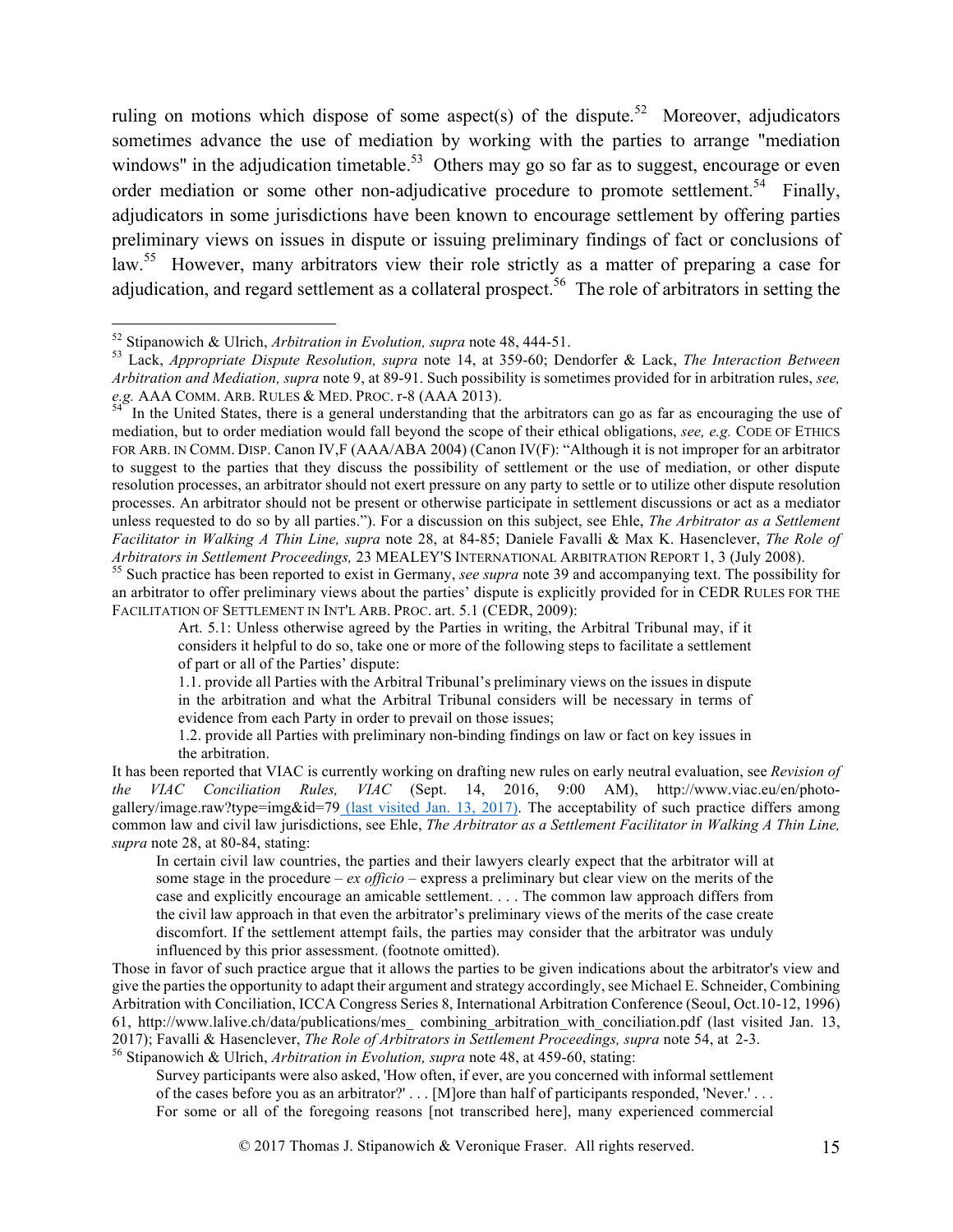stage for settlement has been a focus of discussion only recently, and is ripe for thoughtful deliberation and debate. Specific scenarios involving arbitrators include the following:

SCENARIO 4.1: Arbitrators Setting the Stage for Settlement of Substantive Disputes by Handling Key Procedural Issue(s)

Responses to a recent survey of experienced U.S. arbitrators indicate that generally speaking, arbitrators are perceiving increased levels of settlement in the cases they arbitrate in recent years.<sup>57</sup> Moreover, many arbitrators see a connection between their process management activities, particularly at the pre-hearing stage, and the possible settlement of the underlying dispute.58 Arbitrators regularly work with parties to identify and address important issues to be decided including key discovery issues and dispositive motions; some arbitrators perceive that the way they address these issues sometimes plays a role in settling a case, while others do not.<sup>59</sup>

SCENARIO 4.2: Arbitrators Setting the Stage for Settlement of Substantive Disputes by Promoting Use of Mediation

In jurisdictions where mediation is an established element of the dispute resolution landscape, arbitrators often include mediation on the agenda for a preliminary hearing or prehearing conference.<sup>60</sup> The resulting timetable for the arbitration process may include one or more

 $\overline{a}$ 

arbitrators are reticent about the arbitral role in settlement. However, the Survey results also indicate that many arbitrators tend to recognize and actively embrace opportunities to promote settlement of

arbitrated cases through their management of the arbitration process. <sup>57</sup> Stipanowich & Ulrich, *Commercial Arbitration and Settlement*, *supra* note 11, at 16-19; Stipanowich & Ulrich, *Arbitration in Evolution, supra* note 48, at 458:

The majority of respondents indicated that higher proportions of their caseloads settled prehearing during the last five years than prior to that time. This trend is indicated both by a relative decrease in respondents reporting lower proportions of their caseloads as having settled (*e.g.*, fewer respondents reporting that "31% to 40%," or less, of their caseload settled pre-hearing) and by a relative increase in respondents reporting higher proportions of their caseloads having settled (*e.g.*, more respondents reporting that "41% to 50%" and "[m]ore than 50%" of their caseloads settled pre-hearing).

The Survey also asked respondents, "Roughly what percentage of cases in which you were an arbitrator settled at any time prior to award?" Chart PP [not reproduced] shows results comparing respondent estimates of settlement rates for the past five years with their estimates

of settlement rates for earlier years. <sup>58</sup> Stipanowich & Ulrich, *Arbitration in Evolution, supra* note 48, at 458:

Each of the 59 respondents who reported concerning themselves with informal settlement at least "sometimes" were asked to estimate the frequency with which they engage in particular behaviors that may increase the likelihood of informal settlement. As reported in Table 7 [not reproduced], the large majority of this group indicated that their management of the pre-hearing process, summary disposition of issues, and rulings on discovery matters prompt settlement in at least some cases. Indeed, nearly one-fourth of respondents (23.7%) indicated that their summary disposition of issues prompts informal settlement in about half or more of their cases, and more than a quarter (25.4%) responded that their management of pre-hearing processes plays an important role in pre-hearing

settlements in about half or more of their cases. <sup>59</sup> Stipanowich & Ulrich, *Arbitration in Evolution, supra* note 48, at 445-51, 459-61. <sup>60</sup> *See supra* text accompanying notes 53-4.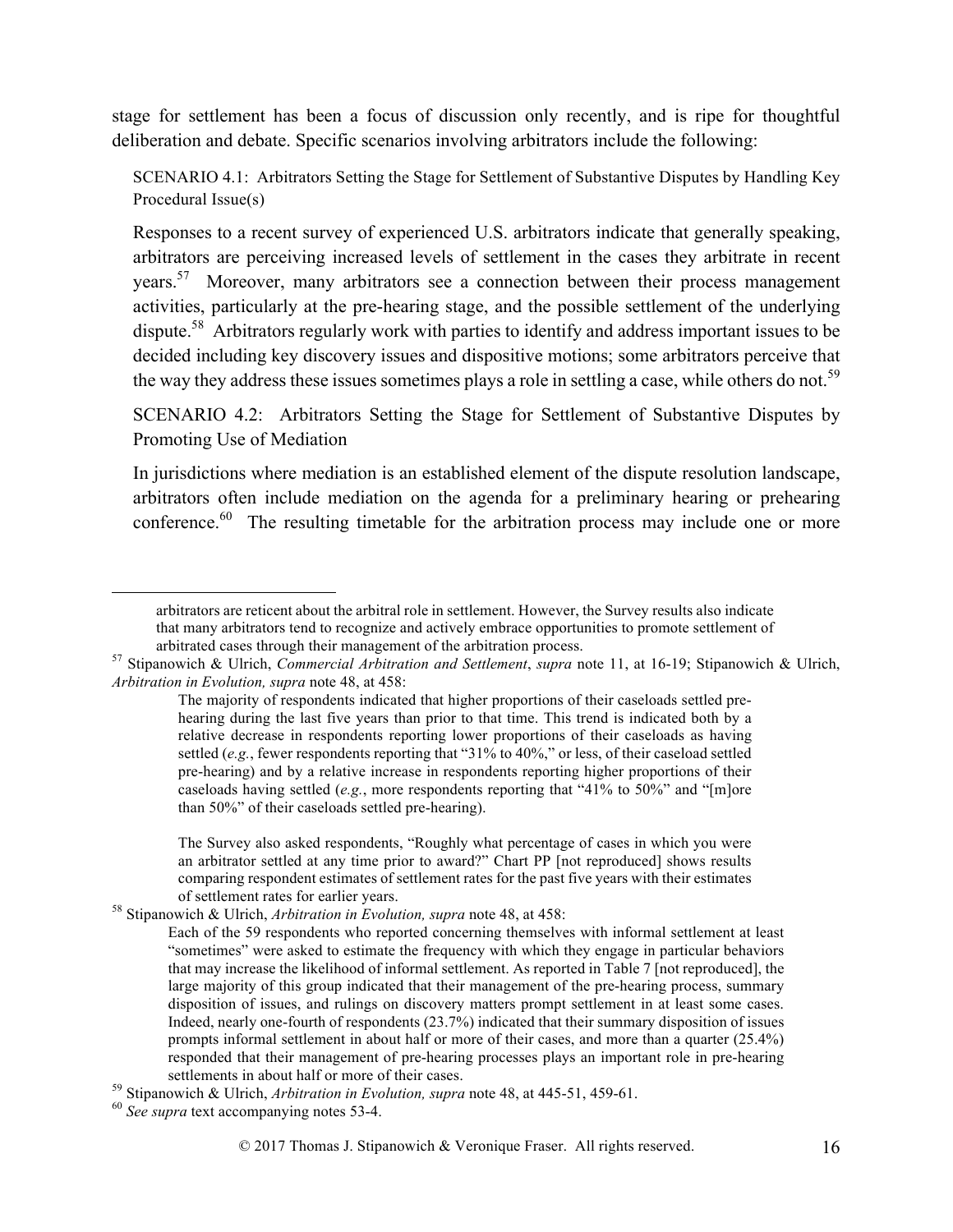windows for mediation. Some arbitrators may go so far as to encourage or order parties to mediate the dispute, although others regard such activity as inappropriate.<sup>61</sup>

SCENARIO 4.3: Arbitrators Setting the Stage for Settlement of Substantive Disputes by Issuing Preliminary Views, Etc.

Is it ever appropriate for arbitrators to offer parties preliminary views on issues in dispute, including information regarding what additional proof the arbitrator believes might be necessary for parties to establish their case, in order to help stimulate settlement? Should they ever issue preliminary findings of fact and conclusions of law with the same end in mind, or even offer proposals for settlement? As discussed above, culture and legal tradition may play an important role in determining how neutrals and counsel answer these questions,  $62$  much the same way that they affect perceptions of neutrals switching roles in med-arb.<sup>63</sup>

Although the final report of a commission convened by the Centre for Effective Dispute Resolution (CEDR) offered affirmative support for such activities,<sup>64</sup> there are indications that arbitrators in some jurisdictions, including the U.S, may be extremely reluctant to take such steps.<sup>65</sup>

E. SCENARIO 5: Arbitrators Rendering Decision Based on a Settlement Agreement (Consent Awards)

Arbitrators sometimes encounter requests from parties that have reached a negotiated settlement agreement to incorporate or convert the terms of their settlement into an arbitral award—a consent award.<sup>66</sup> This step may afford parties the opportunity to avail themselves of the enforcement

<sup>&</sup>lt;sup>61</sup> Paragraph 72 of UNCITRAL's recently revised 2016 Notes on Organizing Arbitral Proceedings now recognized that it may be appropriate, in some circumstances, for the arbitral tribunal to raise the possibility of a settlement between the parties. 2016 UNCITRAL NOTES ON ORGANIZING ARB. PROC. para. 72 (UNCITRAL 2016, pre-release publication). See also *supra* note 36 and accompanying text.

<sup>&</sup>lt;sup> $62$ </sup> See supra note 54 and accompanying text. Favalli & Hasenclever, *The Role of Arbitrators in Settlement Proceedings*, *supra* note 54, at 2, stating:

The arbitration practices in England and the U.S. have never given much consideration to the role of the arbitral tribunal in regard to settlements. On the contrary, the possibility of the arbitral tribunal's involvement was excluded. […] In other jurisdictions, such as Germany or Switzerland,

the arbitrator's involvement in settlement proceedings is a common practice. (footnote omitted).<br><sup>63</sup> See supra note 27 and accompanying text.<br><sup>64</sup> See supra note 54 and accompanying text. For a critique of the rules provi Resolution (CEDR) based on a psychological perspective, *see* Nappert & Flader, *A Psychological Perspective on the Facilitation of Settlement in International Arbitration, supra* note 28.<br><sup>65</sup> Lack, *Appropriate Dispute Resolution, supra* note 14, at 359 ("Some civil law arbitrators will hold a meeting at

some stage of the process to provide preliminary views, or to provide a draft or oral version of the tribunal's award in order to promote the opportunity of a final settlement before issuing its award. This process is relatively unknown, however, in most common law jurisdictions and may even be frowned upon by common law arbitrators as an improper form of "appeal before verdict" or "risking exposure of a subsequent award to possible attack for bias, depending on when the preliminary views were given." at 359).

<sup>66</sup> The possibility of consent award is explicitly provided for in a number of international arbitration rules, *see, e.g.* ICC RULES OF ARB. art. 32 (ICC 2012); ADMINISTERED ARB. RULES art. 36.1 (HKIA 2013); INT'L ARB. RULES art. 32.1 (ICDR 2014); LCIA ARB. RULES art. 26.9 (LCIA 2014); ARB. RULES OF THE SING.INT'L ARB. CTR., art. 28.8 (SIAC 2013); Arb. RULES OF THE ARB. INST. OF THE STOCKHOLM CHAMBER OF COMM. 39.1 (SCC 2010); UNCITRAL MODEL L ON INT'L COMM. ARB. art.30 (UNCITRAL 1985, with amendment as adopted in 2006); VIENNA INT'L ARB.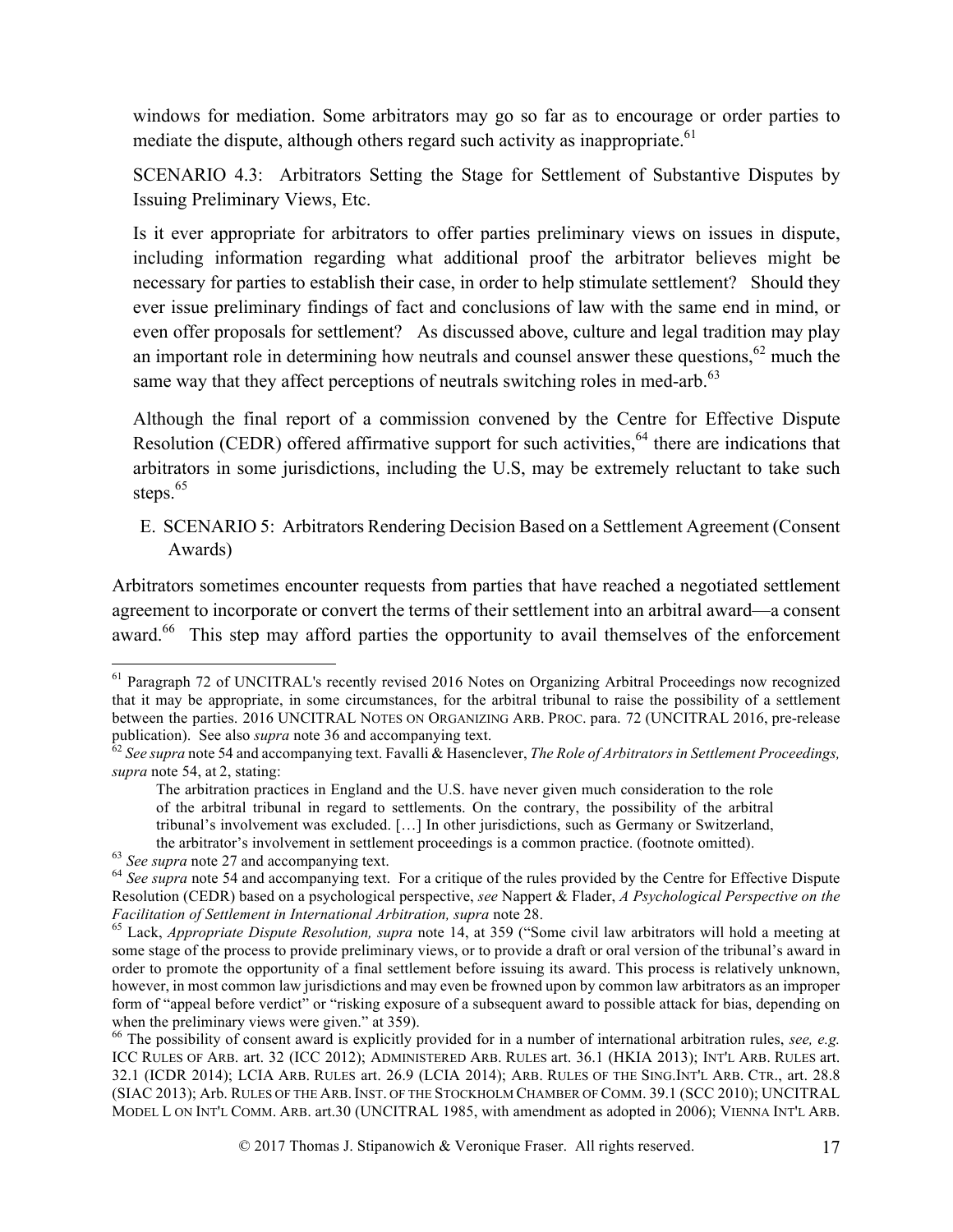mechanisms under arbitration law.<sup>67</sup> However, depending on the circumstances, such arrangements may raise questions of enforceability<sup>68</sup> and even public policy.<sup>69</sup>

F. SCENARIO 6: Other Kinds of Interaction between Evaluation, Mediation, Arbitration or Litigation

When multiple discrete dispute resolution processes, each involving separate neutrals, are being employed in the course of resolving a particular dispute, what special opportunities and concerns come into play? Much depends on the nature of the processes, roles the neutrals play, the relative timing of their activities, and their level of interaction.

Scenario 6.1: Interplay Between Mediation and Arbitration or Litigation

Similarly, it is appropriate to consider the potential interplay between mediation and arbitration, and the level of interaction between mediators and arbitrators. Where mediation is an accepted element of commercial dispute resolution, mediation may precede arbitration or

<sup>69</sup> Kryvoi & Davydenko, *Consent Awards in International Arbitration, supra* note 66, at 856:

Nearly all arbitration rules allow a tribunal to decline recording a settlement agreement as a consent award only if a tribunal has a good raison to believe that arbitration or the settlement agreement is used for an improper cause. For instance, such improper cause can consist of an abuse of one's rights, money laundering, bribery, financing terrorism, and breaches of competition law or covering other illegal activities. (footnotes omitted)

I]n order to determine whether the settlement agreement serves an improper purpose and should not be recorded as a consent award, a tribunal needs to consider public policy, the law of the seat of arbitration, the substantive law of the transaction and perhaps the law of the jurisdiction in which enforcement is likely to be sought.

*Id.* at 860. *See also* Marchisio, *A Comparative Analysis of Consent Awards, supra* note 68, at 334-35 (discussing the concerns that consent awards may be used for facilitating tax deductions or money laundering through the creation of a fictitious dispute designed to create a payment obligation).

CTR. RULES OF ARB. art.38 (VIAC 2013). For a detailed analysis of the concept of consent award, *see* Yaraslau Kryvoi & Dmitry Davydenko, *Consent Awards in International Arbitration: From Settlement to Enforcement*, 40 BROOK. J.

 $<sup>67</sup>$  The greatest appeal of consent awards is their potential for enforceability under the 1958 New York Convention,</sup> which allows cross-border enforcement of arbitration awards, i.e. the recognition and enforcement of awards made in other contracting states in the state where recognition and enforcement sought, see New York Convention on Recognition and Enforcement of Foreign Arbitral Awards art. I, June 10, 1958, 21 U.S.T 2517, 330 U.N.T.S. 38. Settlement agreements, on the other hand, are simple contracts between the parties to a dispute (or an arbitration procedure), and therefore, do not benefit from cross-border enforcement and recognition under international law. For a general discussion concerning the avenues of enforcement of mediated settlement agreements, *see*: Edna Sussman, *Combinations and Permutations of Arbitration and Mediation, supra note 27, at 391-98.*<br><sup>68</sup> The issue of the enforceability of a consent award remains unclear in international arbitration, *see* GARY B. BORN,

INTERNATIONAL COMMERCIAL ARBITRATION 3021 (2d ed. 2014); Kryvoi & Davydenko, *Consent Awards in International Arbitration, supra* note 66, at 850:

The New York Convention neither defines the term "arbitral award" nor mentions consent awards. This silence raises the question of whether consent awards qualify as arbitral awards under the Convention. The answer to this question may depend on whether a consent award is a genuine arbitral award, or whether it remains merely a contract.

*See also* Giacomo Marchisio, *A Comparative Analysis of Consent Awards: Accepting Their Reality,* 32 ARBITRATION INT'L 331 (2016) (discussing the enforceability of consent awards in light of a comparative study of French and English law).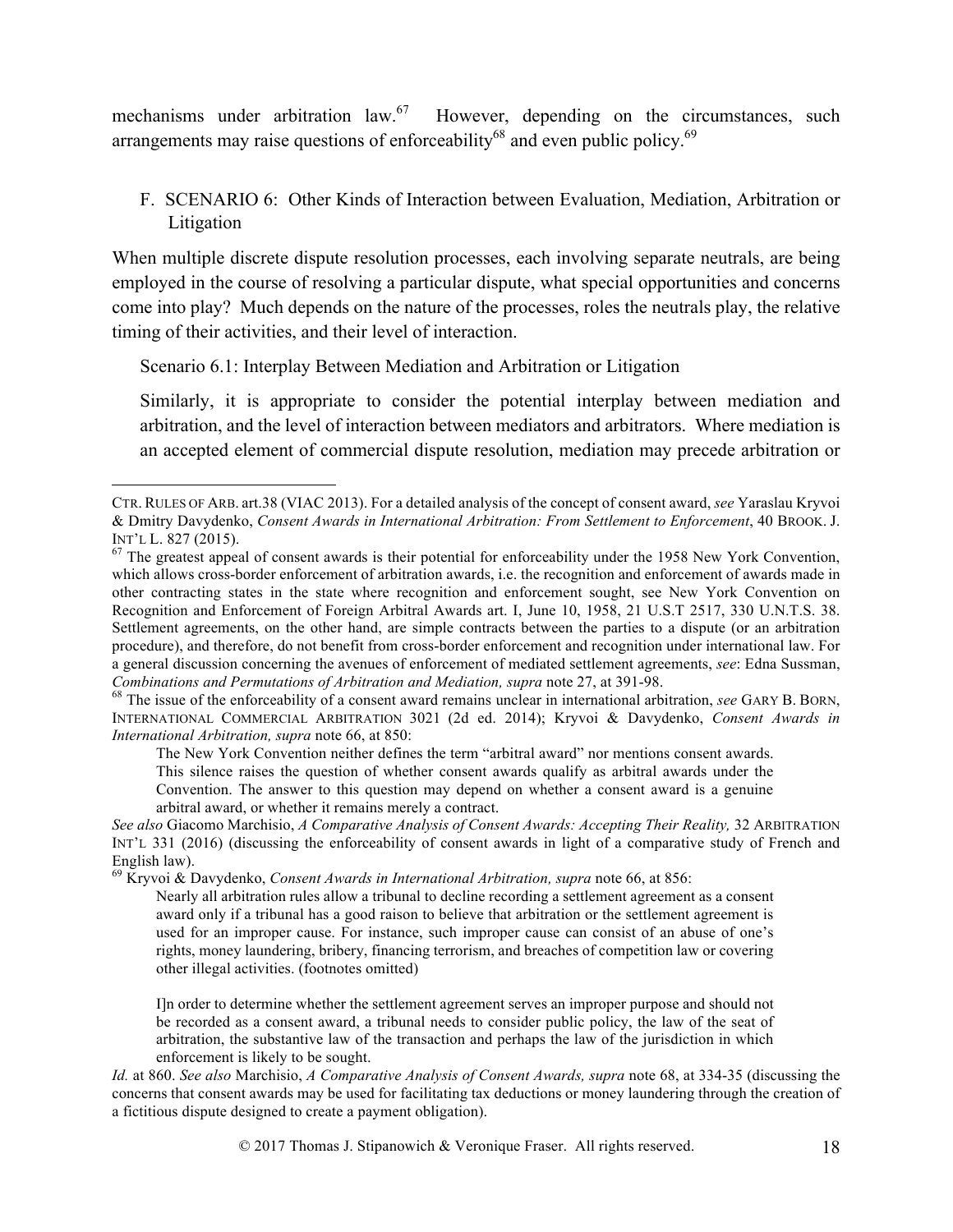take place during the course of arbitration proceedings.<sup>70</sup> In some cases, special arrangements are made to coordinate the activities of mediators and arbitrators.<sup>71</sup> Again, questions abound.

Where mediation is an accepted element of commercial dispute resolution, mediation may precede arbitration or litigation or take place during the course of arbitration proceedings or litigation. Where mediations take place in parallel to ongoing litigation or arbitration, conventional wisdom in some countries is that what happens in mediation (and sometimes the very fact of mediation) isn't disclosed to judges or arbitrators.<sup>72</sup> Furthermore, interactions between mediators and judges or arbitrators, if any, should be subject to parties' express consent.<sup>73</sup> Nevertheless, it is appropriate to consider the potential interplay between mediation and litigation/arbitration, and the appropriate level of interaction between mediators and judges/arbitrators. What historical examples are there? What kinds of interactions might be appropriate? Can such interactions contribute to better and/or more cost-effective resolutions of particular disputes?

SCENARIO 6.2: Interplay between Nonbinding Evaluation and Mediation, Arbitration or Litigation

Parties also sometimes agree to a nonbinding evaluation of some kind in order to promote settlement of disputes between parties; examples of such approaches include: advisory appraisal, advisory expert determination, advisory/nonbinding arbitration, early neutral

 $71$  This is notably the case of a process that has been referred to as "shadow mediation."

<sup>&</sup>lt;sup>70</sup> The Centre for Mediation and Arbitration of Paris (CMAP) makes available a set of rules, referred to as "Simultaneous Med-Arb Rules" specially tailored specifically to a process where mediation takes place simultaneously with arbitration during a period of three months, except otherwise agreed by the parties, see RÈGLEMENT DE MED-ARB SIMULTANÉS art. 8.1 and 9 (CMAP 2007) [as translated in Lack, *Appropriate Dispute Resolution, supra* note 14, at 363-65]:

Article 9: "The mediation and arbitration take place independently of one-another. The Centre does not allow the mediator to know the name(s) of the arbitrator(s) and vice versa. The mediator and the arbitrator(s) are forbidden to discuss the matter between themselves should they happen to know one-another.

In addition to simultaneous mediation and arbitration, parallel processes can take a variety of forms, such as "carveouts" and "shadow mediation", *see* Lack, *Appropriate Dispute Resolution, supra* note 14, at 363-65. *See also* Michael E. Schneider, Combining Arbitration with Conciliation, ICCA Congress Series 8, International Arbitration Conference (Seoul, Oct.10-12, 1996) 71-77, http://www.lalive.ch/data/publications/mes\_

combining arbitration with conciliation.pdf (last visited Jan. 13, 2017) (recommending steps to follow for a simultaneous mediation and arbitration process).

<sup>[</sup>The shadow mediator] may follow and advise on what is happening in another process and possibly also make procedural suggestions that my help the parties and the neutrals in the other process. An example of this is a shadow mediator monitoring arbitration proceedings, receiving a copy of all the pleadings and possibly auditing the hearings with the tribunal. The shadow mediator (with the consent of the parties and the other neutrals) may even speak to the tribunal or actively participate in the arbitration process.

Lack, *Appropriate Dispute Resolution, supra* note 14, at 364-65: *see also* Dendorfer & Lack, *The Interaction Between* 

*Arbitration and Mediation, supra* note 9, at 91-92.<br><sup>72</sup> *See, e.g.* RÈGLEMENT DE MED-ARB SIMULTANÉS art. 9 (CMAP 2007); Lack, *Appropriate Dispute Resolution, supra* note 14, at 363-64.

 $73$  In appropriate cases, long-time mediator Jonathan Marks arranges for the parties to have an agreed protocol for limited communication with the court respecting mediation proceedings. Summary of Proceedings, International Task Force on Mixed Mode Dispute Resolution Inaugural Summit (Pepperdine University, September 23-24, 2016).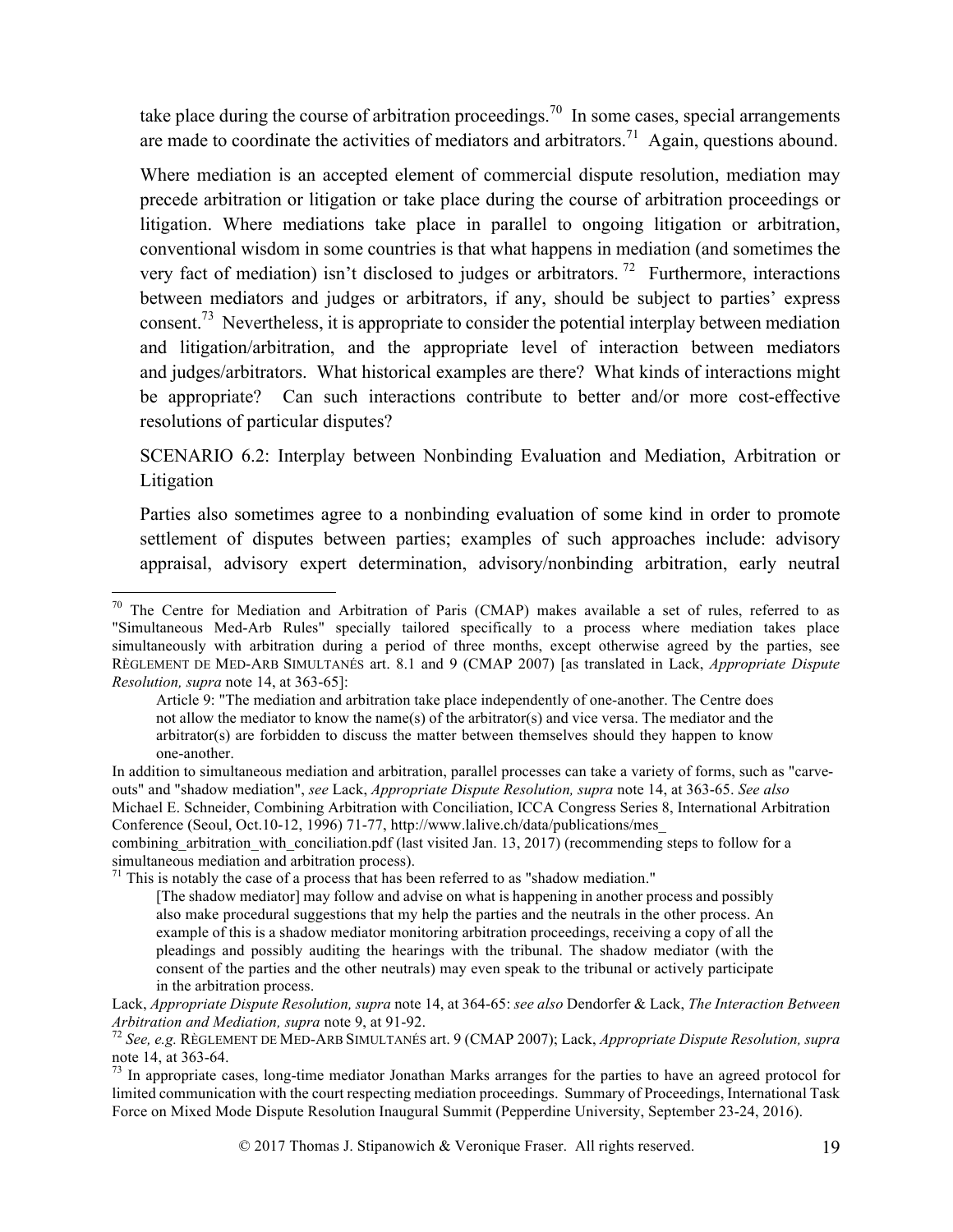evaluation and mini-trial.<sup>74</sup> In such situations it is appropriate to consider what relationship, if any, such activities have, or should have, to discrete efforts to mediate or to arbitrate the same matter, or to ongoing litigation of the matter, including what level of interplay, if any, is appropriate between the respective processes or the neutrals.<sup>75</sup>

#### G. Special Considerations Involving Relational Platforms

Finally, there are approaches that place special emphasis on addressing conflict in the course of commercial relationships—that is, in "real time"—and may even promote greater trust and respect among business partners or co-venturers.<sup>76</sup> Much more needs to be understood about the operation and potential benefits of these relational platforms, including opportunities to use these mechanisms to tailor other appropriate dispute resolution approaches.<sup>77</sup>

#### Standing Neutrals

Standing neutrals or neutral panels are sometimes employed on construction projects. The appointment of a "standing" dispute resolution professional to mediate issues as they arise during the course of a construction project has proven valuable in keeping the job on track and helping to limit the number of claims that must be subjected to more formal and expensive dispute resolution procedures.<sup>78</sup> Standing dispute boards frequently offer advisory decisions

 $74$  Although third parties are sometimes retained by a single party for the purpose of providing a confidential evaluation to that party in the course of preparing for dispute resolution, our focus here is on nonbinding evaluations provided to both/all parties. *See, e.g.* Stipanowich & Ulrich, *Arbitration in Evolution, supra* note 48, at 461-62 (reporting the results of a survey with experienced U.S arbitrators regarding their experience with non-binding or advisory arbitration, as well as early neutral evaluation, case assessment); Thomas J. Stipanowich & Ryan Lamare, *Living with ADR: Evolving Perceptions and Use of Mediation, Arbitration, and Conflict Management in Fortune 1000 Corporations*, 19 HARV. NEGOT. L. REV. 1, 43-44 (2013) (summarizing the findings of survey with Fortune 1,000 corporate counsels in 2011 indicating a newfound reliance on early neutral evaluation and early case assessment process, with respectively 36 and 66 percent of respondents indicating having had recent experience respectively with such processes), available at SSRN: https://ssrn.com/abstract=2221471; JAY FOLBERG, DWIGHT GOLANN, THOMAS J. STIPANOWICH & LISA KLOPPENBERG, RESOLVING DISPUTES: THEORY, PRACTICE & LAW (2d ed. 2010) (discussing National Advertising Division of the Council of Better Business Bureaus' non-binding evaluation and court-connected arbitration processes); Brazil, *Early Neutral Evaluation or Mediation, supra* note 19 (for a general description of the process of early neutral evaluation).<br><sup>75</sup> Eric Green, *Re-Examining Mediator and Judicial Roles in Large, Complex Litigation: Lessons From Microsoft and* 

*Other Megacases*, 86 B.U. L. REV. 1171, 1171 and 1201-06 (2006) (The author, a mediator with extensive experience, argues that big cases present huge challenges and that their resolution and management ""require a re-examination of the roles played by neutrals – judges and mediators." He raises questions and presents possible avenues of development to replace traditional models, "requiring a passive and detached judge and a non-evaluative mediation", by "a more expansive and flexible paradigm."); Green Eric & Jonathan B. Marks, "Mediating Microsoft", *Boston Globe* (15 November 2001) A23, Section Op-Ed (describing Microsoft's settlements with the Department of Justice and with at least 9 states due to the decision of the Judge to suspend litigation and order settlement negotiations); Lack, *Appropriate Dispute Resolution, supra* note 14, at 369-73 (for a discussion of a process referred to as Combined Neutrals, which is not used frequently, and general considerations regarding future development of hybrid processes).<br><sup>76</sup> Thomas J. Stipanowich, *'Real Time' Strategies for Relational Conflict*, 3 INT'L BAR ASS'N 6 (2007)

<sup>&</sup>lt;sup>77</sup> See generally Stipanowich, *The International Evolution of Mediation, supra* note 4, at 1233-43.

<sup>78</sup> NICHOLAS GOULD, CLAIRE KING AND PHILIP BRITTON, MEDIATING CONSTRUCTION DISPUTES: AN EVALUATION OF EXISTING PRACTICE 14-16 (Centre of Construction Law & Dispute Resolution, King's College London, 2010) (discussing the use of various models of standing neutrals in construction projects, such as "independent intervener"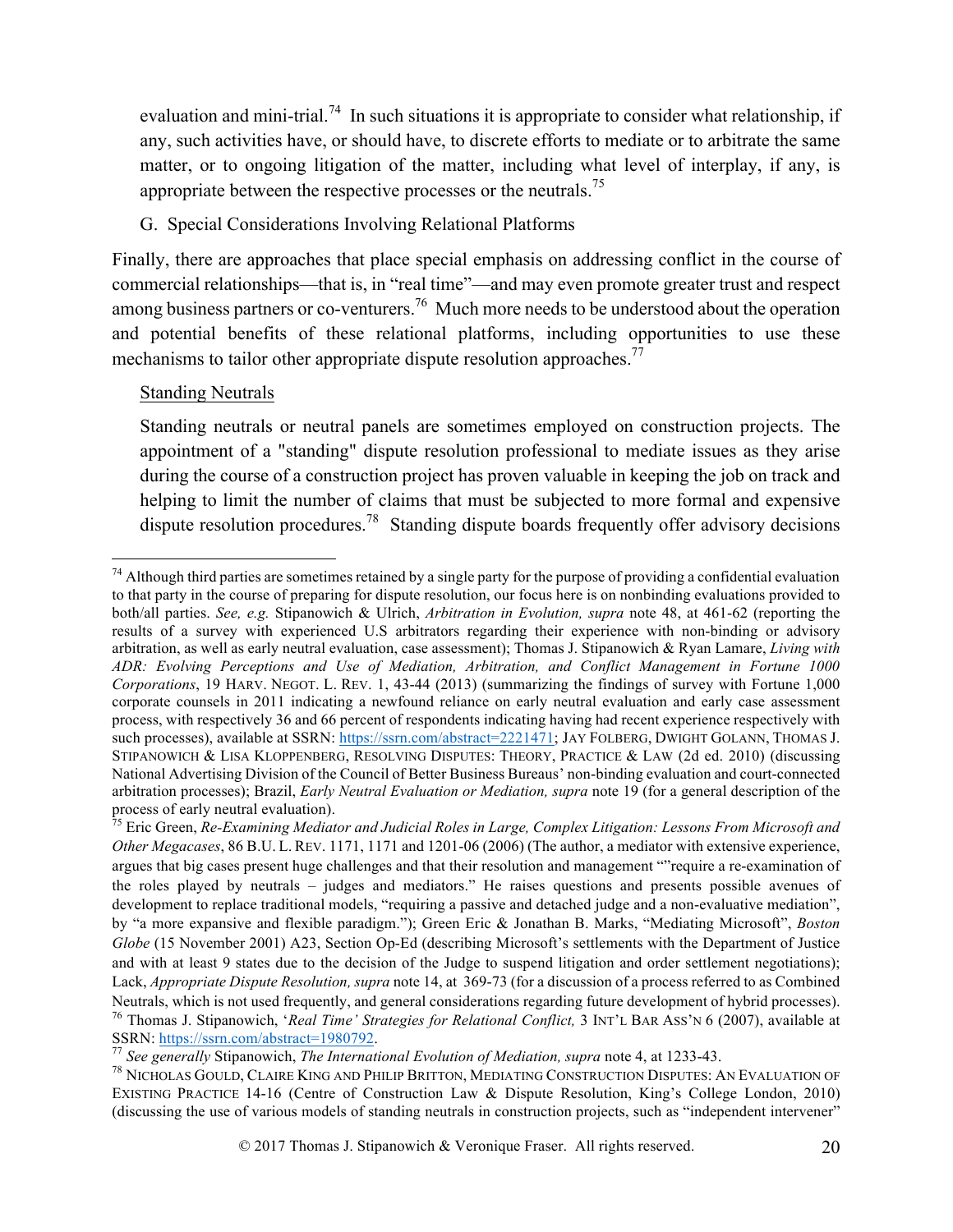on current controversies affecting major infrastructure projects.<sup>79</sup>

 $\overline{a}$ 

Construction projects also furnished a setting for other approaches aimed at proactive management of conflict within commercial relationships. "Project partnering", a concept borrowed from the manufacturing and distribution sectors and pioneered by the U.S. Army Corps of Engineers, was designed to encourage collaboration and team work by deliberate early efforts to create an atmosphere of trust and cooperation on projects.<sup>80</sup> Facilitated partnering workshops were commonly conducted shortly after contract signing and attended by owner representatives and key members of the design and construction team. The aim was stronger individual bonds, better understanding of each other's objectives and expectations, and non-adversarial approaches for resolving problems on the  $job.^{81}$ . There were also indications that partnering might be useful in other kinds of long-term commercial relationships. $82$  However, partnering usage has not expanded beyond its early roots. $83$ 

Another exemplary relational conflict management platform was a customized program with tight time frames for jobsite decision-making and handling of claims, and a flexible, dynamic dispute resolution system centered upon the figure of a Dispute Resolution Advisor (DRA), a construction expert with dispute resolution skills who would remain throughout the project. The DRA first met with job participants to explain and build support for a cooperative approach to problem solving. Thereafter, the DRA made monthly visits to the site to monitor the status

or "dispute resolution adviser"); James P. Groton, *The Standing Neutral: A 'Real Time' Resolution Procedure that also Can Prevent Disputes*, 27 ALTERNATIVES 177 (Dec. 2009).<br><sup>79</sup> The ICC has developed specific rules surrounding the use of dispute boards, *see* DISP. BOARD RULES (ICC 2015).

For a description of the dispute boards dynamic, *see* Stipanowich, *The Multi-Door Contract, supra* note 26, at 358- 64; Thomas J. Stipanowich, *Managing Construction Conflicts: Unfinished Revolution, Continuing Evolution,* 34 CONSTRUCTION LAWYER 13 / Pepperdine University Legal Studies Research Paper No. 2014/22, at 3-4, 7-8, available at SSRN: http://ssrn.com/abstract=2484598; MEDIATING CONSTRUCTION DISPUTES, *supra* note 78, at 18-21; Lack, *Appropriate Dispute Resolution, supra* note 14, at 368-69. *See also* Thomas J. Stipanowich, *Beyond Arbitration: Innovation and Evolution in the United States Construction Industry*, 31 WAKE FOREST L. REV. 65, 125-26, 131-86 (1996) (discussing results of industry-wide survey on conflict management and dispute resolution processes), available at SSRN: https://ssrn.com/abstract=2060438.<br><sup>80</sup> ADAM K. BULT, ET AL, *NAVIGANT CONSTRUCTION FORUM, DELIVERING DISPUTE FREE CONSTRUCTION PROJECTS:* 

*PART III – ALTERNATIVE DISPUTE RESOLUTION* 7-10 (June 2014); Charles R. Schroer, *Corps of Engineer's Perspective on Partnering* in The Use of Partnering in the Facilities Design Process 3, 3 (National Academy Press, Washington, 1994).

<sup>81</sup> Stipanowich, *Managing Construction Conflicts, supra* note 79, at 3-4, 6-7; ADAM K. BULT ET AL, NAVIGANT CONSTRUCTION FORUM, DELIVERING DISPUTE FREE CONSTRUCTION PROJECTS: PART III ALTERNATIVE DISPUTE RESOLUTION 9 (June 2014); Lack, *Appropriate Dispute Resolution, supra* note 14, at 365-66. Partnering is principally used in United-States, United-Kingdom, The Netherlands, and in Switzerland, *see* Clive Seddon, *Partnering: The UK Experience,* 1 INTERNATIONAL LAW FORUM DU DROIT INTERNATIONAL 73 (1999); Geert Dewulf & Anna Kadefors, *Trust Development in Partnering Contracts, in Working Paper Proceedings,* Engineering Project Organizations Conference, South Lake Tahoe 1, 1 (Nov. 4-7, 2010). <sup>82</sup> Stipanowich, *The International Evolution of Mediation, supra* note 4, at 1237, 1233-43; Catherine Régis, *The Future* 

*of Conflict Resolution in the Context of the Adoption of New Technologies in the Field of Health,* 47 Ottawa Law Review 5, 16-28 (2016) [in French] (for a discussion of the potential benefits of using partnering in the healthcare industry in Québec, Canada).<br><sup>83</sup> Partnering has been used principally in the construction and engineering sectors, *see* Erik Eriksson, Brian Atkin &

TorBjörn Nilsson, *Overcoming Barriers to Partnering through Cooperative Procurement Procedures,* 16 EVIDENCE-BASED COMPLEMENTARY & ALTERNATIVE MED. 598 (2009).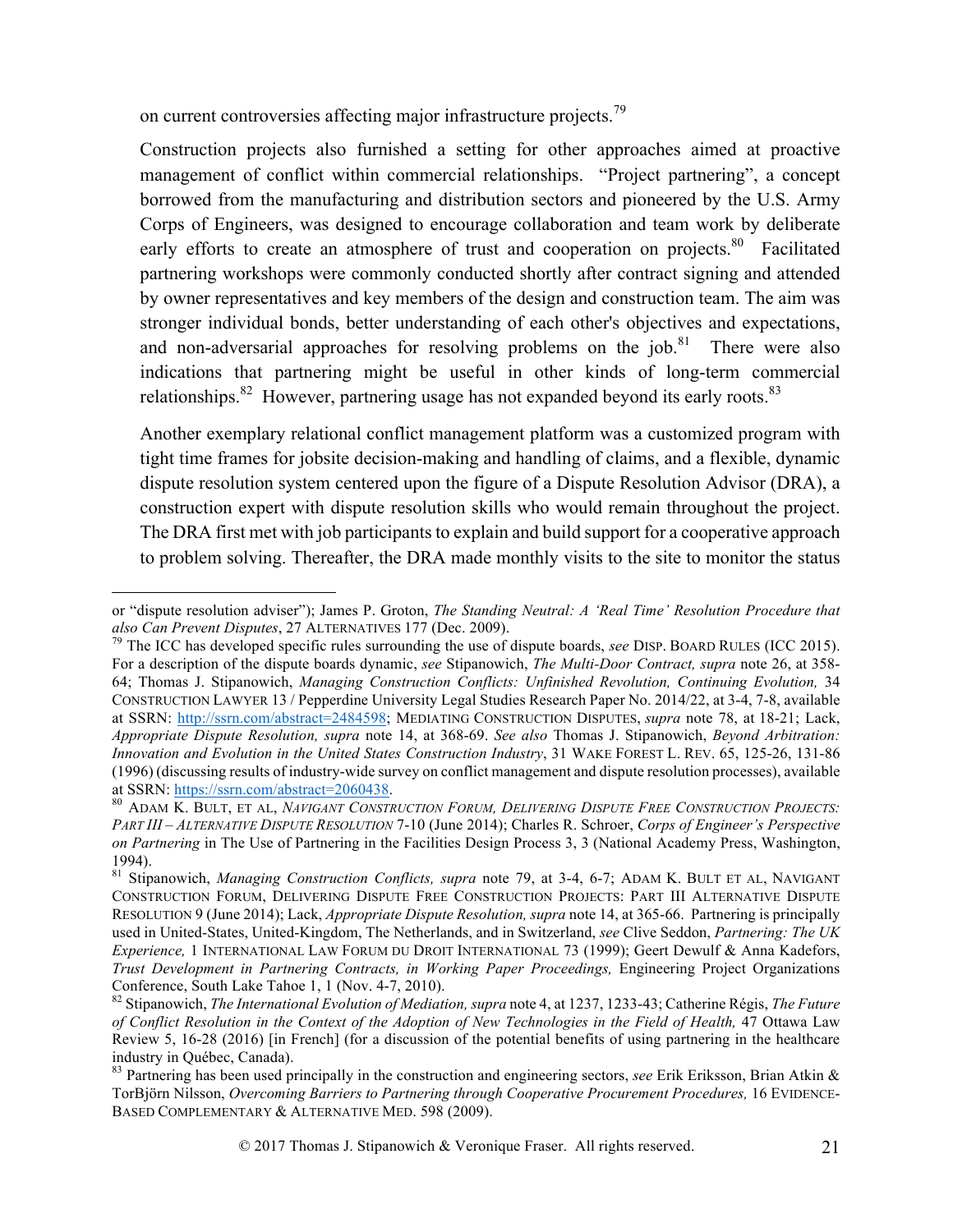of the job and facilitate discussions regarding emerging issues. If negotiation failed, the DRA could make arrangements for mediation, mini-trial or expert fact-finding.<sup>84</sup> Although the DRA model has apparently not been widely replicated, many of its benefits may be achieved through the use of an approach like Guided Choice.<sup>85</sup>

### II. PHASE ONE: DEVELOPING A TEMPLATE FOR IDENTIFYING AND UNDERSTANDING VARIATIONS IN MIXED MODE COMMERCIAL DISPUTE RESOLUTION

In Part I of this article we identified a range of situations that might be termed mixed mode scenarios in light of the fact that they all involve one or more dispute resolution neutrals engaged in a mix of activities. Most of these entail some kind of effort to facilitate mutual agreement on substantive or process issues in the course of arbitration or litigation. These situations are increasingly visible in domestic and international commercial dispute resolution, but they have inspired highly varied, often conflicting perspectives and practices in different regions and legal systems. These realities inspired the creation of the International Task Force on Mixed Mode Dispute Resolution, for which this white paper was prepared.

In this Part, we propose an analytical construct for achieving an unprecedented appreciation not only of very differing practices and perspectives respecting mixed mode approaches in different countries and regions, but also the process goals and cultural values and dimensions that underpin them. These descriptive and analytical aspects are to be addressed in Phase One of the Task Force's efforts. Once that signal task is accomplished, the Task Force will hopefully be equipped—in Phase Two—to consider the development of more effective guidance for the employment of mixed mode approaches in international commercial settings.

- A. Developing "Basic Building Blocks" to Promote Mutual Understanding and Facilitate Analysis of Our Varying Approaches to Mixed Mode Processes
	- 1. A Basic Taxonomy of Dispute Resolution Processes

As noted previously, a primary international barrier to mutual understanding with regard to dispute resolution has to do with the difficulty of agreeing on basic terminology. There is no commonly accepted glossary of terms identifying conflict resolution processes, and a variety of descriptors are employed with various degrees of precision, masking areas of fundamental divergence. The most notorious example of the latter involves the confusion surrounding use of the terms "conciliation" and "mediation." Both terms refer to processes involving a third-party neutral who engages in activities aimed at helping to promote settlement but who does not render a legally binding decision. However, although the terms are sometimes used synonymously, they are also

 <sup>84</sup> Stipanowich, *The International Evolution of Mediation, supra* note 4, at 1238-39; Stipanowich, *The Multi-Door Contract, supra* note 26, at 387-89 (1998); MEDIATING CONSTRUCTION DISPUTES, *supra* note 78, at 14-16. <sup>85</sup> *See supra* note 24 and accompanying text.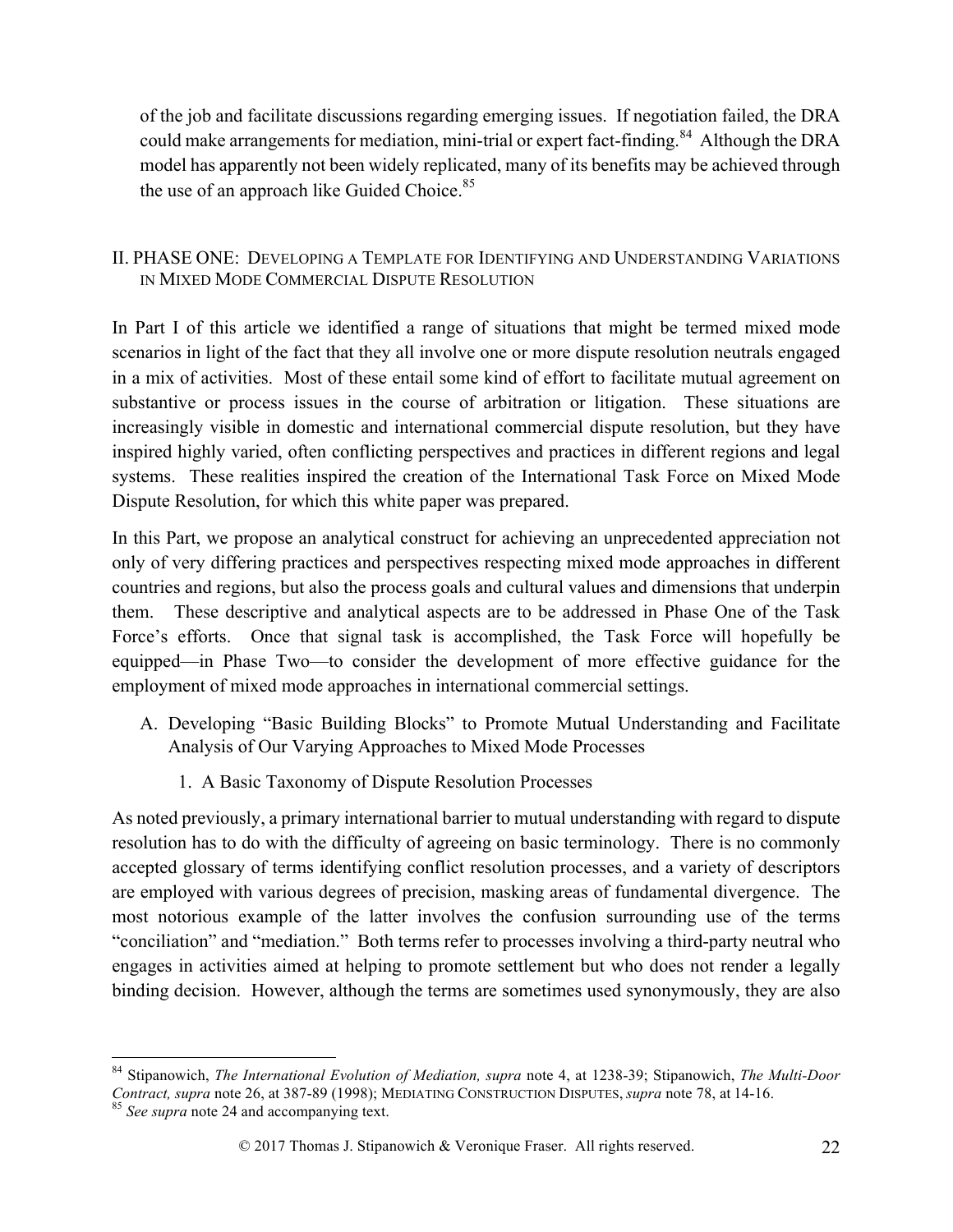frequently perceived as distinct practices involving different activities—perceptions sometimes reflected in positive law.<sup>86</sup>

To some extent, these areas of divergence are produced by different legal traditions and various national, professional, industry and organizational cultures—subjects touched upon above. $87$ Whatever their origin, differences in the language we use to describe different ways third parties intervene in conflict stand in the way of understanding each other. For that reason, we need to develop a common dispute resolution language or taxonomy that systematically captures the spectrum of dispute resolution processes and serves as a foundation for discussion. Agreement on basic terms is, among other things, a critical first step to deconstructing and understand our perspectives and practices regarding mixed mode processes.

For the purpose of this study, then, an initial step was to develop a basic taxonomy of dispute resolution processes, including key terms and definitions.<sup>88</sup> As indicated in the chart on the following page, the two basic groupings are *adjudicative processes*, which include arbitration and court litigation, and *non-adjudicative processes*, which include a wide range of *non-binding evaluative processes* (e.g., advisory appraisal, advisory expert determination, advisory/nonbinding arbitration, conciliation, evaluative mediation, dispute boards, early neutral evaluation, mini-trial) and *non-evaluative processes* (e.g., non-evaluative forms of mediation). (As explained above, moreover, some mediators "mix modes" and engage in both non-evaluative and evaluative activities during the course of attempting to assist parties reach informal resolution of disputes. $89$ )

The following terms and definitions are intended to provide a basis for mutual discussions regarding important practice issues. Some of the definitions overlap and some definitions take account of differences in practice among jurisdictions, programs, or personal practices. It is expected that they will be further refined during the course of the Task Force's work.

### A Taxonomy of Basic Dispute Resolution Terms

*Third party neutral*: An individual who assists parties in resolving issues in dispute (e.g. mediator, conciliator, fact-finder, arbitrators, etc.) The term "neutral" reflects the normal expectation that the third party will act independently and impartially. $90$ 

<sup>&</sup>lt;sup>86</sup> See infra the definition of the term "conciliation", under non-adjudicative processes.<br><sup>87</sup> See supra notes 17-8 and accompanying text.<br><sup>88</sup> The authors thank Jeremy Lack for his contributions to the development of t across the board in all codes of ethics of mediators or arbitrators in Western societies, *see e.g.* IMI CODE OF PROCEDURAL CONDUCT § 2.2 (IMI); IBA GUIDELINES ON CONFLICTS OF INTEREST IN INT'L ARB. Part 1 (2014); MODEL STANDARDS OF CONDUCT FOR MEDIATORS, Standard II (ABA & AAA 2005); CODE OF ETHICS FOR ARB. IN COMM. DISP., Canon I (AAA 2004).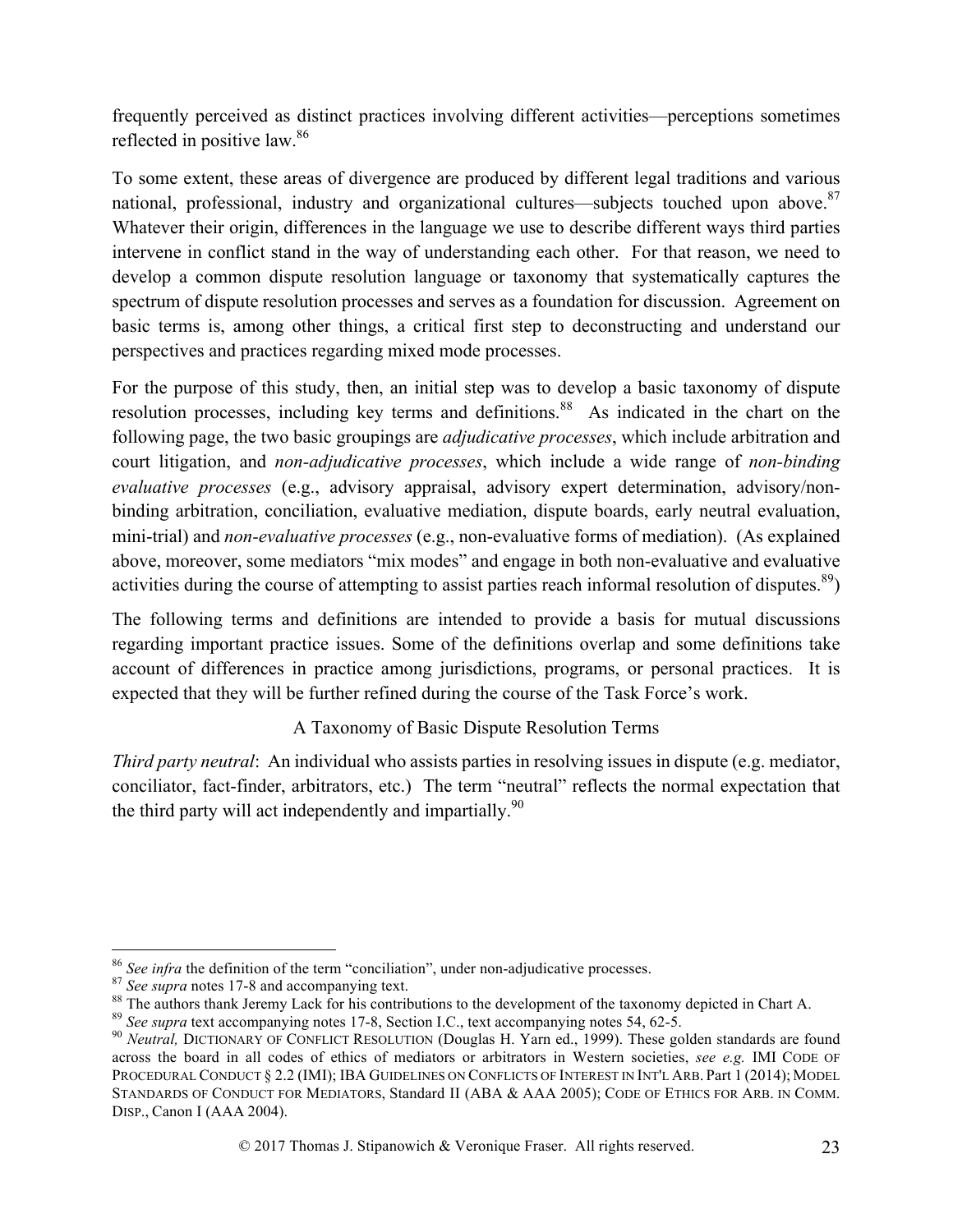

## **CHART A. BASIC TAXONOMY OF DISPUTE RESOLUTION PROCESSES**

### Adjudicative Processes

Adjudicative processes refer to dispute resolution processes leading to a binding decision in arbitration or in court.  $91$ 

*Arbitration (binding arbitration):* A process in which the parties to a dispute present arguments and evidence to a third party neutral or a panel of neutrals (the arbitrator/s) who make/s a determination (the award). Commercial arbitration agreements typically provide for the arbitral award to be binding and enforceable in court.<sup>92</sup> In this survey, the term

<sup>91</sup> *Adjudicative Processes, DICTIONARY OF CONFLICT RESOLUTION (Douglas H. Yarn ed., 1999). 92 Arbitration, DICTIONARY OF CONFLICT RESOLUTION (Douglas H. Yarn ed., 1999); <i>What You Need to Know About Alternative Dispute Resolution,* ABA SECTION OF DISPUTE RESOLUTION (2006) at 1*,* online:

http://courtadr.org/library/view.php?ID=3319 (last visited Jan. 7., 2017); *Arbitration,* CPR, online:

https://www.cpradr.org/dispute-resolution-services/services-offered/arbitration (last visited Jan. 7, 2017). For one extended discussion regarding the practice of commercial arbitration, *see* COMMERCIAL ARBITRATION AT ITS BEST:

SUCCESSFUL STRATEGIES FOR BUSINESS USERS: A REPORT OF THE CPR COMMISSION ON THE FUTURE OF ARBITRATION (Thomas J. Stipanowich & Peter Kaskell, eds., 2001). For a discussion of legal issues surrounding the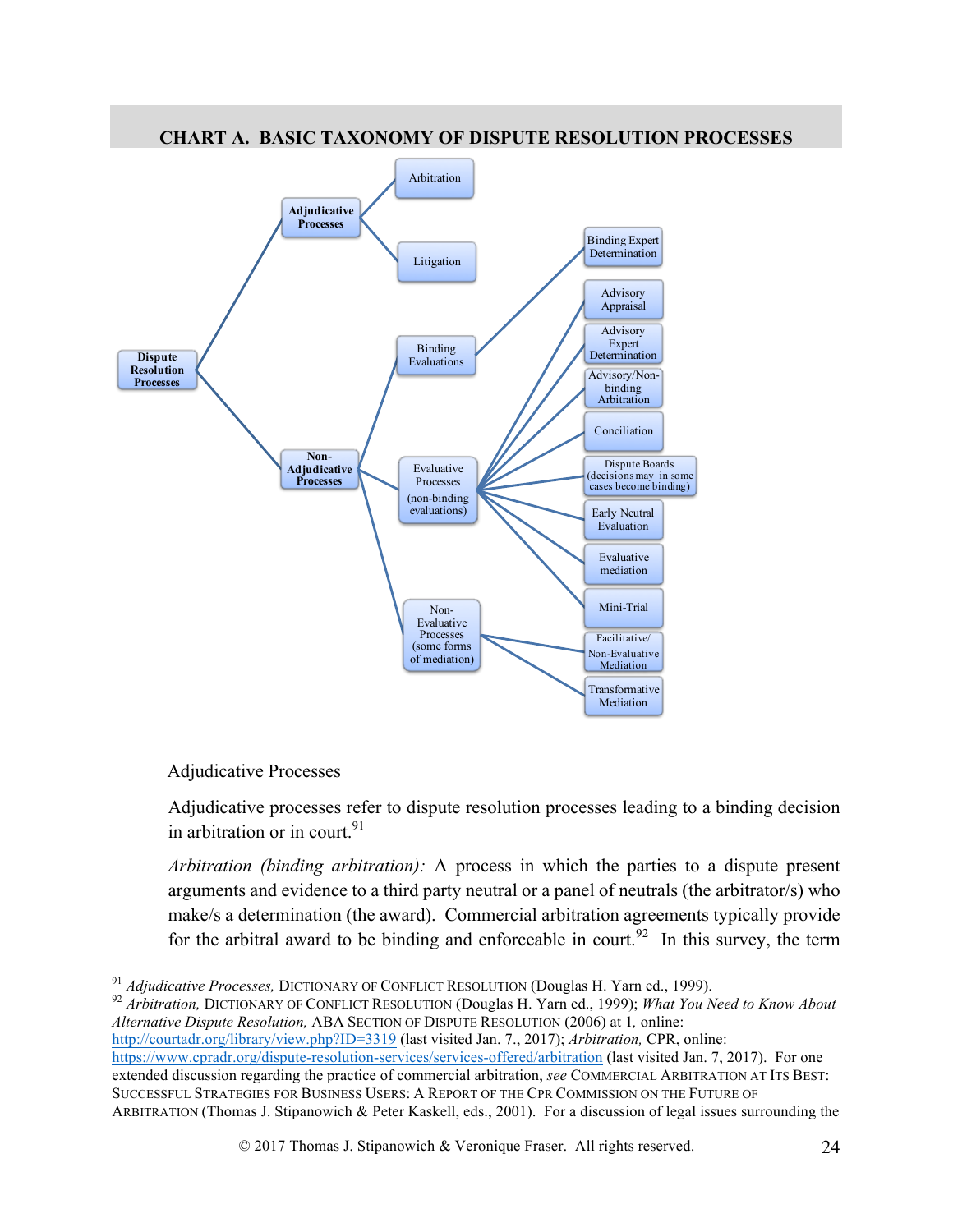"arbitration" is intended to refer to "binding arbitration" unless otherwise noted.

*Litigation:* The process of bringing a dispute to court for resolution.<sup>93</sup>

Non-Adjudicative Processes

*Binding Evaluations*: Binding evaluations involve an assessment by an independent third party with specific expertise of a disputed issue that is binding on the parties.

*Binding expert determination:* A process that is extensively used for international commercial disputes in a variety of sectors in order to provide a contractually final and binding decision on technical issues, such as accounting, gas pricing, engineering, and the like. (Some processes involving binding determinations by experts may be treated as binding arbitration under applicable law.<sup>94</sup>)

*Evaluative Processes (Processes involving non-binding evaluation):* Non-adjudicative (nonbinding) evaluative processes involve an advisory assessment by a third party neutral of the likely outcome of a dispute being adjudicated, the merits of the case, and/or the value of an asset or claim.<sup>95</sup> They include the following assortment of processes, which may overlap in concept:

*Advisory appraisal:* A process in which a third party neutral offers advice on the valuation of assets and/or property in dispute between the parties.<sup>96</sup> "Case appraisal," on the other hand, is often understood to mean a process in which a third party neutral investigates the dispute and provides advice on possible and desirable outcomes and the means by which these may be achieved. $97$ 

*Advisory expert determination:* A process in which a third party neutral with relevant expertise makes a non-binding decision on a specific (often technical) issue in dispute.

*Advisory / Nonbinding arbitration:* A type of arbitration in which the arbitrator makes a decision regarding issues in dispute, which decision does not constitute a

definition and scope of "arbitration" under U.S. law, *see* Thomas J. Stipanowich, *The Arbitration Penumbra: Arbitration Law in the Changing Landscape of Dispute Resolution,* 8 NEV. LAW REV**.** 101 (2007) (Published in the

UNLV Symposium on the Future of the Federal Arbitration Act).<br><sup>93</sup> Litigation, DICTIONARY OF CONFLICT RESOLUTION (Douglas H. Yarn ed., 1999).<br><sup>94</sup> Decisions by appraisers may or may not be enforced as arbitration awards by circumstances. *See* Thomas J. Stipanowich, *Contract and Conflict Management, in* Symposium on Contract Law and Scholarship, 2001 WIS. L. REV. 831, 859-60.<br><sup>95</sup> Although third parties are sometimes retained by a single party for the purpose of providing a confidential evaluation

to that party in the course of preparation for dispute resolution, the focus of this study is uniquely on nonbinding evaluations provided to both/all parties.<br><sup>96</sup> Compare note 94 (referring to binding appraisal processes).<br><sup>97</sup> *Case Evaluation*, DICTIONARY OF CONFLICT RESOLUTION (Douglas H. Yarn ed., 1999); ABA Section of Dispute

Resolution, *What You Need to Know About Alternative Dispute Resolution* (2006) at 2*,* online: http://courtadr.org/library/view.php?ID=3319 (last visited Jan. 7., 2017).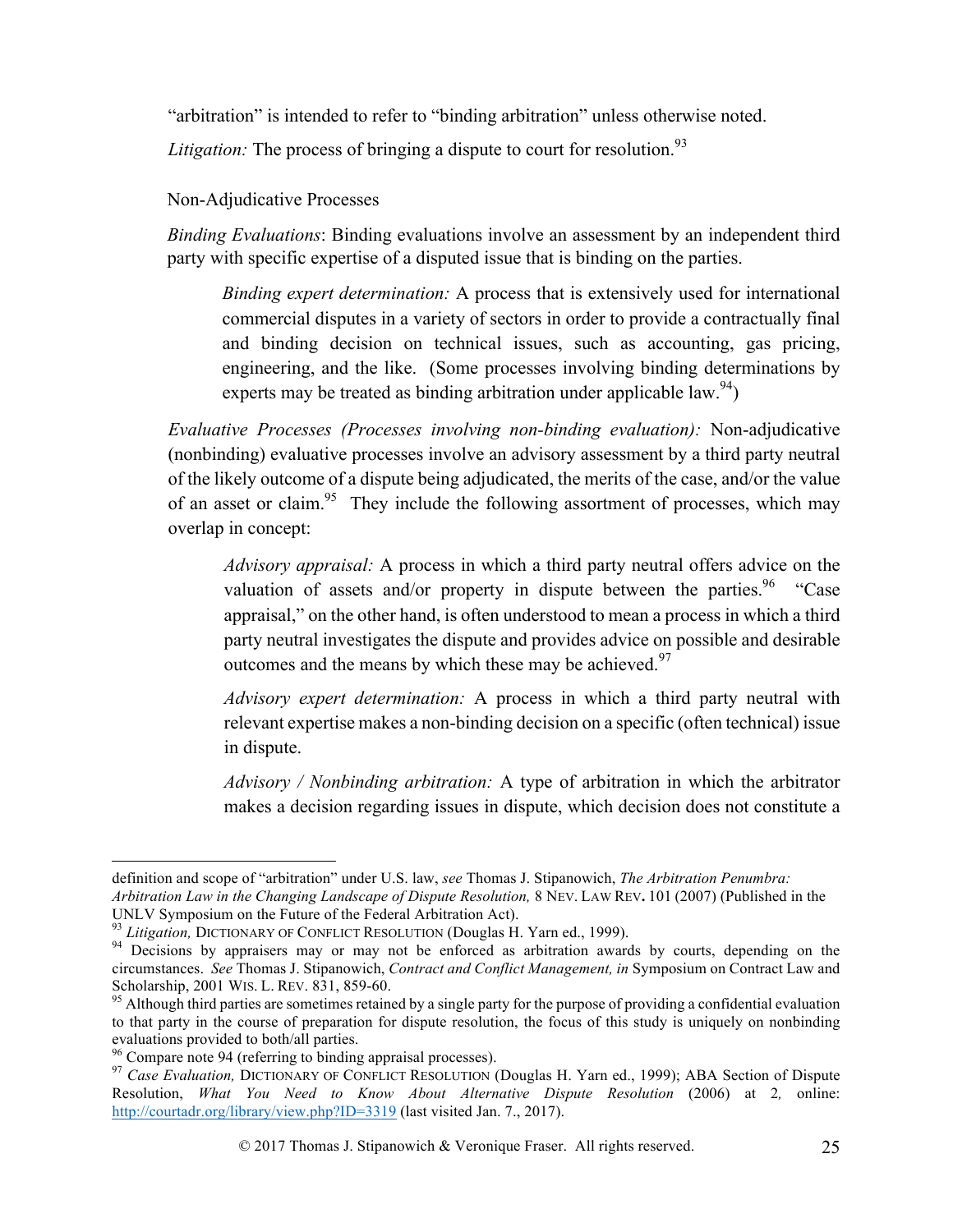binding or legally enforceable award.<sup>98</sup> The "award" is in effect an advisory opinion.<sup>99</sup>

*Conciliation:* A process in which the third party neutral, while facilitating settlement negotiations between disputing parties, offers some form of evaluation of parties' "cases" or of possible outcomes in adjudication, or offers the parties a proposal for settlement of the dispute.<sup>100</sup> Conciliation may be understood as

Conciliation tries to individualize the optimal solution and direct parties toward a satisfactory common agreement. Although this sounds strikingly similar to mediation, there are important differences between the two methods of dispute resolution. In conciliation, the conciliator plays a relatively direct role in the actual resolution of a dispute and even advises the parties on certain solutions by making proposals for settlement. In conciliation, the neutral is usually seen as an authority figure who is responsible for the figuring out the best solution for the parties. The conciliator, not the parties, often develops and proposes the terms of settlement. The parties come to the conciliator seeking guidance and the parties make decisions about proposals made by conciliators.

Robert Virasin, *Arbitration, Mediation, and Conciliation in Thailand* (Apr. 10, 2015), online http://www.siamlegal.com/thailand-law/arbitration-mediation-and-conciliation-in-thailand/ (last visited Jan. 7, 2017), description the process of conciliation in Thailand as follows:

Conciliation is different from mediation. In mediation, the mediator is a neutral third party. While in conciliation, the conciliator is an active party in the discussion to bring the parties to an agreement. In contrast to just listening and being empathetic, a conciliator is generally an expert in the field and will actively discuss the issue with each party. The conciliator attempts to bring the parties from the issue of what they "want" to what will probably happen if the dispute is placed in front of the court. The conciliation procedure is outlined in Section 22 of the Labor Protection Act.

JEAN-PIERRE COT, INTERNATIONAL CONCILIATION 9 (R. Myers trans., Europa Publications, 1972), which defines the process of conciliation as understood as the international level:

[I]ntervention in the settlement of an international dispute by a body having no political authority of its own, but enjoying the confidence of the parties to the dispute and entrusted with the task of investigating every aspect of the dispute and of proposing a solution which is not binding on the parties.

CEDR, *Guidance Notes for Customers: Conciliation* (2015) at 1*,* online: https://www.cedr.com/idrs /documents/151029172414-conciliation-guidance-notes-for-consumers.pdf (last visited Jan. 7, 2017), stating:

 <sup>98</sup> For a discussion of the treatment of non-binding arbitration under U.S. arbitration law, *see* Stipanowich, *Arbitration* 

*Penumbra*, *supra* note 92, at 448-56.<br><sup>99</sup> For a similar definition, *see Advisory Arbitration*, DICTIONARY OF CONFLICT RESOLUTION (Douglas H. Yarn ed., 1999); *Nonbinding Arbitration, ibid*; ABA Section of Dispute Resolution, *What You Need to Know About Alternative Dispute Resolution* (2006) at 1*,* online: http://courtadr.org/library/view.php?ID=3319 (last visited Jan. 7., 2017); Stipanowich, *Beyond Arbitration, supra* note 79, at 87-88. *See also* Stipanowich, *Arbitration Penumbra*, *supra* note 92, at 448-56.<br><sup>100</sup> This definition reflects a broadly shared view among several jurisdictions and corresponds to the concept of

conciliation embraced at the international level. *See e.g.* Lack, *Appropriate Dispute Resolution, supra,* note 14, at 352-53, in which the author describes the distinction between the processes of mediation and conciliation from a Swiss perspective:

<sup>[</sup>M]ediation is a non-evaluative process in which no coalition is being sought with the neutral, whereas in conciliation, the neutral's subject matter expertise is typically being sought to set norms or make proposals in a somewhat evaluative manner […]. Conciliation is thus a process that can be procedurally facilitative, but that is substantively evaluative, because possible outcomes are identified and resolved by means of objective norms and criteria. In mediation, there is no ZOPA [Zone of Possible Agreement] and the neutral should refrain from making proposals.

Alessandra Sgubini, Mara Prieditis & Andrea Marighetto, *Arbitration, Mediation and Conciliation: differences and similarities from an International and Italian business perspective* (Aug. 2004), online: http://www.mediate.com/ articles/sgubinia2.cfm (last visited Jan. 7, 2017), which describes the concept of conciliation as found in Italy: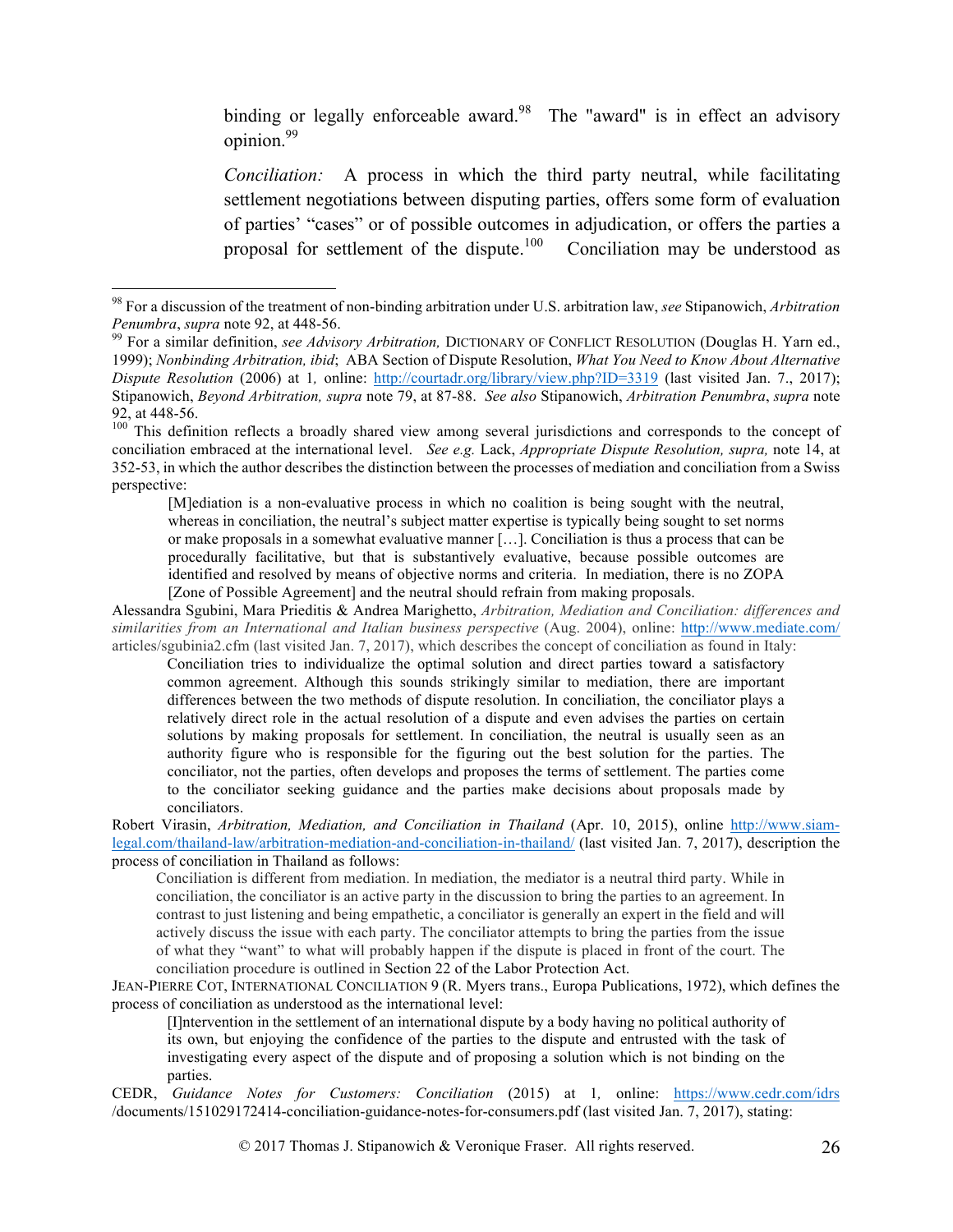functionally equivalent to a kind of early neutral evaluation or "evaluative mediation," discussed below under *"Evaluative mediation."*

In some places, conciliation may be employed as a general synonym for mediation, including non-evaluative as well as evaluative mediation processes, but distinctions usually emerge on careful examination.<sup>101</sup> For example, in France, it has been observed that the legal distinction between the concepts of mediation and conciliation is unclear due to a confusion created by positive law codification and literature. In practice, however, mediation is generally understood as a process taking place in multidisciplinary fields (such as psychology, philosophy medicine and law) where the mediator is focused on reestablishing communications between the parties, finding a solution and reestablishing the parties' relationship. On the other hand, conciliation is a term used exclusively in the legal field, wherein the neutral is either a judge or a legal practitioner who assists the parties to resolve their legal dispute.<sup>102</sup> Similarly, in Brazil<sup>103</sup>, as well as in Canada<sup>104</sup>, the concepts of "conciliation" and "mediation" are understood as synonyms, with the important distinction that the term "conciliation" is generally reserved for the function of the judge (the conciliator judge) who assists the parties in reaching a negotiated solution, a process also referred to as "settlement conference" in the Canadian context $105$ 

*Dispute boards:* Dispute boards are used to provide a relatively quick and efficient method for resolving disputes on construction and other large, long-term projects. There are two main forms of dispute boards, Dispute review boards (DRB) and Dispute adjudication boards (DAB). Dispute boards are most often employed on large public infrastructure projects and other sophisticated long-term projects and may consist of a single person, or a panel of three or five members (often with relevant expertise in the type or project/industry). The individual or panel is appointed at the commencement of a project before any disputes arise, permitting

Conciliation is an informal process for settling disputes through direct negotiations. A conciliator contacts the parties directly, usually by telephone, to attempt to encourage a negotiated settlement between them. The conciliator allows the parties to reach their own resolution to a dispute, although the conciliator has the power to recommend (but not impose) a particular solution in the event that

the parties are unable to reach one themselves.<br><sup>101</sup> *Conciliation*, DICTIONARY OF CONFLICT RESOLUTION (Douglas H. Yarn ed., 1999).

<sup>&</sup>lt;sup>102</sup> Audrerie, *Médiation et conciliation, supra* note 7, at 124-27.<br><sup>103</sup> JOSÉ, CAHALI, CURSO DE ARBITRAGEM, ME<u>DIAÇÃO, CONCILIAÇÃO</u> 40 (Editora dos Tribunais, 3d. ed., 2013).

<sup>&</sup>lt;sup>104</sup> Jean-François Roberge, Typologie de l'intervention en conciliation judiciaire chez les juges canadiens siégeant en *premières instance et ses impacts sur le système judiciaire, le droit et la justice Étude de la perception des juges canadiens* [*Judicial Settlement Typology of Canadian Judges Sitting in First Instance and its Impacts on the Judiciary System*] (2007) (unpublished Doctoral Thesis in law, University of Laval / University of Sherbrooke) at 2-3, online: www.theses.ulaval.ca/ 2007/24199/24199.pdf (last visited Oct. 11., 2016).<br><sup>105</sup> *Id.* By way of contrast, one U.S. source defines the term conciliation as a more "passive, less structured form of

intervention than mediation", where the conciliator encourages the parties to reach an agreement on their own and may act as a "go-between" to facilitate communication *Conciliation,* DICTIONARY OF CONFLICT RESOLUTION (Douglas H. Yarn ed., 1999).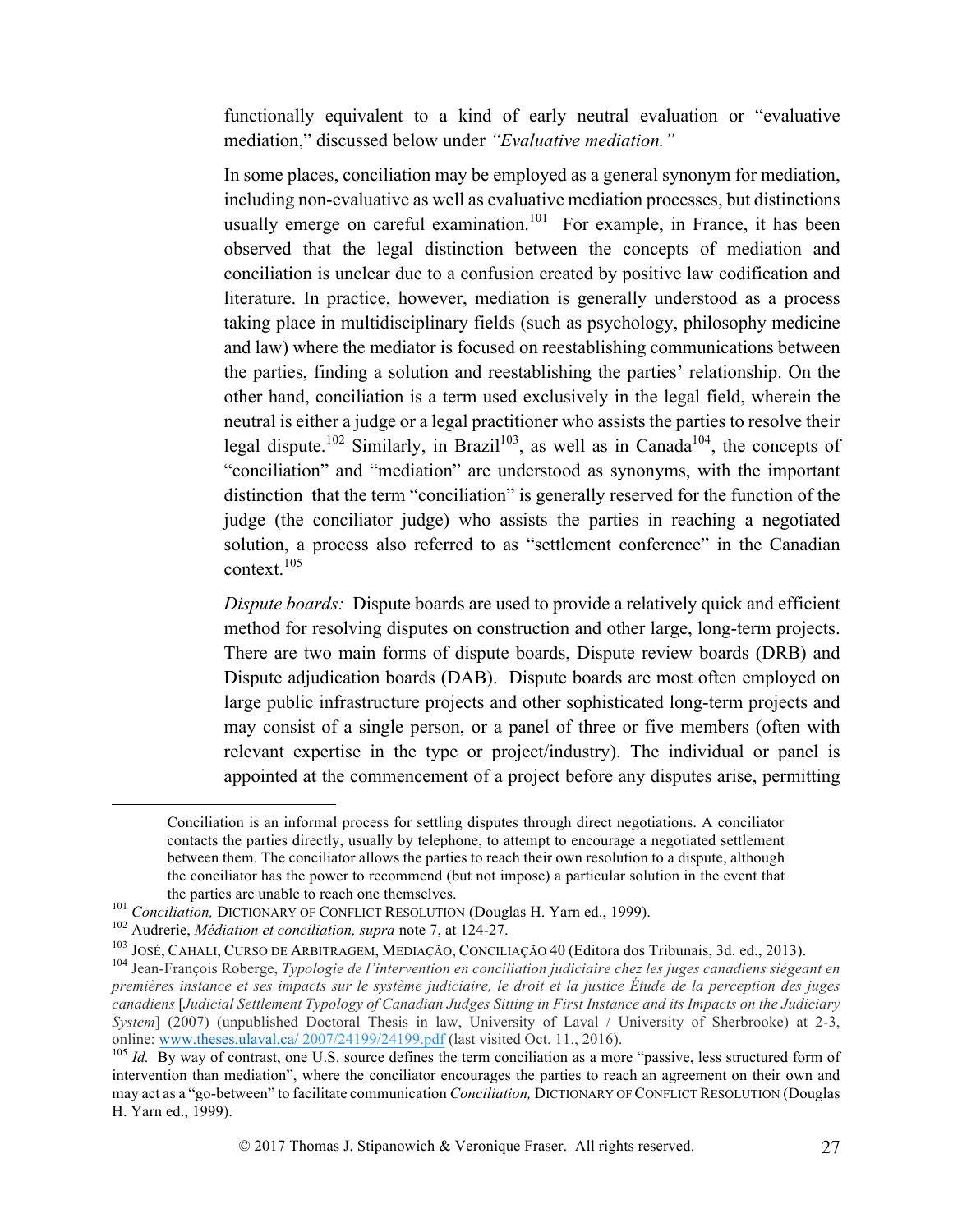the board to become familiar with project personnel, technical aspects and progress. When disputes arise, the panel hears presentations from the parties. This process is informal and typically does not involve legal arguments and witness examinations. Following its inquiry into a dispute, the panel deliberates and produces a decision complete with supporting rationale.<sup>106</sup> DRBs typically produce decisions that are treated as nonbinding recommendations or proposals.<sup>107</sup> DAB decisions are typically preliminarily binding on the parties, subject to the right of either party to "appeal" the matter to determination by a court or arbitration tribunal.<sup>108</sup>

*Early neutral evaluation:* A non-binding process usually conducted early in litigation (before much discovery has taken place) in which a third party neutral (the evaluator) conducts a session with the parties and counsel to hear both sides of the case and offers a non-binding assessment of the case. If the parties so agree or the applicable rules so provide, the evaluator may also help with case planning by helping to clarify arguments and issues, and may even mediate settlement discussions.<sup>109</sup>

*Evaluative mediation:* A process in which a third party neutral (the mediator) uses a directive approach to move the parties toward settlement.<sup>110</sup> To achieve this aim, the mediator may adopt a variety of techniques, such as urging the parties to accept settlement, proposing or developing an agreement for the parties to accept, predicting adjudication outcome or the impact of not settling in terms of parties' interests, assessing the strengths and weaknesses of the parties' respective legal case or evaluating parties' options in light of their interests.<sup>111</sup> Several techniques

 <sup>106</sup> For more detailed information about dispute boards, *see:* RANDY HAFER & CPR CONSTRUCTION ADVISORY COMMITTEE DISPUTE RESOLUTION BOARD SUBCOMMITTEE, DISPUTE REVIEW BOARDS AND OTHER STANDING NEUTRALS. ACHIEVING "REAL TIME" RESOLUTION AND PREVENTION OF DISPUTES*,* CPR Dispute Prevention Briefing (CPR, 2010); GWYN OWEN, DISPUTE BOARDS: PROCEDURES AND PRACTICE (2007); CYRIL CHERN, CHERN ON

DISPUTE BOARDS (2d. ed. 2011). <sup>107</sup> Stipanowich, *Beyond Arbitration, supra* note 79, at 126; *Dispute Review Board (DRB),* DICTIONARY OF CONFLICT

<sup>&</sup>lt;sup>108</sup> See, e.g., INTERNATIONAL CHAMBER OF COMMERCE, DISPUTE BOARD RULES, Article 5 Dispute Adjudication Board (Effective Oct. 1, 2015).

<sup>109</sup> For similar definitions, *see*: *Early Neutral Evaluation (ENE),* DICTIONARY OF CONFLICT RESOLUTION (Douglas H. Yarn ed., 1999); *What You Need to Know About Alternative Dispute Resolution,* ABA SECTION OF DISPUTE RESOLUTION (2006) at 2*,* online: http://courtadr.org/library/view.php?ID=3319 (last visited Jan. 7., 2017); CPR, *Early Neutral Evaluation,* online: https://www.cpradr.org/dispute-resolution-services/services-offered/early-neutralevaluation (last visited Jan. 7, 2017); Stipanowich, *Beyond Arbitration, supra* note 79, at 126, citing ABA FORUM ON THE CONSTRUCTION INDUSTRY, 1994 SURVEY ON ALTERNATIVE DISPUTE RESOLUTION (1994). For a detailed description of the process, see WAYNE DOUGLAS BRAZIL, EARLY NEUTRAL EVALUATION (ABA Book Publishing, 2012);

<sup>&</sup>lt;sup>110</sup> Leonard L. Riskin, *Decisionmaking in Mediation: The New Old Grid and the New New Grid System, 79 NOTRE DAME L. REV. 1, 30-33 (2003).* 

<sup>&</sup>lt;sup>111</sup> Leonard L. Riskin, *Understanding Mediators' Orientations, Strategies, and Techniques: A Grid for the Perplexed,* 1 HARV. NEGOT. L.REV. 7, 24-35 (1996); Leonard L. Riskin, *Mediator Orientations, Strategies and Techniques*, *supra*  note 16, at 112; *Mediation,* DICTIONARY OF CONFLICT RESOLUTION (Douglas H. Yarn ed., 1999); ABA Section of Dispute Resolution, *What You Need to Know About Alternative Dispute Resolution* (2006) at 3*,* online: http://courtadr.org/library/view.php?ID=3319 (last visited Jan. 7., 2017).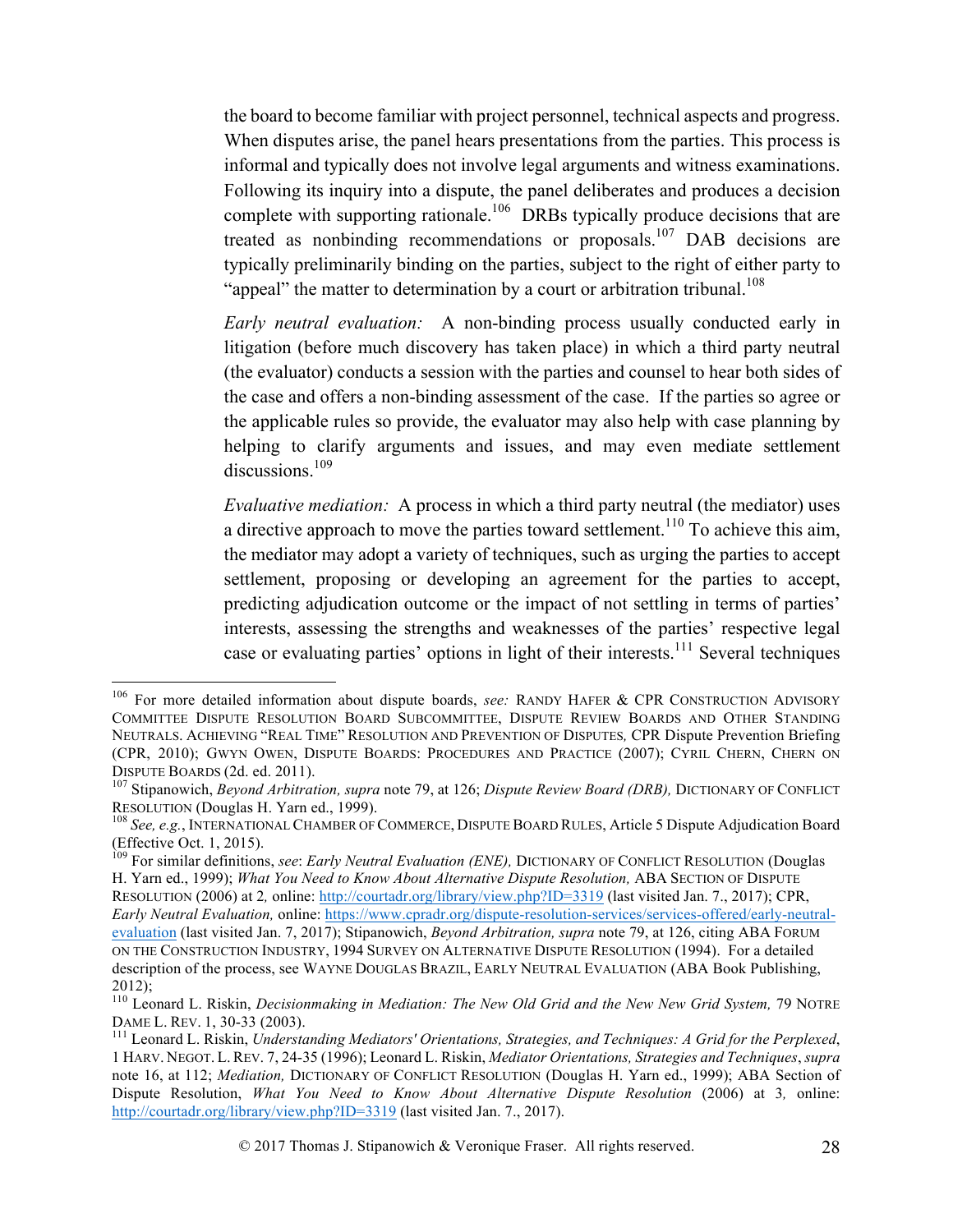used in evaluative mediation converge with what is understood as "*Conciliation*" as described in this taxonomy.

*Mini-trial:* A settlement process in which the parties present tightly summarized versions of their respective cases to a panel comprised of principals of each party who have authority to negotiate a settlement of the dispute and a third party neutral. After the parties have presented their best case, the panel convenes and tries to settle the matter. In some cases the third party neutral offers an advisory evaluation of the dispute. $112$ 

*Non-evaluative Processes:* Non-evaluative processes include forms of mediation that do not involve nonbinding evaluation.

*Non-evaluative mediation (sometimes referred to as "facilitative mediation"):* A process in which a third party neutral (the mediator) assists disputing parties by facilitating settlement negotiations and, perhaps, improving the parties' relationship or ability to communicate. In this form of mediation, sometimes also referred to as "facilitative mediation", the mediator elicit the parties' stories, their sense of meaning and their solutions.<sup>113</sup> He may use reality-testing techniques to help the parties understand their interests or the strengths and weaknesses of their legal case, assist them to evaluate proposals, generate options that respond to their interests or develop and exchange proposals.<sup>114</sup> One form of non-evaluative mediation, sometimes referred to as "transformative mediation," aims to empower parties to more effectively communicate in order to resolve disputes and improve their relationship. $^{115}$ 

2. Identifying goals and values that underpin practices and perspectives on commercial dispute resolution processes

The first objective of the Task Force is to fill the many gaps in our knowledge and understanding of the range of current approaches and attitudes toward mixed mode practices. Forming a coherent and meaningful picture of the "crazy quilt" of practices and perspectives regarding mixed mode

 <sup>112</sup> For similar definitions, *see*: *Mini-trial,* DICTIONARY OF CONFLICT RESOLUTION (Douglas H. Yarn ed., 1999); *What You Need to Know About Alternative Dispute Resolution, ABA SECTION OF DISPUTE RESOLUTION (2006) at 3,* online: http://courtadr.org/library/view.php?ID=3319 (last visited Jan. 7., 2017); CPR, *Services Offered: "Mini Trials,"* online: https://www.cpradr.org/dispute-resolution-services/services-offered, (last visited Jan. 7, 2017); ABA FORUM ON THE CONSTRUCTION INDUSTRY, SURVEY ON ALTERNATIVE DISPUTE RESOLUTION (1990-91). For additional information on the process, *see*: *John H. Wilkinson, A Primer on Minitrials*, in DONOVAN LEISURE

NEWTON & IRVINE ADR PRACTICE BOOK (John H. Wilkinson ed., 1990).<br><sup>113</sup> Riskin, *Decisionmaking in Mediation, supra* note 110, at 30-33.<br><sup>114</sup> *Id.*<br><sup>115</sup> Transformative Mediation, DICTIONARY OF CONFLICT RESOLUTION (Douglas description of the transformative approach in mediation, *see*: ROBERT A. BARUCH BUSH & JOSEPH P. FOLGER, THE PROMISE OF MEDIATION : THE TRANSFORMATIVE APPROACH TO CONFLICT (Jossey-Bass, 2005); JOSEPH P. FOLGER, ROBERT A. BARUCH BUSH & DOROTHY J. DELLA NOCE, TRANSFORMATIVE MEDIATION: A SOURCEBOOK – RESOURCES FOR CONFLICT INTERVENTION PRACTIONERS AND PROGRAMS (Association for Conflict Resolution and Insitute for the Study of Conflict Transformation, 2010).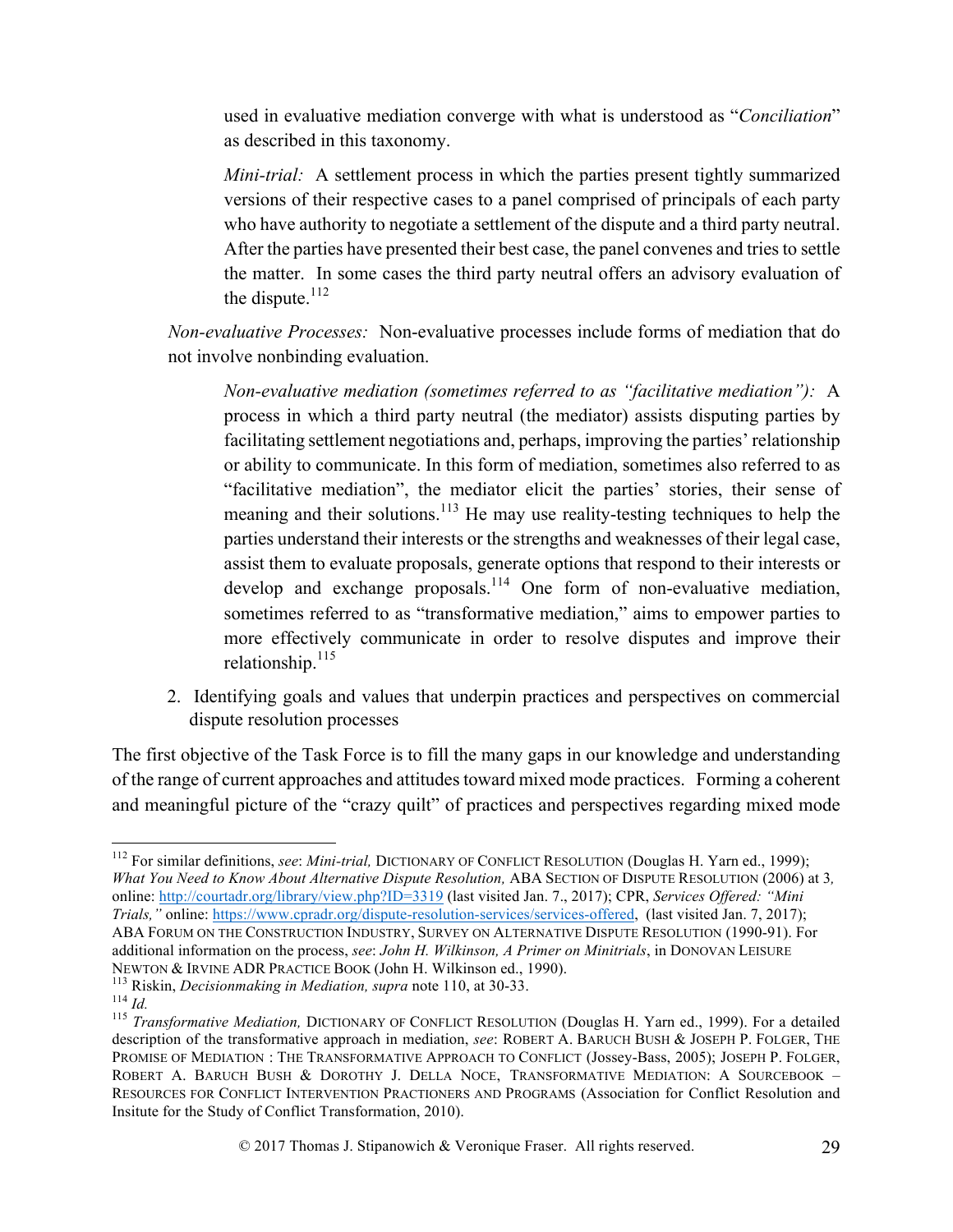dispute resolution processes requires a systematic approach: a detailed assessment of the character of mixed mode practice in the international sphere and in a representative range of countries. We must take account not only of the international spectrum of published norms and observed practices, but also dig deeper, to underlying motivations and their root causes—be they the manifestations of longstanding national or regional cultural traditions<sup>116</sup> and legal cultures<sup>117</sup>, industry<sup>118</sup> or organizational<sup>119</sup> cultures, or creative adaptations to specific circumstances.<sup>120</sup>

In order to "deconstruct" present dispute resolution practices and provide a basis for comparison among divergent approaches, we will focus on the process goals and values that underlie these practices. In the four decades since the advent of the Quiet Revolution in dispute resolution, the growing use of mediation and other intervention strategies aimed at informal resolution of disputes and the dramatic expansion of consensual binding arbitration offered commercial parties a wide range of process choices.<sup>121</sup> Moreover fundamentally, these developments provided opportunities to more effectively address the various aims, priorities and agendas parties bring to the table. We have become accustomed, therefore, to speak of processes in terms of how they serve, or may be

<sup>&</sup>lt;sup>116</sup> Culture is acquired through the process of socialization and underpins shared values, norms, customs, ideologies and roles within the members of a group. It can have a considerable conscious or unconscious impact on the parties' motivations in conflict resolution and their attitudes toward neutrals' practices. For more information on the sources of culture from an anthropologist and sociologist perspective, *see* George Peter Murdock*, The Cross Cultural Survey,* 5 AM. SOC. REV. 361 (1940); RUTH BENEDICT, PATTERNS OF CULTURE 34 (1934); Edward Sapir, *Conceptual Categories in Primitive Languages*, 74 SCIENCE 578 (1951); JOHN A. CLAUSEN, ed, SOCIALIZATION AND SOCIETY 5 (1968). For the impact of culture on conflict resolution*, see supra* note 27 and accompanying text. <sup>117</sup> The legal profession exercises far-reaching influence on dispute resolution processes, which are often controlled

by lawyers actively involved in negotiating contracts with dispute resolution clauses and in post-dispute counseling and advocacy, *see* Thomas J. Stipanowich, *Reflections on the State and Future of Commercial Arbitration, supra* note 51, at 313-14. Moreover, neutrals' and lawyers' perceptions about their role in dispute resolution is largely influenced by the professional culture and the legal system from which they belong, *see* Michael McIlwrath & Henri Alvarez, *Common and Civil Law Approaches to Procedure: Party and Arbitrator Perspectives, in International Commercial Arbitration Practice: 21st Century Perspectives 2-1, 2-4 (Horacio A. Grigera Naon & Paul E. Mason eds., 2015).* 

<sup>&</sup>lt;sup>118</sup> Industry has had a leading influence on the development of dispute resolutions processes. The construction industry has been on the cutting edge of conflict management practices, including partnering, standing neutrals and dispute

boards. *See supra* text accompanying notes 76-85.<br><sup>119</sup> Organizations' preferences regarding dispute resolution processes may be influenced by a number of factors, including the specific circumstances surrounding the business' activities, the national macro-culture(s) with which it is affiliated through its geographical location, as well as the nationality and preferences of its head management executives and/or employees, the company's industry or line in business, its conflict history and orientation toward risk-taking, etc. *See* Thomas J. Stipanowich & Veronique Fraser, *"Mixing Modes" in International Commercial Dispute Resolution: Forms of Interplay between Mediation, Arbitration and Evaluation, and the Impact of Culture, Legal Tradition and Choice* (article in progress).<br><sup>120</sup> Dispute resolution processes can be tailored to fit the specific parties' needs, their relationships, and the nature of

and the circumstances surrounding a conflict, *see* Thomas J. Stipanowich, *Reflections on the State and Future of Commercial Arbitration, supra* note 51, at 348-59; Stipanowich, *Arbitration and Choice: Taking Charge of the "New*  Litigation,"(Symposium Keynote Presentation)," 7 DEPAUL BUS. & COMM. L.J. 383 (2009).<br><sup>121</sup> See, e.g., Stipanowich, Reflections on the State and Future of Commercial Arbitration, supra note 51, at 308-321;

Thomas J. Stipanowich*, Arbitration and Choice, supra* note 120.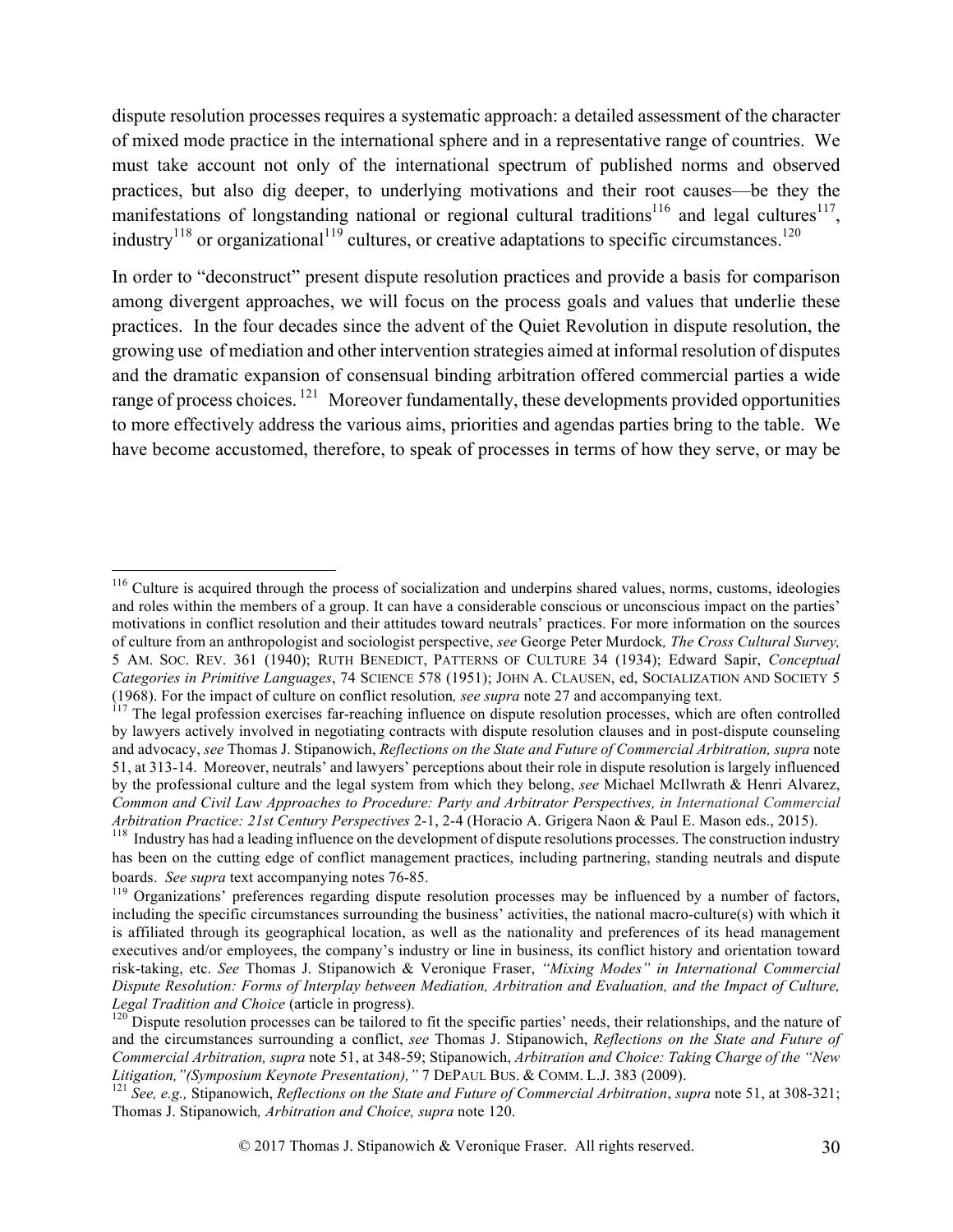designed to serve, various goals or values.<sup>122</sup> A list of process goals or values that serve as criteria for shaping processes for the resolution of commercial disputes might include the following:

- a) Party control over the process and outcome (informed decision-making and consent; selfdetermination; flexible / dynamic / tailored process);
- b) Independent and impartial neutral;
- c) Competent and/or authoritative neutrals (neutrals with necessary skills, experience, authority, respect);
- d) Fair process and outcome;
- e) Cost-effective / efficient / "proportional" process and outcome;
- f) Avoidance of adjudication; promotion of a negotiated outcome;
- g) Confidentiality
- h) Finality; enforceability of outcome
- i) Maintaining or improving relationship; reconciliation
- j) Maintaining community or societal stability and harmony.<sup>123</sup>

In a separate article, we will explore the ways in which the priorities assigned to different process goals and values by national cultures and legal traditions, as well as industries and organizations, factor into parties' practices and perspectives in dispute resolution.<sup>124</sup>

B. Exploring the Landscape: Developing Profiles of International Practice and Representative National Cultures / Legal Systems

Although much has been written on various mixed mode approaches, the bulk of published treatments and guidance tend to reflect the values and preferences of particular national cultures or legal traditions.<sup>125</sup> Therefore, the most critical element of Phase I is the examination of norms, practices and perceptions within exemplary countries around the world, laying the groundwork for

 <sup>122</sup> *See, e.g.,* Lack, *Appropriate Dispute Resolution, supra,* note 14, at 339. The author provides, at page 372, a "checklist of factors that can be taken into account when designing such combined processes" (figure 17-17 entitled "Process") Design: Combining ADR Options"). Jean François Guillemin, *Reasons for Choosing Alternative Dispute Resolution, in* ARNOLD INGEN-HOUSZ, ed, ADR IN BUSINESS: PRACTICE AND ISSUES ACROSS COUNTRIES AND CULTURES, VOL. II, 13 (2010); Stipanowich*, Arbitration and Choice: Taking Charge of the "New Litigation," supra* note 121.

 $123$  The list includes many of the process goals and criteria discussed at the inaugural Summit of the International Task Force on Mixed Mode Dispute Resolution, September 23-24, 2017. Other process goals discussed at the Summit included: "transparent process"; "inclusive process" (including all stakeholders whose interests are affected); "legitimate outcome"; "predictable outcome"; and "feasible outcome" (potential to create clear obligation). The authors elected not to include these in the present discuss either because they overlapped with other listed goals or because they were not as likely to be among the priorities for parties to commercial disputes.<br><sup>124</sup> Thomas J. Stipanowich & Veronique Fraser, *"Mixing Modes" in International Commercial Dispute Resolution:* 

*Forms of Interplay between Mediation, Arbitration and Evaluation, and the Impact of Culture, Legal Tradition and* 

<sup>&</sup>lt;sup>125</sup> Although the CEDR Commission was an important step forward in addressing roles arbitrators might play in the settlement of related disputes, portions of the Commission's findings were reflective of practice in countries such as Germany, Switzerland and Austria, but would raise concerns among practitioners in some other countries. *See* Stipanowich, *Commercial Arbitration and Settlement*, *supra* note 11, at 14-15.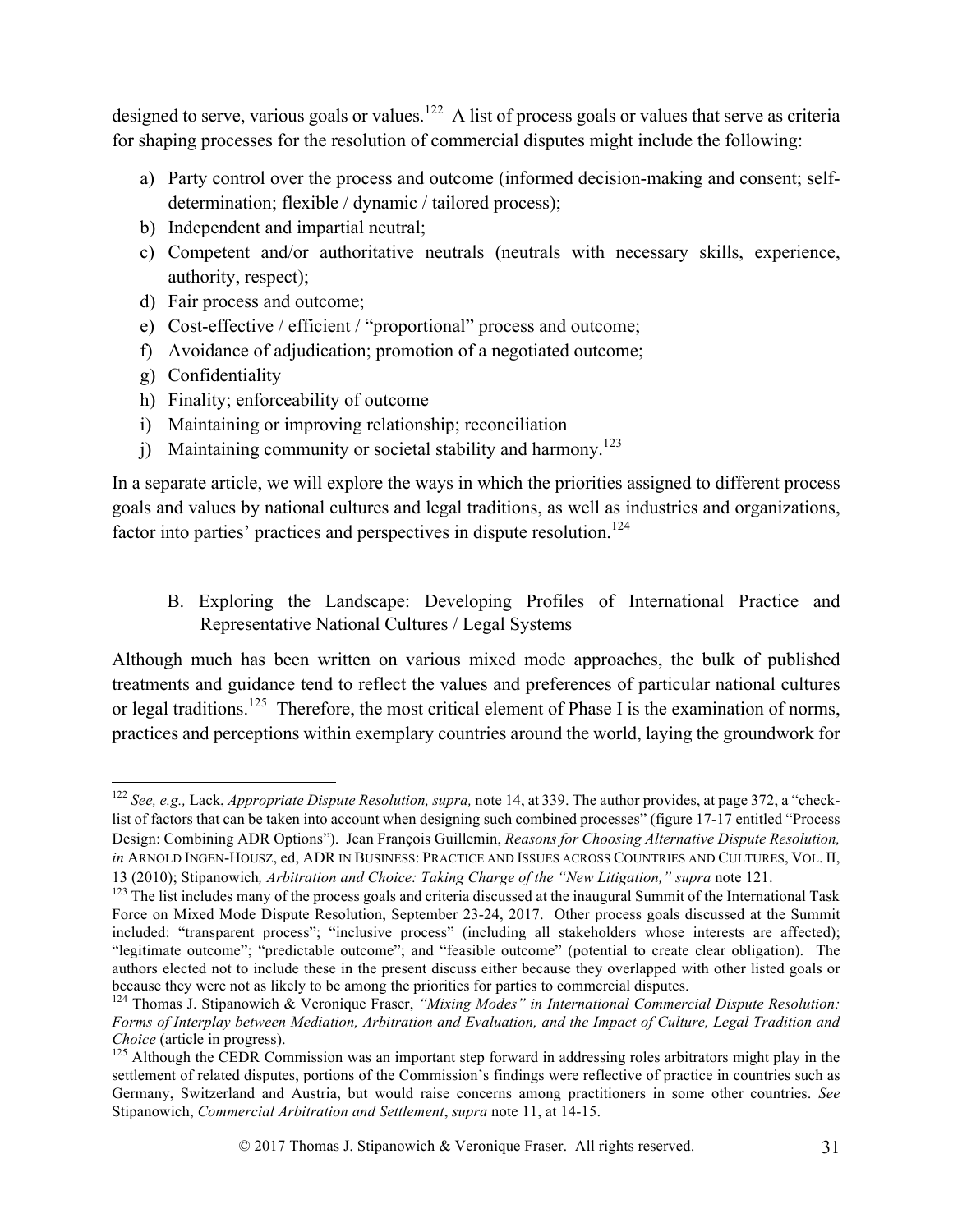an eventual comparison of variations in practice and the different process goals and values that underlie these variances.

A range of countries with different traditions and legal systems may be selected as exemplars for comparison of practices and perspectives regarding specific mixed mode scenarios. The investigation would develop relevant information from each country in several key categories:

- *Published norms and standards* would include pertinent provisions of statutes/civil codes and case law; public and private institutional procedures affecting commercial disputes, and ethical standards.<sup>126</sup>
- *Practices and perspectives,* a considerably more elusive category of information, must be garnered from a variety of sources including published materials offering comparisons of mediation practice in different countries<sup>127</sup> and input from experienced individual lawyers, neutrals or practice-oriented scholars.
- *Underlying motivations and values*. Efforts should be made to identify the interests, goals and values that inspired the use of particular mixed mode approaches. To restate the point, although in some cases these drivers may be the product of deliberate choices made by parties in particular circumstances, they are most likely to reflect preferences and priorities associated with national or regional cultures and legal traditions, or industry or organizational cultures. In looking at particular practices, and the extent to which, within a given legal system, use of a mixed mode approach may be the product of active choice at the time of contracting or after disputes arise, as opposed to a "default" process determined by, or strongly encouraged (or discouraged or prohibited) by, legal traditions and cultural influences.
- C. Challenges for Phase One

First, as stated above, there is the challenge of learning about and "capturing" experiences with private dispute resolution. It is one thing to capture published norms, but another to explore the broader realm of practice and the motivations and agendas that underlie mixed mode approaches in a particular legal and cultural milieu. Moreover, many such experiences are cloaked in secrecy, or remain undocumented in any level of detail.

Second, surveys with specific questions designed to ferret out perspectives and practices can become very cumbersome, especially given the scope of this initiative and the wide range of mixed

<sup>&</sup>lt;sup>126</sup> Relevant sources to consult early in the investigation may be country-specific summaries available through Kluwer and Catherine Rogers' book on ethics standards for international arbitration and Manon Schonewille and Fred Schnoewille's book on mediation regulation and practices across the world. *See* CATHERINE ROGERS, ETHICS IN INTERNATIONAL ARBITRATION (2014); MANON SCHONEWILLE & FRED SCHONEWILLE, EDS., THE VARIEGATED LANDSCAPE OF MEDIATION. A COMPARATIVE STUDY OF MEDIATION REGULATION AND PRACTICES IN EUROPE AND

THE WORLD (Eleven International Publishing, 2014).<br><sup>127</sup> THE VARIEGATED LANDSCAPE OF MEDIATION, *supra* note 126; NADJA ALEXANDER, ED., GLOBAL TRENDS IN MEDIATION (Kluwer Law International 2d.ed., 2006).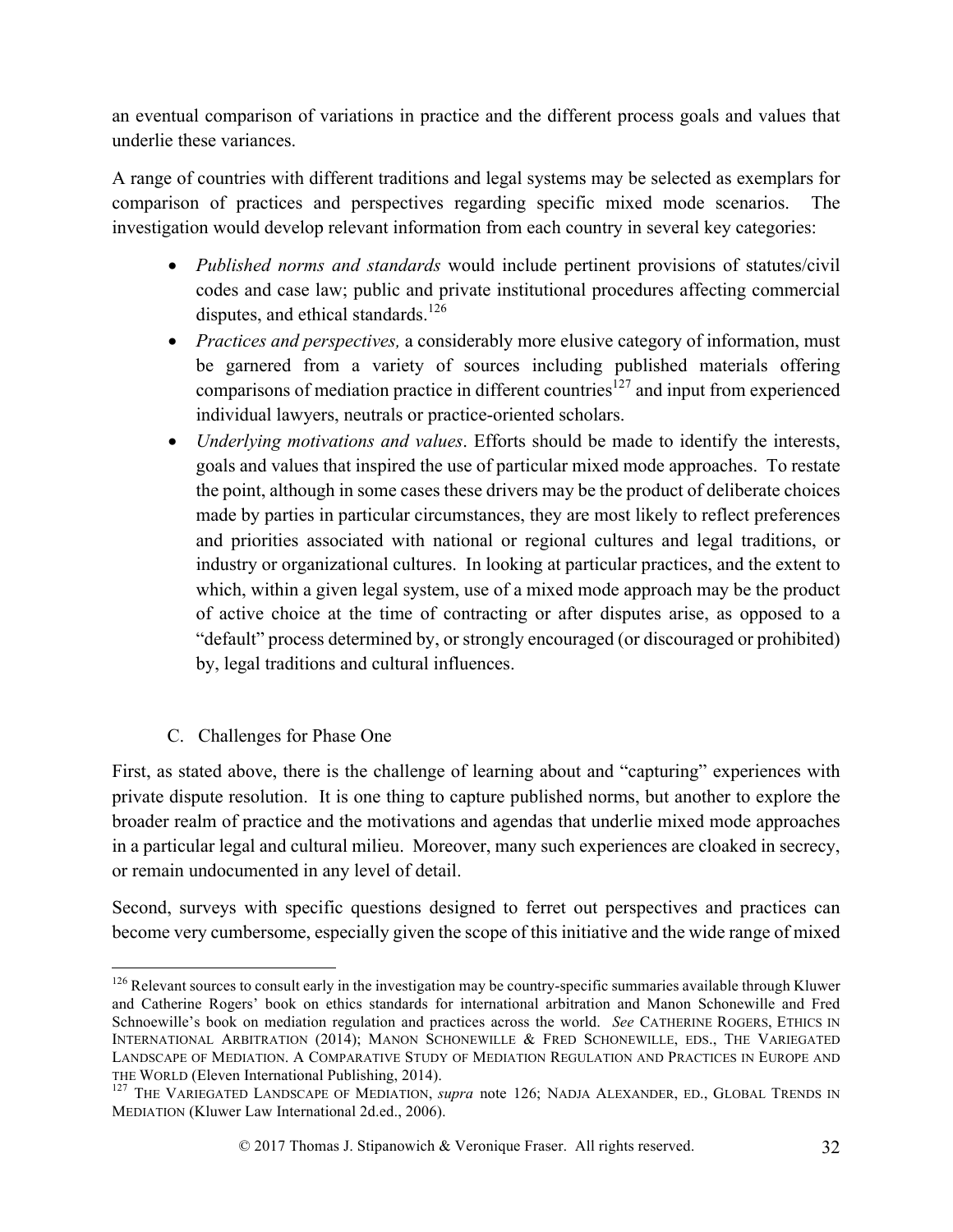mode practice. Moreover, surfacing reasonably detailed information about pertinent experience has proven difficult, apparently because, for all of the talk about mixed mode approaches, most people have little or no experience with some of the scenarios. A preliminary survey of Task Force members revealed a relatively high degree of interest in and a strong acknowledgement of the practical significance of mixed mode approaches. However, even within this group of individuals selected on the basis of their experience as legal advocates, dispute resolution professionals and/or scholars, the level of actual experience with mixed mode approaches was surprisingly low.<sup>128</sup> Therefore, although considerable effort was devoted to drafting detailed templates for extensive surveys of members of leading institutions, the nuggets of useful data are likely to be mere needles in a haystack.

A more promising alternative to a highly detailed survey instrument may be to reach out widely to stakeholder groups<sup>129</sup> and use open-ended questions to invite input on specific scenarios regarding which individuals have relevant experience and/or perspectives. This might be done by means of an interactive platform like Google Docs. Respondents providing comments might be prompted to address a series of more targeted follow-up queries, and might also be asked if they would be willing to provide further information if asked.

Third, input should be sought from all of the stakeholder groups represented on the Task Force (namely, dispute resolution professionals, legal advocates and corporate counsel, and scholars) as well as business users.) Based on recent experience, dispute resolution professionals are likely to be the most accessible, along with legal advocates. However, individuals in each of these groups may have personal agendas that are different from those of the business parties with whom they interact.<sup>130</sup> Moreover, there may be a degree of interest bias in reporting positive personal dispute resolution experiences.131 Unfortunately, based on our experience, corporate in-house counsels tend to be less willing to participate in empirical studies, and business clients with any level of knowledge and interest in dispute resolution are extremely difficult to identify and engage.

Finally, personal interviews or facilitated discussions are other sources of potentially useful information regarding mixed mode approaches. These might be designed as facilitated, videotaped

<sup>&</sup>lt;sup>128</sup> *International Task Force on Mixed Modes Dispute Resolution Preliminary Survey (July-Sept. 2016)* [unpublished] (on-file with authors).<br><sup>129</sup> Task Force members suggested employing listservs, blogs (such as the Wolters Kluwer blog), and the websites of,

or outreach through, leading international and national dispute resolution institutions (including IMI and the Global Pound Conference (GPC) series; International Academy of Mediators; International Bar Association; Corporate Counsel International Arbitration Group (CCIAG); Chartered Institute of Arbitrators; College of Commercial Arbitrators; American Bar Association (ABA) Section on Dispute Resolution; Maryland Mediation & Conflict Resolution Office (MACRO); Straus Institute for Dispute Resolution; Resolution Systems Institute (RSI (Chicago)); Dispute Resolution Institute (D.R.I. (Carbondale)); Singapore International Mediation Academy), and other interested organizations (such as, for example, Association of Corporate Counsel (A.C.C.); International Judicial College, Claims & Litigation Management Alliance (CLM); United States Council for International Business, The Business Roundtable, Society of Construction Lawyers; ABA Forum on the Construction Industry, American College of Construction Lawyers; ABA Tort Trial and Insurance Practice Section ABA Section on Business Law). 130 Stipanowich & Ulrich, *Arbitration in Evolution, supra* note 48, at 399-400. <sup>131</sup> *Id*.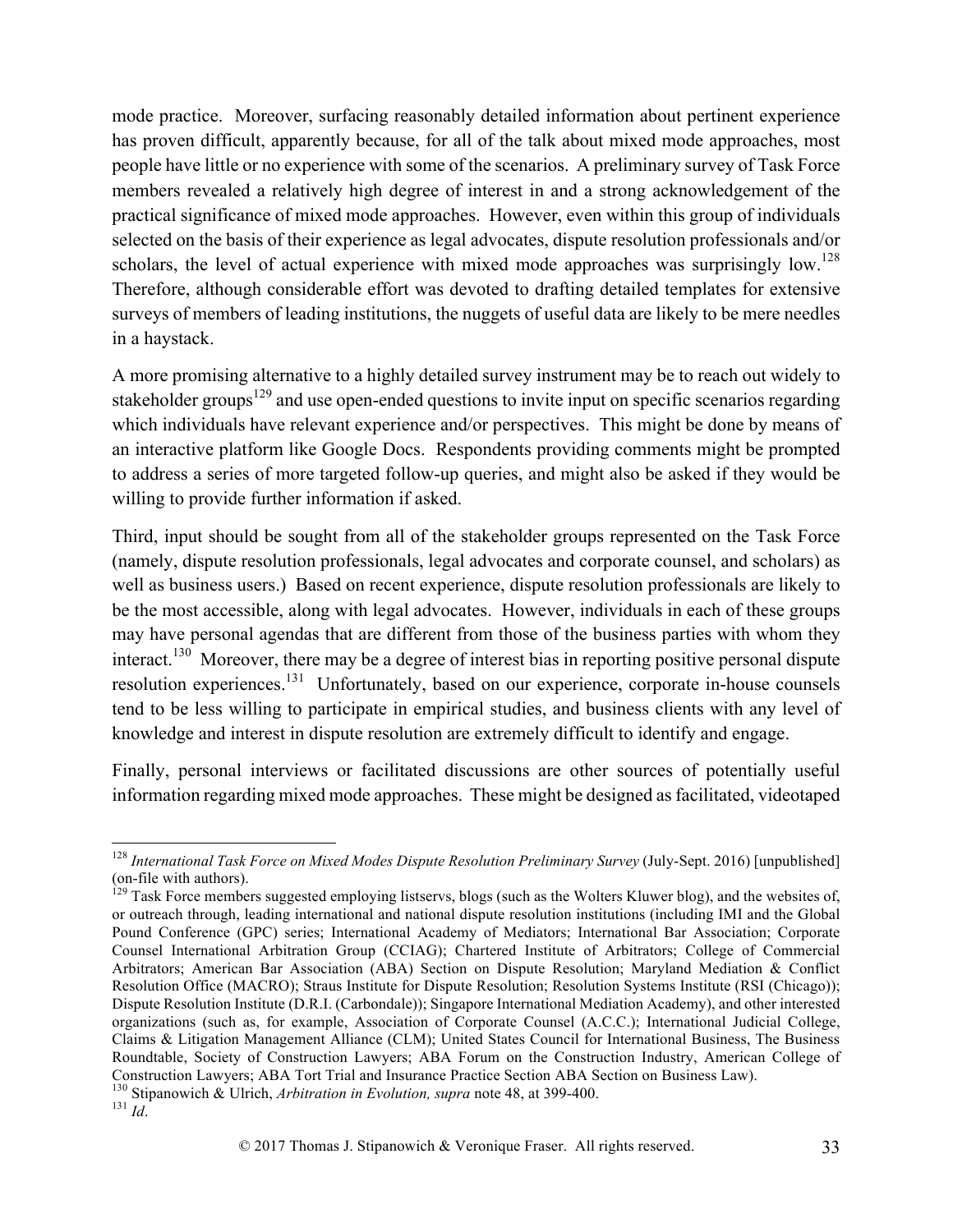conversations of small groups of interested invitees (who have perhaps been pre-screened using the procedure above) from specific countries or regions.

## III. PHASE TWO: DEVELOPING INTERNATIONAL GUIDANCE FOR MORE EFFECTIVE MIXED MODE PRACTICE

The ultimate goal of the International Task Force on Mixed Mode Dispute Resolution is to provide *practical tools* to help business users and counsel make the most effective use of mixed mode processes, and avoid common pitfalls and problems. The intent is to create user-friendly guidance in several forms or formats, ranging from a relatively short and succinct statement of very basic, concrete, and persuasive insights to more extensive supporting commentary, including treatment of subjects touched upon in this article.

### A. Preliminary Considerations

Our abiding self-admonition is first, to do no harm. Because the current initiative was motivated in part by encouraging more effective use of the autonomy that parties in dispute resolution enjoy in tailoring processes to needs and circumstances, and because in many places mediation and mixed mode practice are still in the early stages of evolution, it is critical that impediments to choice be avoided as much as possible.<sup>132</sup> To the extent possible, the emphasis should be not on hard and fast rules or limitations, but signposts and templates that promote good decisions by users and counsel.

Another priority of the Task Force is to pay deliberate attention to and seek to accommodate fundamental cultural differences in the guidance we develop. For this reason, it is important to surface cultural biases and ensure that our product is not driven to an inappropriate degree by a particular set of cultural preferences. $133$ 

Finally, our intent is to produce international guidelines that are authoritative. For this reason, a number of organizations and widely diverse group of experienced practitioners and scholars from all over the world have been assembled. In the coming months, additional organizations and individuals may be enlisted in order to further strengthen the bona fides of the Task Force.

B. Guidelines for Practice

Following on comparative analysis of and reflections on the materials assembled in Phase One, the Task Force will establish a set of guidelines for practice for each of the mixed mode scenarios within the scope of our initiative. Step-by-step, straightforward guidance should be offered for the

<sup>&</sup>lt;sup>132</sup> The concerns associated with rulemaking in a complex environment in which dispute resolution practice is still in the early stages of evolution may be appreciated by examining the recently-passed Brazilian mediation law, which establishes a number of limitations on mediation process that many practitioners might consider unnecessary or unwise. *See* Stipanowich, *The International Evolution of Mediation*, at 1208-1209. 133 *See supra* note 125 and accompanying text.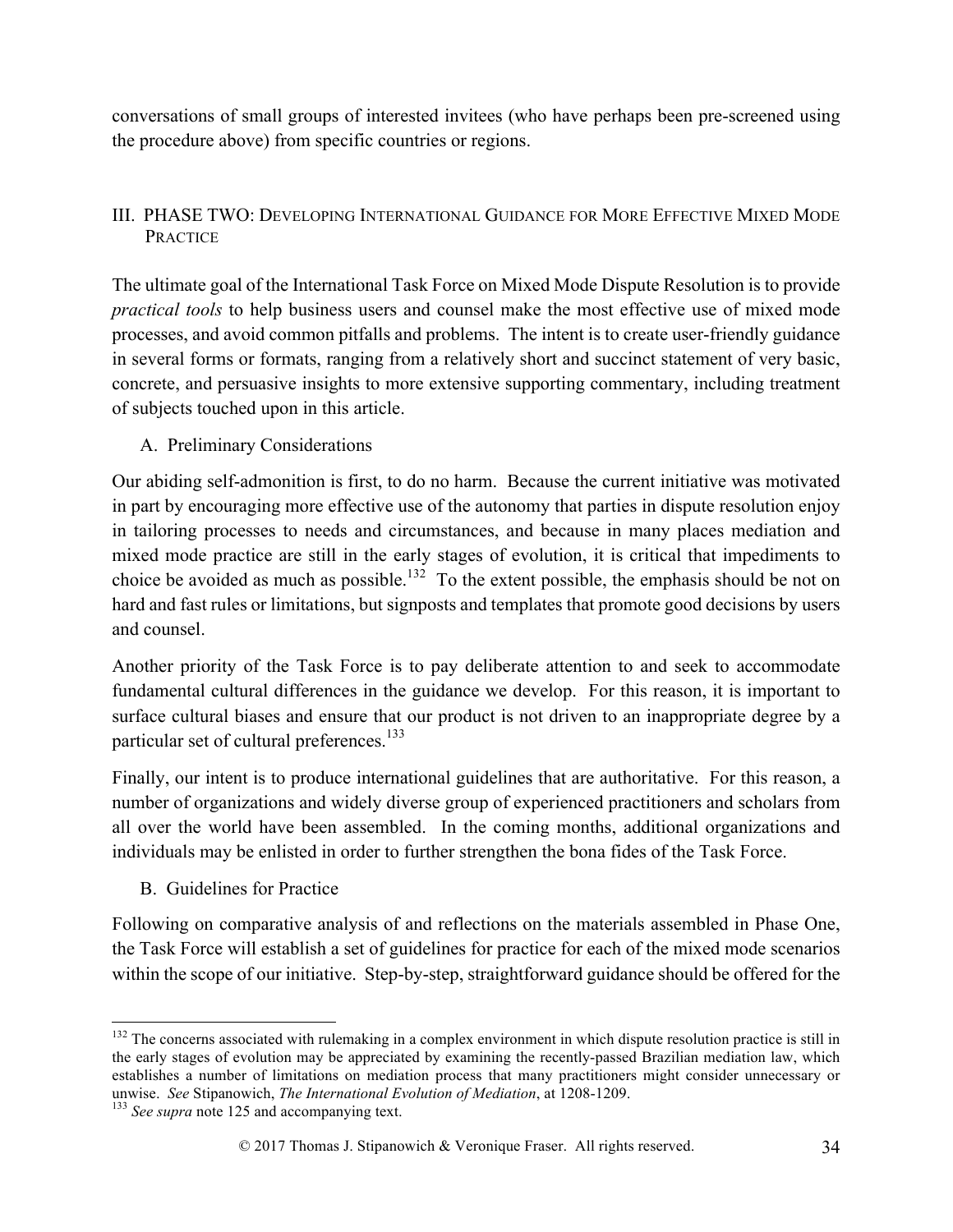negotiation and drafting of appropriate contract provisions, and, separately, for post-dispute arrangements or issues that arise in the course of dispute resolution. The intent will be to provide practical responses to address key questions, including: (1) *What approaches may be broadly acceptable or even preferable, regardless of the cultural backgrounds and interests of parties?* (2) *How do cultural preferences, legal traditions or other factors that place priorities on different goals and values in dispute resolution affect what process choices are permissible/appropriate or preferable?*

Given the fact that several groups of stakeholders play active roles in the drafting of dispute resolution provisions and post-dispute discussions regarding process, it is appropriate to provide guidance aimed at each of these groups: neutrals, business users and counsel, legal advocates, and institutions that sponsor or administer dispute resolution services.<sup>134</sup> The guidelines will be presented first in short and succinct statements that set forth clear practical steps. They will be accompanied by an in-depth commentary supporting each element of the guidelines. Supporting materials will include the products of Phase One, including (a) the basic taxonomy of dispute resolution approaches, with clarifying definitions; (b) treatment of the relationships between mixed mode approaches and different process goals and values; and (c) summaries of, and comparisons between, practices and perspectives in different representative countries, with appropriate emphasis on the role of culture and legal tradition.

C. Forms and Procedures

In order to put the guidelines into practice addition, the Task Force will also develop exemplary templates, including suggested formats for contractual dispute resolution provisions or guidance in the form of a "clause generator." These will be accompanied by suggested mixed mode procedures adaptable for use with leading institutional mediation and/or arbitration procedures.

D. Training and education

The products of the Mixed Mode Task Force will be readily adaptable for academic courses or training programs. It is possible these may form the basis of credentialing by sponsoring institutions.

### E. Other Possible Results

At the inaugural Summit, Task Force members discussed a number of other possible outcomes of the initiative. These include international ethical standards addressing mixed mode scenarios, a database of arbitrators and institutions with experience in or resources focused on mixed mode practice, and collected summaries of experiences of different kinds with mixed mode scenarios.

<sup>&</sup>lt;sup>134</sup> The COLLEGE OF COMMERCIAL ARBITRATORS PROTOCOLS FOR EXPEDITIOUS, COST-EFFECTIVE COMMERCIAL ARBITRATION (Thomas J. Stipanowich et al, eds. 2010) offer a model for parallel guidelines aimed at different stakeholders.